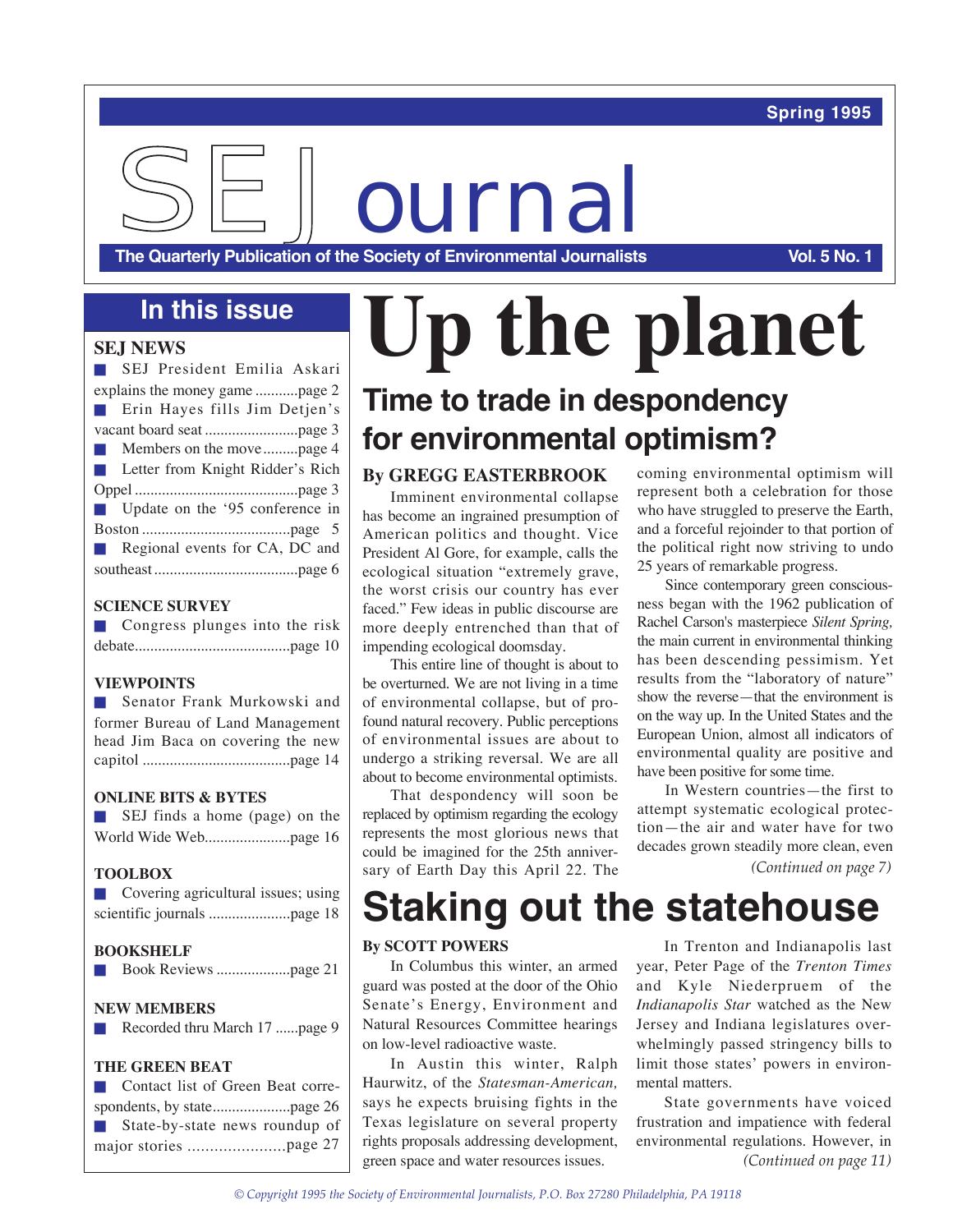# **SEJ News Getting to break even at SEJ**

If you've been to an SEJ annual conference in the last couple of years, chances are you remember Whitman Bassow. A distinguished former *Newsweek* correspondent in Moscow and other foreign places, Bassow now writes for *Tomorrow* Magazine. He asks good questions. Lots of them.

In fact, Bassow often is first to raise his hand when seminar moderators call for audience participation.

He probably doesn't know it, but Bassow delighted SEJ's staff and directors with one of his questions at the last annual meeting. It was, in essence:

Do SEJ's dues and conferences fees cover the cost of our program? Are we breaking even?

The answer: No. Not even close.

Does that mean that SEJ is on the brink of financial collapse?

No again.

It means that SEJ couldn't exist in its present form without generous grants from a variety of foundations. It also means that SEJ members are getting a bargain for their dues. The foundations are paying for programs that we journalist cannot afford to buy. Slightly more than half of SEJ's \$296,000 budget for 1995 will come from foundations.

This financial arrangement has worked well for the last few years, but it is not stable. SEJ Executive Director Beth Parke spends lots of time and energy writing grant proposals. Some are accepted. Others are not.

This month, the news was good. SEJ learned that the George Gund Foundation is increasing its long-time support of the organization with a \$25,000 grant for regional and national programs that help members cover environmental politics. Turner Broadcast Co. sent \$1,000.

Next month, who knows?

SEJ has submitted solid grant proposals to several foundations and media companies. We don't accept funds from nonmedia companies, environmental groups or individual high donors.

If the fates should turn against our grant proposals, SEJ could be forced to



shrink dramatically. Our employees could lose their jobs and our members could lose many of services we enjoy.

That's why SEJ's leaders appreciated Bassow's question. It gave us another chance to inform our members about the group's budget.

In January, SEJ's board voted to raise our dues for the first time since the organization was founded five years ago. At \$35 a year—an increase of \$5—SEJ membership is still a great buy. We voted

to raise fees for non-members who attend our conference and rent our mailing list for an increased amount. Student dues will remain at \$30 annually.

This spring SEJ's board begins the process of developing a multi-year strategic plan. One of our goals will be to think up new, enhanced services and ways to fund them. Another will be to plan for a possible rainy day when grants don't materialize. Ideally, SEJ should find a regular source of income that could one day replace many of the foundation grants.

Suggestions are welcome. Please contact me, Parke or any board member.

My number is (800) 678-6400, ext. 4536. Parke's is (215) 247-9710. The numbers of other board members are: Rae Tyson of *USA Today,* (703) 276-3424; Steve Curwood of Living on Earth, (617) 868-8810; Kevin Carmody of the *Chicago Daily Southtown,* (312) 229-2814; Marla Cone of the *Los Angeles Times,* (800) 528-4637, ext. 67833; Julie Edelson of *Inside Washington Publishers,* (313) 769- 7780; Amy Gahran of E Source, (303) 440-8500; Erin Hayes of ABC-TV, (312) 899-4000; Randy Lee Loftis of the *Dallas Morning News,* (214) 977-8433; Mike Mansur of the *Kansas City Star,* (816) 234-4433; Wevonneda Minis of the *Post & Courier,* (803) 937-5705; and David Ropeik of WCVB-TV, (617) 253-6709.

SEJ's founding president, Jim Detjen, remains an ex officio member of the board. His number at Michigan State University is (517) 353-9479.

The real assets of this organization are the insights and energies of its members. That doesn't show up on any balance sheet.

*(Continued on page 6)*

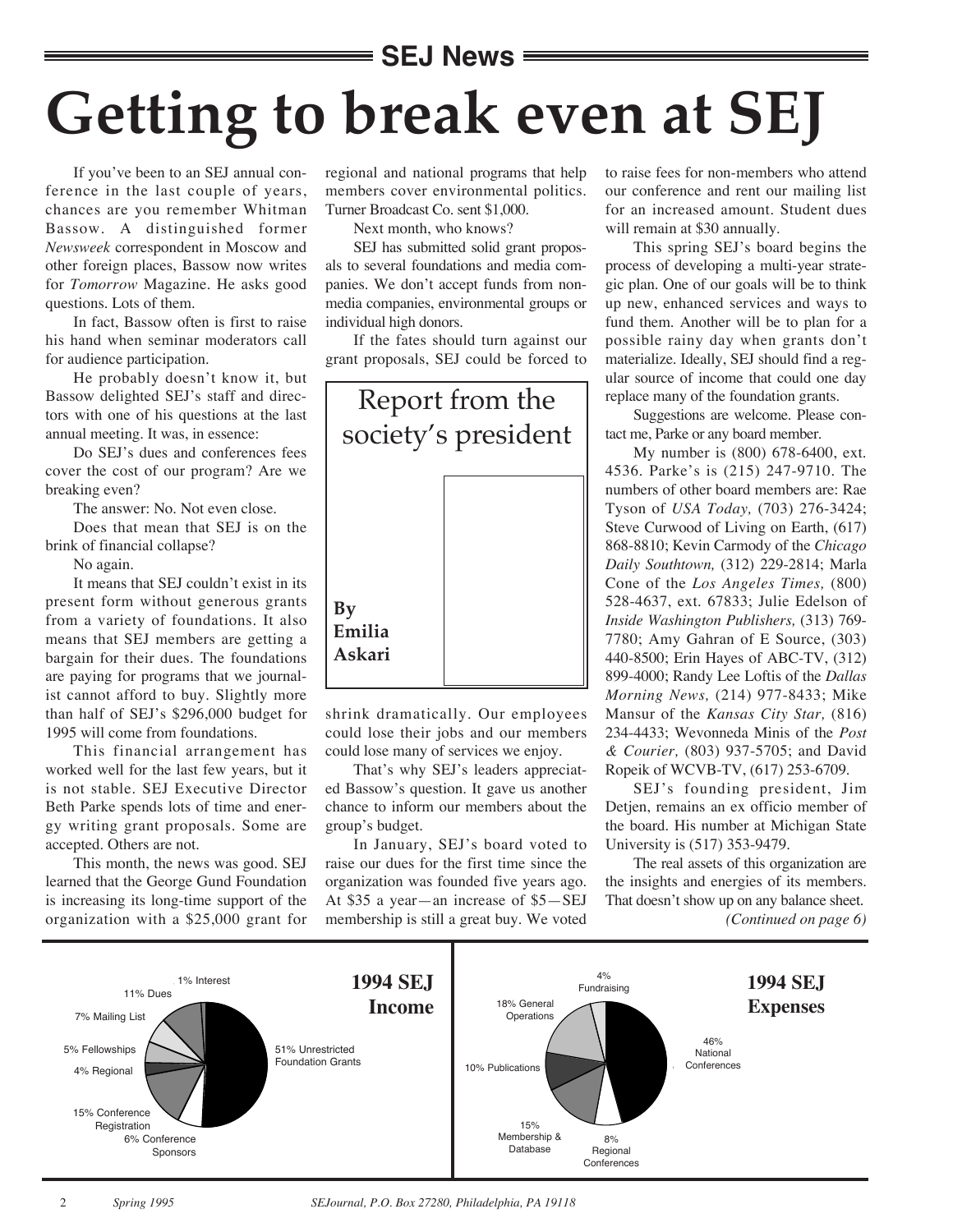## **SEJ** ournal

SEJournal (ISSN: 1053-7082) is published quarterly by the **Society of Environmental Journalists**, P.O. Box 27280, Philadelphia, PA 19118. Membership \$35 per year (student rate \$30). Subscription fee \$50; \$30 library rate. © 1994 by the Society of Environmental Journalists.

#### **Co-editors**

A.Adam Glenn and Kevin Carmody

#### **Associate Editor**

Amy Gahran

#### **Section Editors**

| Viewpoints                    | Craig LaMay          |
|-------------------------------|----------------------|
| Toolbox; On-line Bits & Bytes | <b>Russ Clemings</b> |
| New Members List              | Chris Rigel          |
| Calendar                      | Janet Raloff         |
| Greenbeat                     | Kevin Carmody        |
| <b>Books</b>                  | Kathy Sagan          |
| Science Survey                | <b>Rich Stone</b>    |
|                               |                      |

#### **Produced with technical assistance from** Chris Rigel, SEJ Systems Manager

SEJournal will accept unsolicited manuscripts. Send story ideas, articles, news briefs, tips and letters-to-the-editor to A. Adam Glenn, 53 Elm St. #2, Somerville, MA 02143, phone (617) 623-9543; AGlenn@Tufts.edu for e-mail. Send calendar items to Janet Raloff, Science News, 1719 N Street N.W., Washington, DC 20036. To help with Greenbeat, contact Kevin Carmody at  $1447 \frac{1}{2}$  W. Fletcher Street, Chicago, IL 60657; (312) 229-2814; KPCarmody@aol.com for e-mail. To help with book reviews, contact Kathy Sagan, Family Circle, (212) 463-1240.

**For inquiries regarding the SEJ, please contact executive director Beth Parke at the SEJ office, P.O. Box 27280, Philadelphia, PA 19118; Ph:(215) 247-9710. Street address: 9425 Stenton Avenue, Suite 209, Erdenheim, PA 19038. Via Internet: SEJOffice@aol.com.**

#### n n n

**The Society of Environmental Journalists (SEJ) is a non-profit, tax exempt, 501(c)3 organization dedicated to enhancing the quality and accuracy of environmental reporting. SEJ works through a variety of programs and services to encourage information sharing and discussion among journalists, scientists, educators, government officials, industry representatives, environmental advocacy groups and concerned citizens regarding important environmental issues. SEJ's purpose is to enable journalists to better inform the public about critical issues concerning the environment. SEJ's membership of more than 1,000 includes journalists working for newspapers, television and radio stations, broadcast and cable networks, magazines, newsletters, wire services and photo agencies, as well as educators and students. Non-members are welcome to attend SEJ's national conferences and to subscribe to this quarterly publication.**

SEJournal is published electronically on Compuserve's Journalism Forum

**SEJ Board of Directors:** President, Emilia Askari, *Detroit Free Press,* (800) 678-6400; vice president, Rae Tyson, *USA Today,* (703) 276-3424; vice president, Tom Meersman, *Minneapolis Star Tribune,* (612) 673-4414; secretary, Kevin Carmody, *Chicago Daily Southtown,* (312) 229-2814; treasurer, Steve Curwood, NPR's *Living On Earth,* (617) 868-8810; Marla Cone, *The Los Angeles Times,* (800) 528-4637, ext. 73497; Julie Edelson, *Inside Washington Publishers,* (313) 769-7780; Amy Gahran, E Source, ((303) 440-8500; Randy Lee Loftis, *Dallas Morning News,* (313) 761-6927; Wevonneda Minis, Charleston *Post & Courier,* (803) 937-5705; David Ropeik, WCVB-TV, Boston, (617) 449-0400. SEJ's founding president, Jim Detjen, remains an ex officio board membe: (517) 353-9479, Michigan State University

**SEJournal is printed on recycled paper**

# **Knight Ridder bureau chief praises SEJ**

 $=$  Letters  $=$ 

As one editor, I'm very impressed with the work that is being done by the Society of Environmental Journalists. I was privileged to be able to attend your recent board meeting in Washington, and to discuss SEJ's work with directors.

Newspapers need badly to improve the quality of content. One key way is to develop the knowledge and skills of the specialized writers on our staffs.

A newspaper's key asset is not the building or the press line in the basement. The most valuable asset is that body of talent, knowledge and skills held by a newspaper's employees—including circulators, advertising salespeople, printers...and most especially by the reporters. We can be beaten by radio, television and online services in timeliness, but newspapers have no peers in their capacity to explain and explore issues and events.

There are many organizations that exist to further the skills of journalists. While SEJ is young and comparatively small, it strikes me—because of what I hear from reporters, what I see first-hand in its work—that SEJ ranks near the top, up with Investigative Reporters and Editors (IRE), in effectiveness.

Environmental journalism is resurgent. Some of our colleagues may think that the discipline peaked in the 1970s when the focus was on industrial and transportation pollution and the growing scarcity of resources. But today's environmental news has no rival in importance to our readers.

The new Congress is but one example. It is examining virtually every assumption of environmental regulation: the existence of the EPA, the continuation of the Endangered Species Act, the use of cost-benefit analysis in creating regulations, the possible sell-off of public lands.

Reader surveys frequently show that reader interest in the environment is very high, rivaling and sometimes surpassing interest in coverage of religion.

So, we need to improve the breed of environmental journalists. We need training, education, resources for computer-assisted reporting, collaboration among colleagues. We need news hole, and we need the commitment of editors and publishers.

These are tough times with newsprint price increases, and we need to acknowledge that. But I think you as environmental journalists will get that support, because it clearly translates into readership. And, indeed, SEJ plays a critical part in providing support, especially in training, education, computerassisted reporting and professional collaboration.

Good luck. I predict you'll find increasing support among editors for SEJ's good work.

*—Rich Oppel*

*Rich Oppel is Washington bureau chief of Knight-Ridder and a member of the board of directors of the American Society of Newspaper Editors. He was editor of* The Charlotte Observer *for fifteen years and, before that, executive editor of*  The Tallahassee Democrat.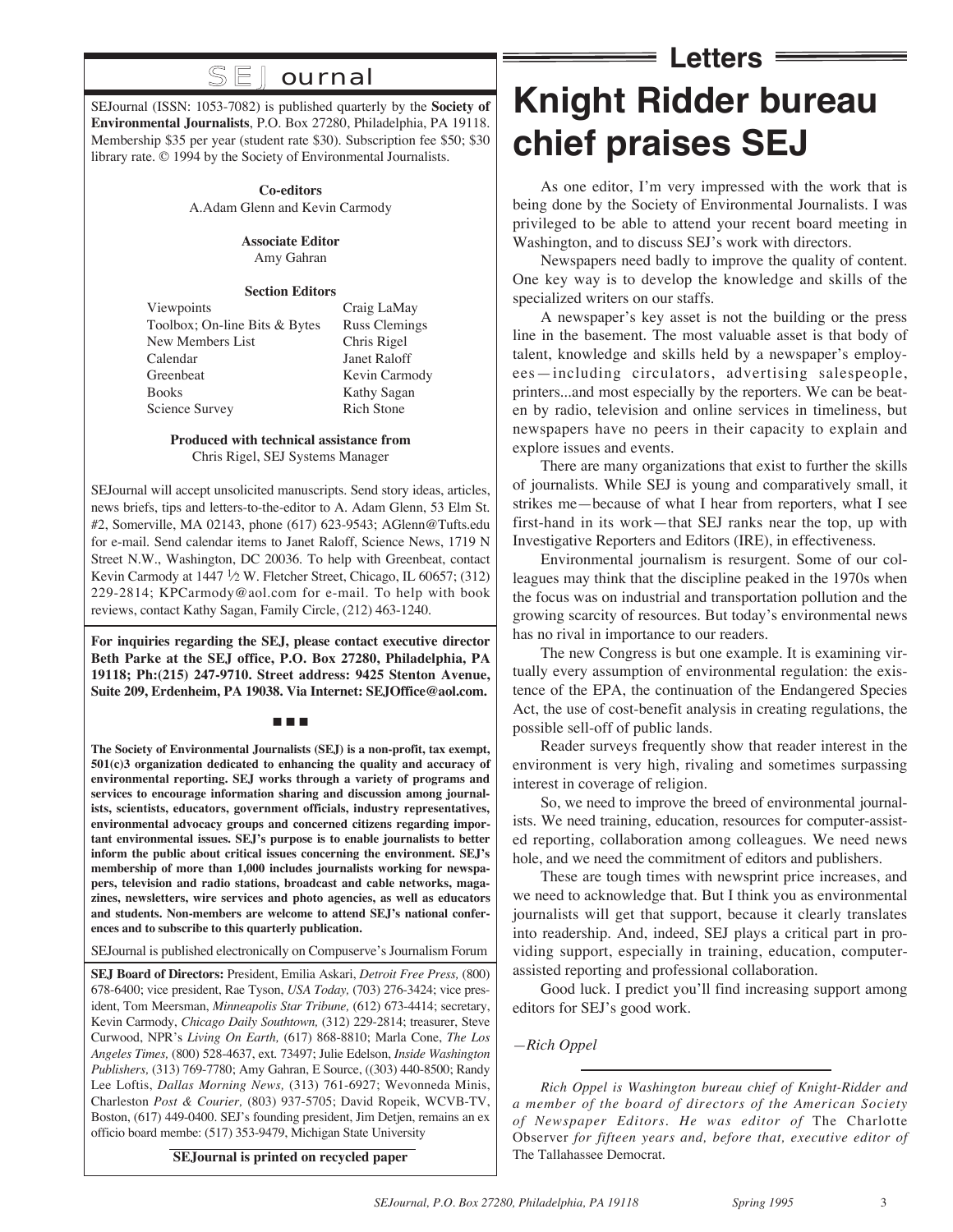### $\equiv$  SEJ News  $\,$

# **ABC's Hayes appointed to fill Detjen slot on Board**

ABC correspondent Erin Hayes has been appointed to the SEJ board of directors. She fills the active member seat vacated by the Society's founding president Jim Detjen, who has taken a position with Michigan State University.

The Chicago-based Hayes was selected at the January board meeting held in Washington, DC. She must run for re-election at the next SEJ annual meeting in October.

Hayes was the first person asked to fill the vacant seat, according SEJ

They're trying to "do news a bit differently" in San Antonio, Texas, according to **Jennifer Zeppelin,** who just joined the city's brand new Fox affiliate, KABB-TV. Zeppelin says the station's reporting will be less "blood and guts, more education." That suits the environmental reporter/meteorologist just fine. She took a similar approach to her last job at KTBS-TV in Shreveport, Louisiana.

Ironically, **Scott Bronstein's** switch to television will give him the opportunity to do more in-depth reporting. Bronstein has joined the CNN Special Reports unit. The former *Atlanta Journal-Constitution* reporter is now an off-air correspondent, investigative reporter and writer for the hour-long documentary series. The focus of the Sunday night news program is broader than just the environment, but with Bronstein's background and the show's inclination towards green stories, he expects to do a fair bit of enviro reporting. He'll be based in Atlanta, but Bronstein's beat is now the world. Before they even told him his first assignment, his new bosses asked for his passport.

**Scott Thurm** will keep his thumb in environmental reporting, but now with a business twist. He's the new economics reporter at the *San Jose Mercury News.* Thurm is "hoping to write about economics in real life" and that includes its relationship with the environment. After eight years of enviro reporting (the first four at the *Louisville Courier Journal)* Thurm says, he wasn't burnt out on the green beat, but he saw a need that his paper wasn't filling. He says the *Mercury News* is committed to finding another full time environmental reporter.

President Emilia Askari. "Erin has been a strong supporter of SEJ over the years." Askari said the appointee had expressed a willingness to work on a variety of projects and has already been tapped for some fundraising duties.

According to SEJ, Hayes has been a broadcast journalist for 14 years and received three Dupont Columbia awards as well as an Investigative Reporters and Editors award. Askari called her "one of the most prominent people covering environmental issues

**Anita Kugler** is helping to bridge the trash gap between academia and industry. She's the new technical editor for the Florida Center for Solid and Hazardous Waste Management in Gainsville. The state-funded program is an effort to disseminate the work of Florida's top trash researchers. Kugler got into the garbage beat as a freelance writer for *Florida Environments,* a statewide monthly magazine.

## **Media on the Move Compiled by George Homsy**

Moving out from behind the editor's desk is **Will Nixon.** The former associate editor at *E Magazine* is now a New York City-based freelancer. His mixed feelings about the transition stem from the fact that he's been "getting assignments, but finding they pay very little." Although he's broadening his client base, you will still find his byline in *E*, where he remains editor-at-large.

SEJ board member **Amy Gahran** always wanted to live out west. Now she's got her wish. Starting in April she'll be in Boulder, Colorado, working as the editor for E Source. Gahran calls the operation the "Consumer Reports of energy efficiency." Her audience, mostly utility engineers and facility engineers, look to E Source publications for information on the effectiveness of various buildings-related energy efficiency strategies and technologies. Gahran's goal is to move parts of E Source beyond print and onto the Internet. She has some bits and bytes of experience.

on network television."

Hayes fills the seat vacated by Jim Detjen, who remains an ex-officio member of the SEJ board and chairman of the Society's national advisory board. In January, Detjen left his post as science writer for the *Philadelphia Inquirer* to become the Knight Chair of Environmental Journalism at Michigan State University in East Lansing, Michigan. Detjen's transition to academia made him ineligible to hold a voting seat on the SEJ board.

As the first records manager of SEJ, Gahran brought the society into the 20th century by organizing its complex database. She also organized and ran SEJ's online workshop at the 1993 national conference at Duke University.

Also developing info superhighway journalism is *SEJournal* Co-Editor **A. Adam Glenn,** who last February helped to pull together an on-line Election '96 forum where users discuss the presidential race in online town meetings. The project was conducted at the Edward R. Murrow Center, Fletcher School of Law and Diplomacy, where he began a midcareer masters degree in international environmental policy this January.

Meeman awards in environmental reporting have gone to **Marla Cone,** *Los Angeles Times* reporter (and SEJ board member), and **Ken Ward Jr.,** of the *Charleston (W.Va.) Gazette.* Cone won in the over 100,000 circulation category for what judges said was "comprehensive and immensely readable [work]...She displayed an uncanny instinct for developing stories that many journalists would have missed." Ward took the prize for under 100,000 circulations, for reporting on a proposal to build a paper and pulp mill in Apple Grove, W.Va. The Meeman carries a \$2,000 cash prize.

WHERE ARE YOU? Change jobs? Win an award? Start a fellowship? Let us know. Send any professional news about you or your colleagues to: George Homsy at *Living On Earth,* PO Box 380639, Cambridge, MA., 02238-0639; tel: 617- 868-8810; fax: 617-868-8659. Email: loe@npr.org.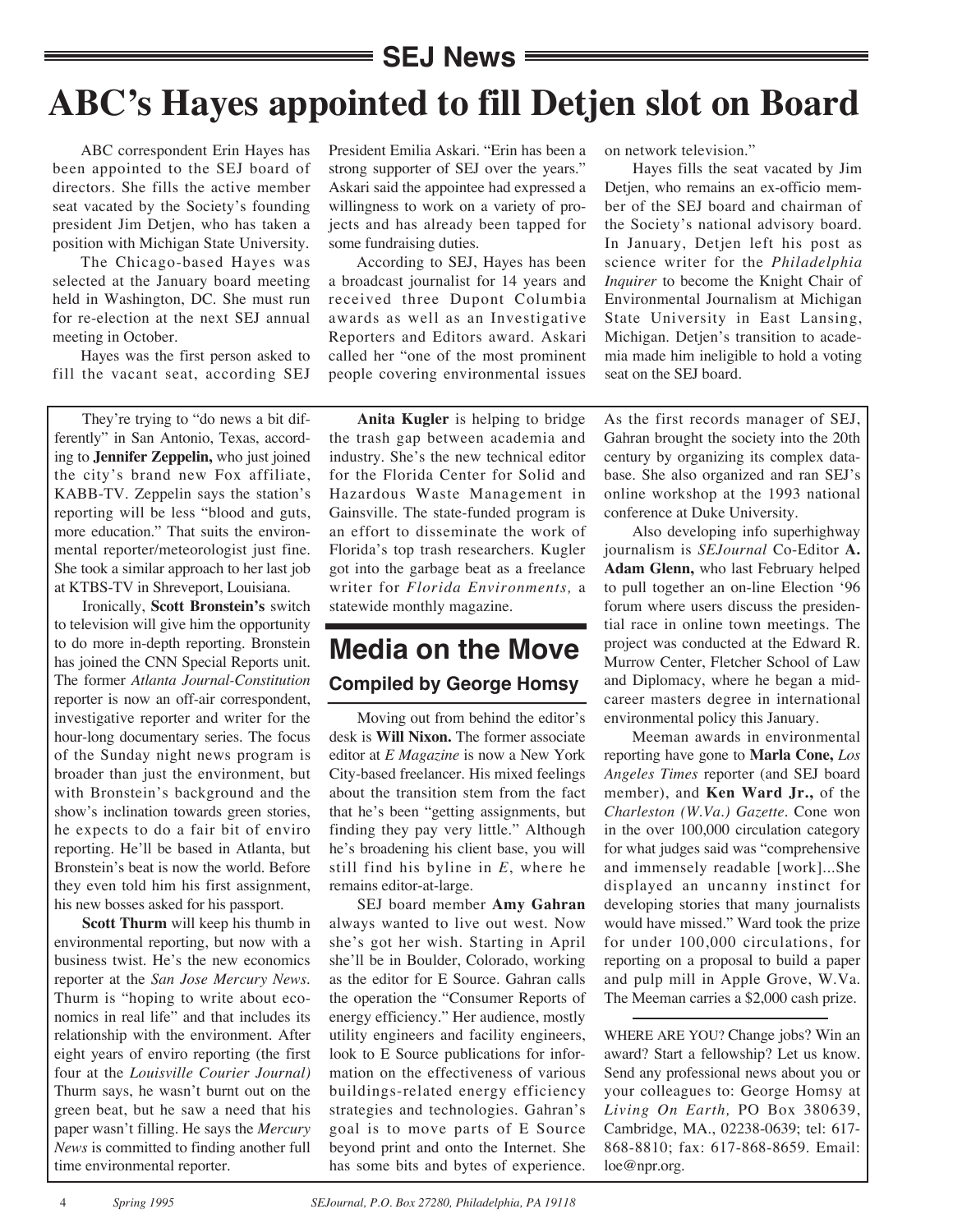### **SEJ News**

# **'95 Conference: tours, speakers, panels planned**

#### **By DAVID ROPEIK**

Will there be enough chairs at lunch? Enough vegetarian meals? Will all the speakers show up? Do we have enough buses? And will the whole thing cost SEJ more than we can afford?

Ah, the pleasures of planning the 1995 conference at the Massachusetts Institute of Technology. From deep inside the bunker of working out the details, it's hard to keep sight of the bigger picture...the exciting, rich, varied menu of activities we're planning that will hopefully make the October 26-29 conference rewarding for SEJ members.

Here's a look at what's in the works. First of all, we will be joined this fall by our international colleagues, members of the International Federation of Environmental Journalists (IFEJ) , a nascent group that will hold its annual meeting at MIT during our conference so IFEJ members can also attend the SEJ get-together. Journalists from Europe, Asia, South America and Africa will be on hand. And they won't just be attending SEJ sessions. Some of our panels will *feature* these international folks so they can talk about what environmentalism, and journalism, are like in other countries. We're also planning a system for helping U.S. and international journalists who may want to get together to socialize in small groups to share work stories and enjoy some cross-cultural enrichment.

As to the activities on the schedule: We have a full day of several tours lined up for Thursday, Oct. 26. One is an allday trip down to the Woods Hole Oceanographic Institution. Topics include oil spills, a look at WHOI's manned and unmanned deep ocean research vehicles, non-point source coastal pollution, and the ocean's role in climate change.

There will be a tour of Boston Harbor and the sewage treatment project already dramatically cleaning things up. There will be a tour of urban environmental issues at a variety of sites in Boston. And we hope to take a tour to an experimental forest just west of Boston to talk about forestry issues.

Conscious of the fact that the political landscape is changing, and that we will be in the primary campaign season and just south of the first primary state, New Hampshire, we have invited President Clinton to a speech/town meeting with our members. We have also invited all the declared presidential candidates to talk about their environmental positions and field questions.

And on Sunday, we plan two great options. One is a ride out to Walden Pond and some time for walking around the pond, either with an actor who portrays Thoreau, or on your own. Then we'll go to a mansion, converted into the Thoreau Institute, for panels on environmental history, a session with authors, one with a writing coach, and one featuring musician Don Henley (if he's not touring) to review the recent issue of "saving" Walden Pond. The other option is a boat ride with marine scientists from the New England Aquarium around Boston's inner and outer harbor, site of a proposed new national park, and if conditions permit, a trip offshore for a whale watch!

Major speakers invited, besides the President and the presidential candidates, include Norwegian Prime Minister Gro Harlem Bruntland, former Soviet Premier Mikhail Gorbachev, and head of the United Nation's Environment Programme, Elizabeth Dowdeswell.

Those are the "special" activities. But we hope the line-up of plenaries and panels will be special too. Topics include:

• The Mood of America—featuring a national poll being done for SEJ to see what Americans think about the environment issue *and* how they think we're doing covering it, as well as a discussion including key members of Congress and news industry leaders, moderated by Michael Dukakis.

- Fisheries
- The basics of covering the enviro beat
- Making a living as a freelancer
- Journalists and scientists—understanding each other better
- Greenwash? The use of environmental issues by advertisers and PR people
- Several hands-on sessions on working online
- Enviro-journalism ethics—Are we telling the public the world is worse off

than it actually is?

- The environment and spirituality
- What's new on climate change and ozone depletion?
- Biodiversity

• Visits to interesting MIT labs working on environment technologies

• A series of hands-on computer-assisted reporting workshops

And that's just one third of them! Thanks to all those of you whose input shaped this list of topics, by the way. And input is still welcomed.

A few other enticements. We've increased the time for socializing. Breaks between sessions are longer. And we have two receptions, one on Thursday night, one on Saturday. The Saturday night reception promises to be fun. It's at the Museum of Science, which we have to ourselves all night. It's got some great hands-on exhibits and other fun things. And we're planning an auction of fun/interesting/valuable items to be held in an auditorium at the museum during the reception. If you have any ideas for what you or anyone might donate that could get some bidding competition going, contact board member Wevonneda Minis.

A couple of cautions. The price we pay for coming to Boston is higher hotel rates. MIT is helping coordinate a roomsharing list to cut hotel costs in half, and we're preparing a list of less-expensive places to stay. If you have friends in the area you can stay with, start buttering them up now! Also, we'll have to limit attendance on the tours (you have no idea how much bus companies charge). So whenever you get material from us asking your preferences, don't take too long signing up.

Gee. Writing it all up that way DOES make it sound like it could be pretty good. But I've got to get back to talking to the caterers, and the audiovisual people, and the campus police, and the hotels, and the bus companies...

*David Ropeik has been the environment reporter at WCVB-TV in Boston since 1989. He's been on SEJ's board since 1991.*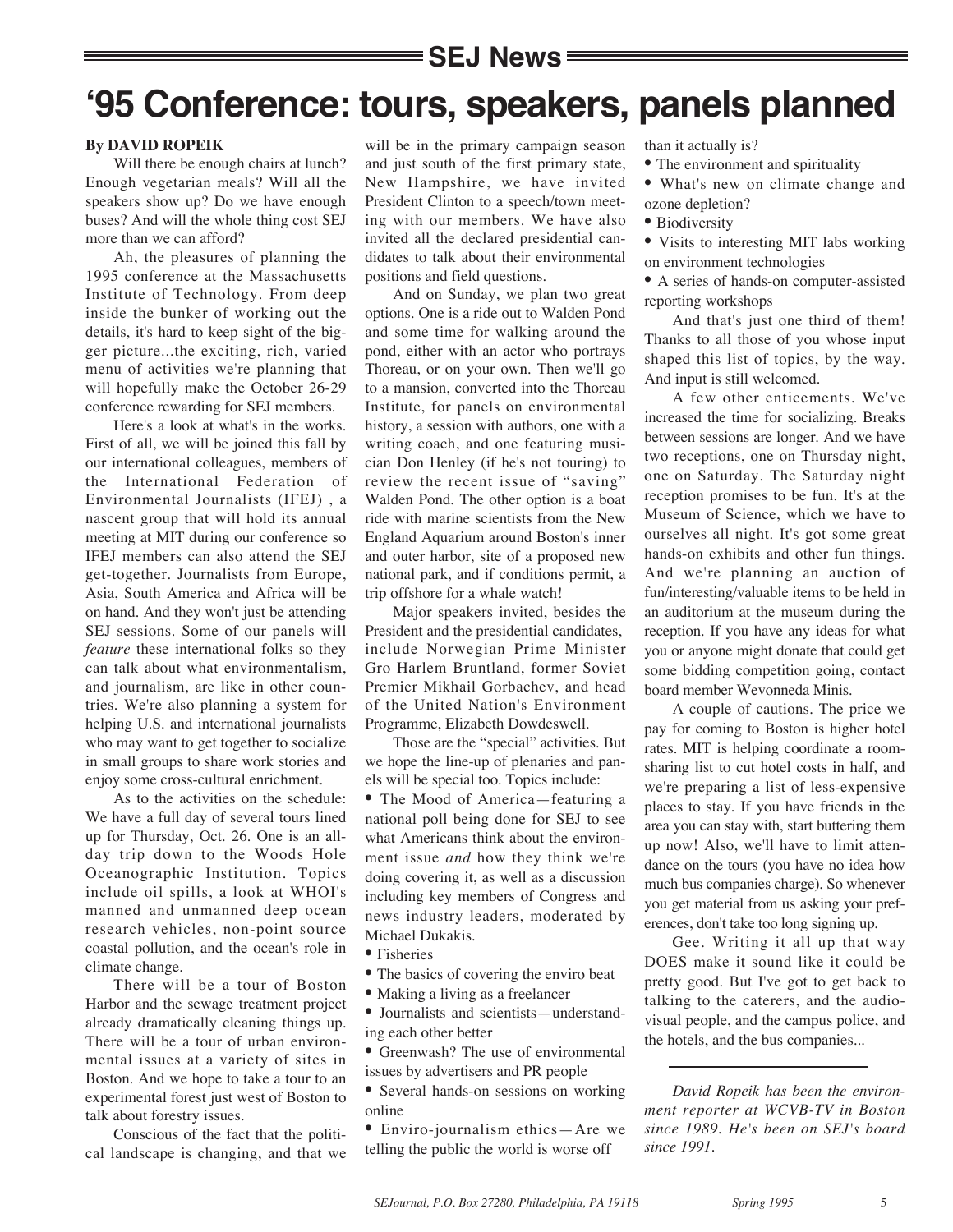## **SEJ News Regional events planned for Calif., D.C., Southeast**

#### **By TOM MEERSMAN**

Coming soon to a city near you...an SEJ regional conference!

Well, maybe not for all of our farflung membership, but many SEJ'ers who haven't had the opportunity before will be able to meet with their regional counterparts this spring and summer.

• In **Southern California,** regional coordinator Gary Polakovic of *The Press-Enterprise,* SEJ Board member Marla Cone and Lee Peterson of the *Inland Valley Daily Bulletin* have organized a conference at the UCLA faculty center in Los Angeles on May 20. The one-day session will focus on "Covering the Endangered Species Act in Your Backyard," and will include a luncheon address by Mollie Beattie, director of the U.S. Fish and Wildlife Service, which is the lead federal agency for ESA listing and enforcement.

The California conference also will include Republican Rep. Richard Pombo, chairman of the House Resources Committee ESA task force, former BLM director Jim Baca, as well as a panel discussion about the property rights and takings legislation—a major issue in many parts of the country, especially in the West. Conference fee, which includes lunch and snacks, is \$25 per person.

Invitations are being mailed to SEJ members and others in the California

region, and will be available to others upon request. For more information contact Gary at (909) 782-7564 or SEJ's national office at (215) 247-9710.

• In the **Washington, D.C**. area, regional organizers will have another Congressional briefing similar to the successful half-day session on Feb. 27. That morning event focused on environmental issues before the new Congress and featured Sen. John Chafee, R-RI, chairman of the Environment and Public Works Committee, and other speakers.

SEJ vice-president Rae Tyson and Sara Thurin Rollin are planning another Congressional briefing for late spring, and they're also organizing another in their group's series of Newsmaker dinners at the National Press Club. Final dates will be available soon.

(Heather Dewar prepared a Congressional source guide for the first briefing, which is available from SEJ's national office. The event was also tape recorded for members outside the region, and a two-tape set is available from Goodkind of Sound, a commercial tape service, at (800) 476-4785.)

• In the **Southeast,** Peter Dykstra of CNN's environment unit, Stuart Leavenworth of the *News and Observer* and others are planning a one-and-a-half day conference in Atlanta for mid to late July. Dykstra said half a dozen SEJ mem-

bers are working on the program's topics, which will focus on unique aspects of the environment in the Southeast U.S. as well as the status of environmental reporting in both large and small communities.

• SEJ members have also been active in a number of "supporting roles" in other recent conferences and workshops. In late February, Polakovic, Cone, and Steve LaRue of the *San Diego Union Tribune* spoke about environmental reporting at the national College Newspaper Convention in **San Diego**. On March 18, with the help of Adam Glenn and Bud Ward, SEJ cosponsored a climate change workshop with the Environmental Health Center and other groups at Tufts University in **Boston**. And on March 27, SEJ co-hosted a half-day coastal issues seminar with the National Oceanic and Atmospheric Administration (NOAA) in **Washington, DC.**

In addition to regional mailings and notices in *SEJournal*, announcements about regional events are also posted on the "SEJ Alert" portion of SEJ's bulletin board on America Online.

*Tom Meersman is the energy and environment reporter at the Star Tribune newspaper in Minneapolis, and formerly worked at Minnesota Public Radio.*

# **President's column...(from page 2)**

#### Here's some other SEJ news:

• Planning for SEJ's next annual conference Oct. 26-29 in Boston is revving into high gear. (See related article, page 5) Former presidential candidate Michael Dukakis will moderate the opening plenary, which will explore the mood of America on the environment. Results of a poll co-sponsored by SEJ and Times-Mirror, Inc. will be released during the plenary. United Nations Environment Programme Executive Director Elizabeth Dowdeswell will give a keynote address. President Clinton and all the U.S. presidential candidates have been invited to explain their positions on the environment.

• Former SEJ President Jim Detjen will represent SEJ and the International

Federation of Environmental Journalists (IFEJ) this spring at a meeting of environmental journalists in Kiev.

• SEJ's board will meet again on August 4-6 in Missoula, Montana, at the invitation of SEJ member Frank Edward Allen, dean of University of Montana's journalism school. Allen is planning a seminar about how to cover forestry issues. Board members will conduct a panel for seminar participants. In exchange, the University of Montana Foundation will pay much of our travel costs.

SEJ board meetings are open to members. For detail on meetings, please call the SEJ office. For information on the University of Montana forestry seminar, please call Allen at (406) 243-4001.

## **Associates and Academics gain representation**

Academic and associate members will soon have non-voting representatives on the board of the Society of Environmental Journalists. An election is planned for next fall, to coincide with that of active SEJ board members. Academic members will vote for their representatives only; associate members will elect theirs only.

Anyone inter-ested in serving as an academic or associate representatives is welcome to call any current SEJ board member for more information. Keep an eye on your mail for election details.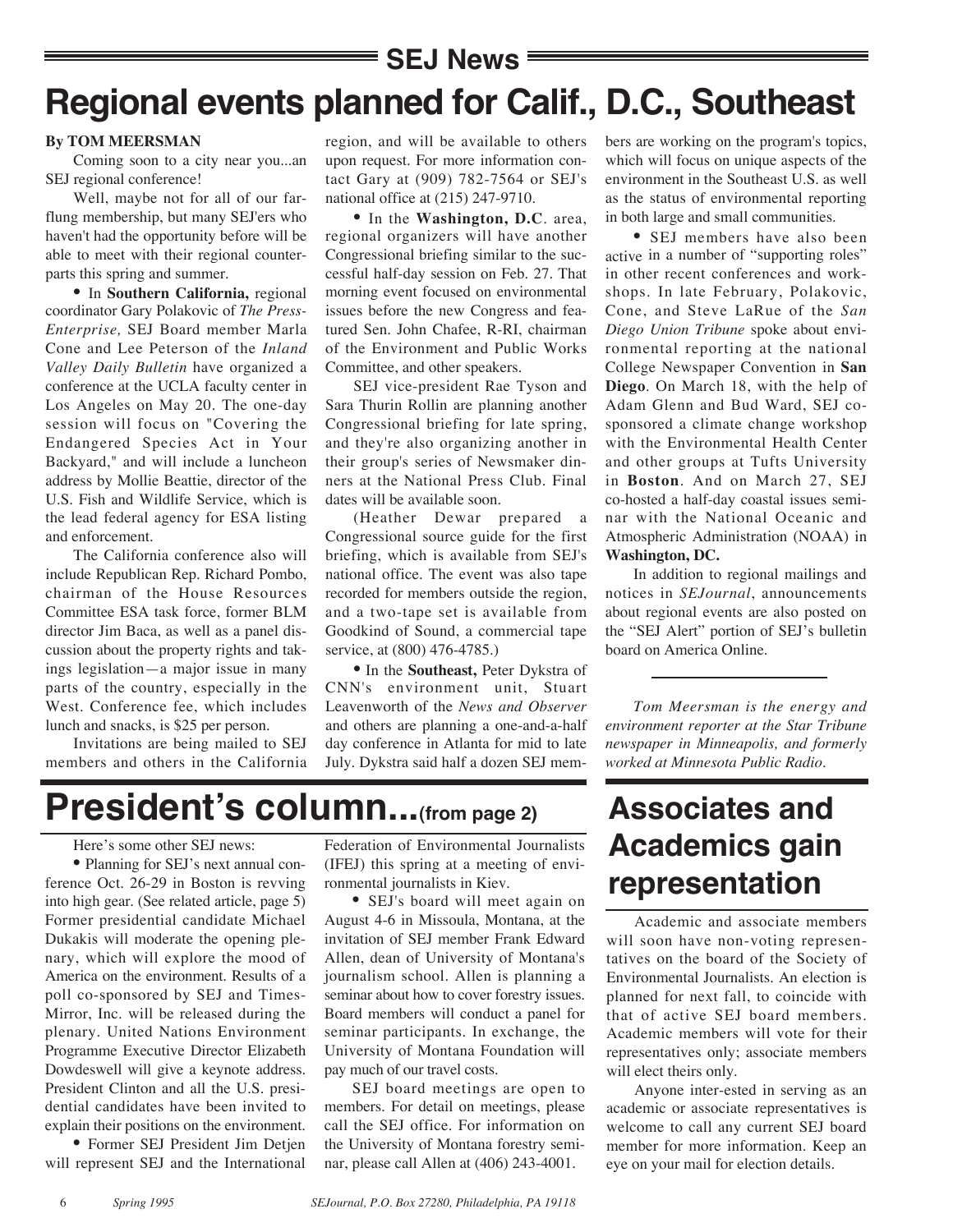# **Enviro optimism...(from page 1)**

as population and economic output expand. In these countries forested acres have expanded throughout the postwar era. In the Western countries several important categories of pollution have already ended or are close to ending. In them most attempts at habitat and species protection have been successful.

And though political discourse continues to embrace the idea that environmental regulations are costly, burdensome and unwieldy, experience shows the reverse here, too. Most environmental programs have been highly effective; have cost less, not more, than expected; are delivering cost-effective returns; have made Western economies stronger, not weaker.

Of course in the Third World and the

nations of the former Soviet bloc many envicumstances are frightful and

ronmental cir- environmental quality are positive and have the environment *In the United States and the European Union, almost all indicators of been positive for some time.*

continue a downward spiral. One reason it is important for politicians, journalists and intellectuals to shake off what I call the "instant doomsday" viewpoint about environmental conditions in the West is so that resources can be shifted toward more pressing needs outside the affluent world. If your concern is ecological protection, today a dollar will accomplish 10 times more in Africa, Asia, South America or Poland than it will in the United States.

The fantastic—and fantastically unrecognized—record of Western ecological progress has been made possible because warnings sounded by Carson and others triggered the reforms necessary to stave off the doomsdays foreseen. Here conversion to environmental optimism ought to be seen as particularly appealing, since it shows that government, business and activists can through cooperation achieve social progress each would be incapable of alone. Nevertheless the notion of impending environmental collapse continues to exert a strange allure on public discourse: as if bad news about the environment were reassuring, conforming to preconceived notions, while good news must be some sneaky trick.

Such thinking is particularly ill-considered because environmental protection,

properly construed, ought to be seen as the greatest postwar triumph of liberalism. Many impacts of liberalism—on the public schools, on welfare policy—are debatable at best. As regards the environment, liberalism has recorded an astonishing succession of unalloyed triumphs: protecting the Earth, strengthening the economy, saving capitalism from itself. When Democrats and liberal intellectuals in general, and Vice President Gore in the specific, endlessly speak in the vocabulary of fashionable gloom regarding the environment, they sell themselves and their philosophy short. Why shouldn't voters turn away from liberalism when liberals will not acknowledge their own success in safeguarding the Earth?

Replacing trendy defeatism with optimism about may make political liberalism

more attractive at the ballot box.

Four eventful and far-reaching notions are now missing from public understanding of environmental affairs:

• In Western nations, pollution is declining and conservation expanding much more rapidly than generally understood. In the West, the Age of Pollution will come to a close during our lifetimes.

• The protection of the ecology is not a costly burden involving wrenching sacrifice but a practical, affordable endeavor that strengthens the economy and renders daily life more pleasant.

• Human ecological malfeasance, far from representing some "unprecedented" assault overpowering to nature, is of lesser severity than environmental assaults that nature has overcome countless times in the past. This does not rationalize any artificial environmental abuse, but does suggest that once abuses are controlled nature will rebound rapidly and heartily—exactly the sequences being observed in the Western world today.

• The evolving ability of genus Homo to live a materially comfortable life yet minimize damage to the Earth holds the hope that people, machines and nature can learn to work together for each other's mutual benefit.

## **Book's message to journalists: keep perspective**

### **By CHRIS BOWMAN**

Timothy Ford, a Harvard professor of microbiology, recently argued in class that pesticide use had gotten much worse in the 33 years since publication of "Silent Spring." Application in the U.S. has doubled and production has quadrupled, he lamented.

Having just read Gregg Easterbrook's optimistic take on pesticides, I couldn't resist challenging the professor's dismal outlook.

Though pesticide poundage use in the Western world is up since 1962, Easterbrook says, application relative to farm production has declined. What's more, he says, use has grown more judicious, not indiscriminate as Rachel Carson anticipated.

"What about these positive trends?" I asked at the end of the lecture. Ford declined to address them, saying, "The danger of ending with an optimistic note is that it decreases the sense of urgency."

The response—hush up the good news—reflected precisely the doctrine of doom that Easterbrook wants to smother under the weight of his new encyclopedic book, "A Moment on the Earth: The Coming Age of Environmental Optimism."

By sustaining a "sense of urgency" for its own sake, he argues, environmentalists discredit their righteous cause and may ultimately do in what has been one of the most successful movements of the century. Easterbrook calls for a shift from alarmism to "ecorealism," an approach that recognizes not only the seriousness of human abuses of the environment, but also the enduring power of nature. "The straightforward case for Earth's preservation is sufficient," he says.

The book conveys a more powerful message that deserves the attention of environmental journalists: KEEP PERSPECTIVE. Like environmentalists, we, too, feed on and *(Continued on page 8)*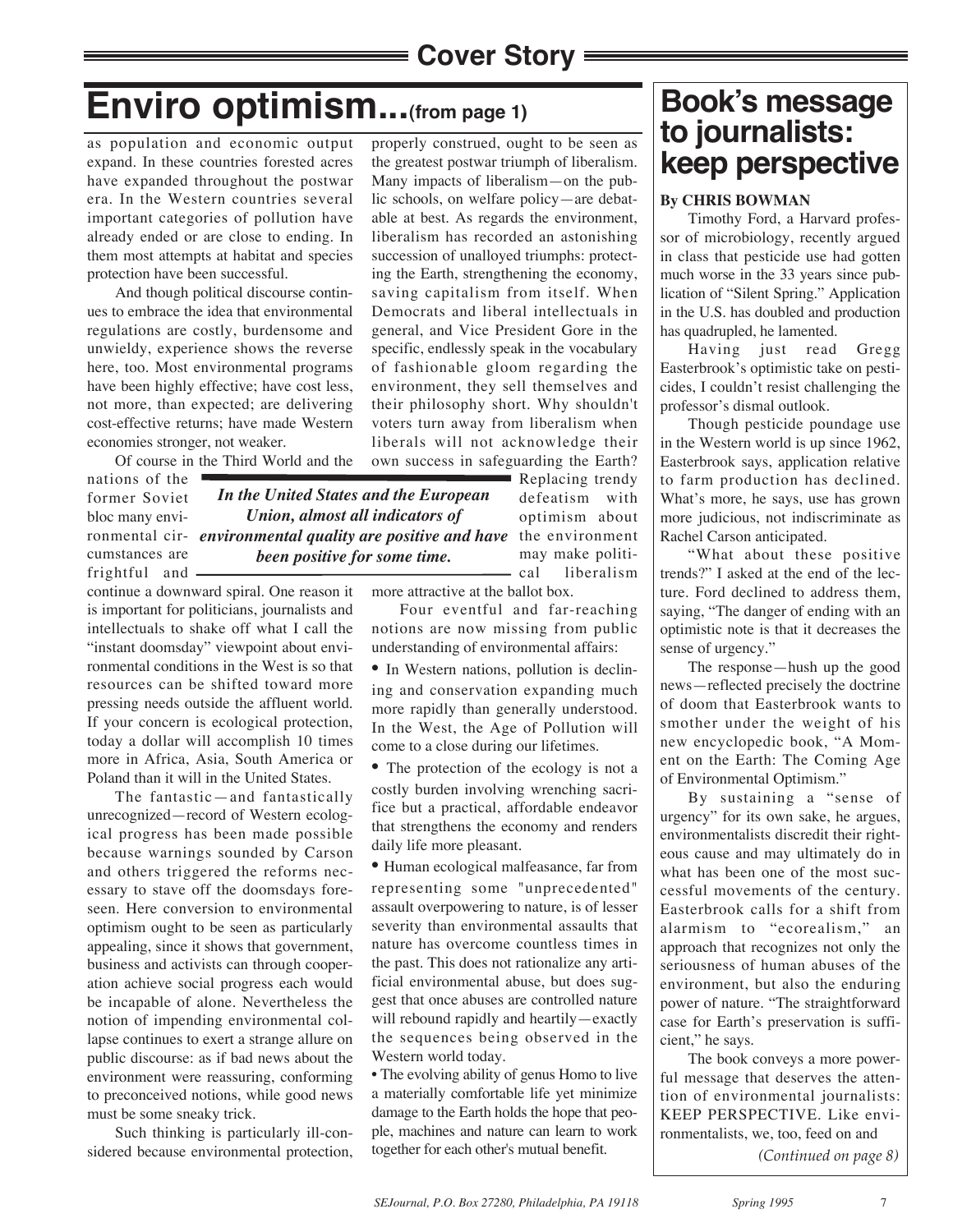Constraints of space prohibit me here from fully developing these ideas; details can be found in my forthcoming book, "A Moment on the Earth." (Which is sure to inspire quips about requiring more than a moment to peruse. All I can say is the book may be 800 pages, but it's so fast-paced it only seems like 700.) I'll just offer brief substantiation regarding the notion of an outbreak of environmental optimism.

In air pollution, smog has gone down 27 percent nationally since 1970, though the United States now contains more than twice as many automobiles, each driving more miles. Smog is down 40 percent since 1970 in Los Angeles, where the auto population has trebled. Lead has been eliminated as an air pollutant; carbon monoxide and particulates are down sharply; sulfur emissions have fallen by a third since 1970, though the nation now burns roughly twice as much coal; CFC releases are just shy of eliminated; emissions of airborne toxics have fallen a third in the past five years alone. Though the common belief is that the air grows more dirty, in truth it has become dramatically cleaner in the past 25 years, and continues to grow more clean.

Trends in water quality are as good or better. In 1970 only a quarter of U.S. river miles met the federal standard of safety for fishing and swimming. Today 56 percent do, with the proportion rising. Boston Harbor, Chesapeake Bay, the Great Lakes, Long Island Sound, and other major water bodies depicted as facing biological death in 1970 show steady improvement, including resumptions of fishing and swimming.

Numerous other environmental indicators are positive. Though final cleanup of Superfund sites continues to bedevil everyone, creation of new toxic dumps has essentially come to a halt, and is unlikely ever to resume. Ocean dumping of untreated sewage sludge by major American cities ended in 1992 and is

unlikely ever to resume. The portion of house wastes going to landfills peaked in the 1980s as recycling took hold, and is unlikely ever again to rise. Only a few creatures protected under the first Endangered Species list have fallen extinct; the rest remain viable in the wild, a spectacular achievement considering that the first endangered species inventory included dozens of species widely thought beyond hope of salvation. Many creatures described around the time of the first Earth Day as doomed—including the bald eagle, gray whale and peregrine falcon—have rebounded so rapidly they are being delisted from priority protection.

The amazing record of environmental success in the Western world moves us to hope that if men and women can learn to coexist with nature, they can learn to coexist with each other as well.

So why do journalists say and write so little about environmental optimism? I believe it is because public debate on the ecology remains frozen into preconceived ideological positions, imagining the only two possible points of view are instantdoomsday on the left and reactionary apologetics on the right. The next phase of environmental progress will not begin until those stale distinctions fade. The coming environmental optimism will not only reflect verities of the indomitable natural world: by breaking down the old, polar left-right extremes, optimism will help speed the next phase of ecological progress into being.

*SEJ member Gregg Easterbrook is a contributing editor for T*he Atlantic Monthly *and* Newsweek. *His book,* A Moment on the Earth, *will be published April 22nd by Viking, following an excerpt in the New Yorker. SEJ members wishing a copy of the book for a story or review should call Paul Slovak, Viking's publicity director, at (212) 366-2219.*

#### **Note to Fellow Reporters:**

The first run of my book contains a two-word, but nevertheless consequential, error. The sentence says the Environmental Defense Fund "accepted payment" for its advice to big corporations such as McDonald's. In fact it did not. The context of the reference is actually favorable to the Environmental Defense Fund, but that does not alter the commission of a factual error. If you get one of the copies that contains this error (most will not) please don't replicate my mistake. *—Gregg Easterbrook*

# **Review...(from page 7)**

amplify crises. The enviros have successfully exploited this common denominator more than we care to acknowledge. Our challenge is to exact the legitimate dangers from the clutter of those that are overstated or nonexistent.

To this end, I would put "A Moment on the Earth" on the required reading list for students, scholars and practitioners of environmental journalism. I would lean this 699-page opus on environmental optimism against Carson's "Silent Spring" (1962: "The robin seems to be on the verge of extinction.") and Paul Ehrlich's "Population Bomb," (1968: "We will not be able to prevent largescale famines in the next decade.") as a formidable counterweight to environmental alarmism.

The release of Easterbrook's book on the 25th anniversary of Earth Day comes as environmental journalism undergoes a major transformation. Fewer of us are observing the world solely through the convenient environmentalist prism that splits debates to polar extremes. More of us are viewing environmental problems from a variety of perspectives, and reaching our own conclusions.

Take myself. In 1970, when I was 15, I joined environmental activists in the first Earth Day, helped clean up litter along highways and pulled automobile tires out of the mudflats rimming the San Francisco Bay in my hometown of San Mateo, California. Then, as a young newspaper freelancer at Lake Tahoe, virtually all my sources were preservationists battling casino and housing developments at the Sierra Nevada resort. The stories were pretty much white-hat vs. black-hat.

Today, as an environmental writer for *The Sacramento Bee,* I have at any moment environmental advocates criticizing me for not covering the stories as dramatic or polarized as they saw them. I believe I'm providing readers a more realistic, albeit skeptical, look at environmental progress than I have in the past. "A Moment on the Earth" helps advance our move beyond the hysteria school of environmental reporting.

Though Easterbrook is out to reform environmentalism, not journalism, his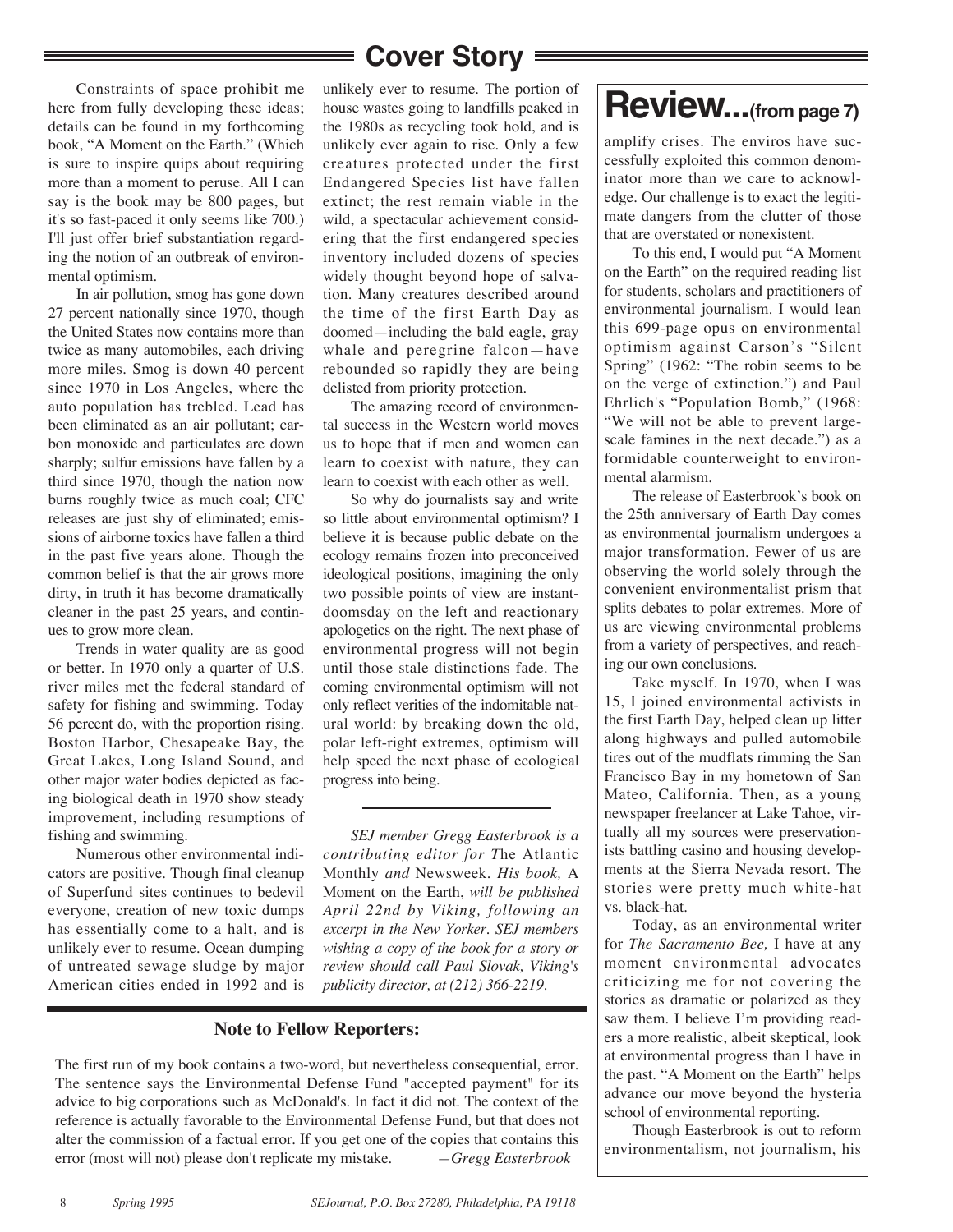book gives us new insights to avoid being suckered by activists bearing bad science.

He does this by examining environmental problems from the point of view of nature: "Human assaults on the environment, though mischievous, are pinpricks compared to forces of the magnitude nature is accustomed to resisting." Easterbrook also supplies us with a lot of evidence for optimism on most environmental issues—from deforestation,

smog, toxic waste and population growth to radiation, energy and biotechnology—so we can challenge doomsayers like the professor who claimed pesticide use had gone bonkers. Here are some of the specific Easterbrook tips on keeping a

rational perspective on the environment:

• "Irreversible, a favorite adjective of doomsayers, almost never conforms to the observed realities of thenatural world." One exception: extinction.

• "The notion of a fragile environment is profoundly wrong. Individual animals, plants and people are distressingly fragile. The environment that contains them is close to indestructible."

• Think and write holistically. "If everything is part of everything else an environmentalist's motto well spoken—then the whole of pollution

effects, not their individual parts is what matters.

• Predictions of calamity are "inherently implausible." (Taking current rates and projecting them—but failing to take change into account—leads to the conclusion that "things can only get worse."

• "Torture statistics and they will confess to anything."

• Give readers a sense of scale. "Something that exists in very small

*SEJournal Book Review Editor Kathy Sagan will review Easterbrook's "A Moment on the Earth: The Coming Age of Environmental Optimism," in the next issue.*

> amounts may grow dramatically relative to itself yet remain tiny compared to the larger system."

> For example, environmentalists have expressed dismay that the carbon dioxide content in the atmosphere has increased 25 percent—from 290 parts per million about 100 years ago versus some 350 parts per million today. This leads people to assume that the 20th century human greenhouse activity has had an overwhelming impact on nature. But the human contribution of carbon dioxide emissions have brought the gas only to

the point at which is constitutes 0.0006 percent of the atmosphere.

• Don't focus on the outrage of people living near hazardous waste without exploring whether their fears are rationally based.

• Be wary of computer-model predictions. "When news reports say there is a scientific consensus that the Earth will warm, what they mean is that computer models concur in predict-

> ing a warming. The atmosphere of an entire planet contains so many variables acting in such dimly understood ways that no computer can take every-thing into account."

• Focus on confirmed environ-

mental emergencies. "There is something faintly indecent about the world's heads of state gathering, as they did at Rio, to bestow many tens of billions of dollars on the greenhouse effect, a speculative concern, while lifting not a finger to assist 7.8 million children dead each year from drinking infected water and breathing dense smoke."

*Chris Bowman, an environmental reporter at the Sacramento Bee, is an environmental Nieman Fellow at Harvard University this year.*

The following list represents new SEJ members recorded from December 5 through March 17. Memberships recorded after March 17 will appear in *SEJournal* Vol. 5, No. 2.

#### **Alabama**

• Michael Hardy, *Mobile Press Register* Mobile • Desmond G. Keller, *Progressive Farmer,*

Birmingham

#### **Arizona**

• Susan Zakin, Tucson

#### **California**

- Anne Heller Anderson (associate) Atherton
- Yvonne Baskin, Encinitas
- Katherine Fong, *Mother Jones Magazine*, San Francisco
- Mark A. Grossi, *The Fresno Bee,* Fresno
- Jack Howell, *Morning Sun Press* Lafayette
- Keith Howell (associate) *Pacific Discovery* California Academy of Sciences San Francisco
- Wanda Ochoa, Bay City News Service,
- Oakland

**Colorado**

• Kim Vacariu, Steamboat Springs Review Green Highlands, Inc. Steamboat Springs

#### **District of Columbia**

• Robert A. Benenson, *Congressional Quarterly Weekly Report,*

• John Nielsen, Science Department, National Public Radio

#### **Florida**

- Kristine Fluker, *The News Journal,* DeLand
- Kimberly Harper (academic) University of
- South Florida, Tampa
- Steve Newborn, *Tampa Tribune,* Tampa

#### **Georgia**

- Patricia A. Curtin (academic) Grady College
- of Journalism, University of Georgia, Athens
- Kelly Rickenbaker, CNN, Atlanta

#### **Illinois**

- Mick Hans (associate), Chicago
- Katie Schallert, *The Moline Dispatch,* Rock Island

#### **Kansas**

• Carol Estes (academic), University of Kansas, Lawrence

#### **Massachusetts**

• Robert Emro (academic) School of Communication, Boston University, Boston

• Judith Tegger Kildow (academic) Department of Ocean Engineering, Massachusetts Institute of Technology, Chestnut Hill

• Willard Rappleye, News Department WLVI-TV, Boston

• George Stubbs, *Hazardous Materials Intelligence Report,* World Information Systems, Melrose

#### **Maryland**

• Martin Heavner (associate) Education Department, Government Institutes, Inc. Rockville

#### **Michigan**

- Elizabeth Burch (academic) Journalism
	- *(Continued on page 17)*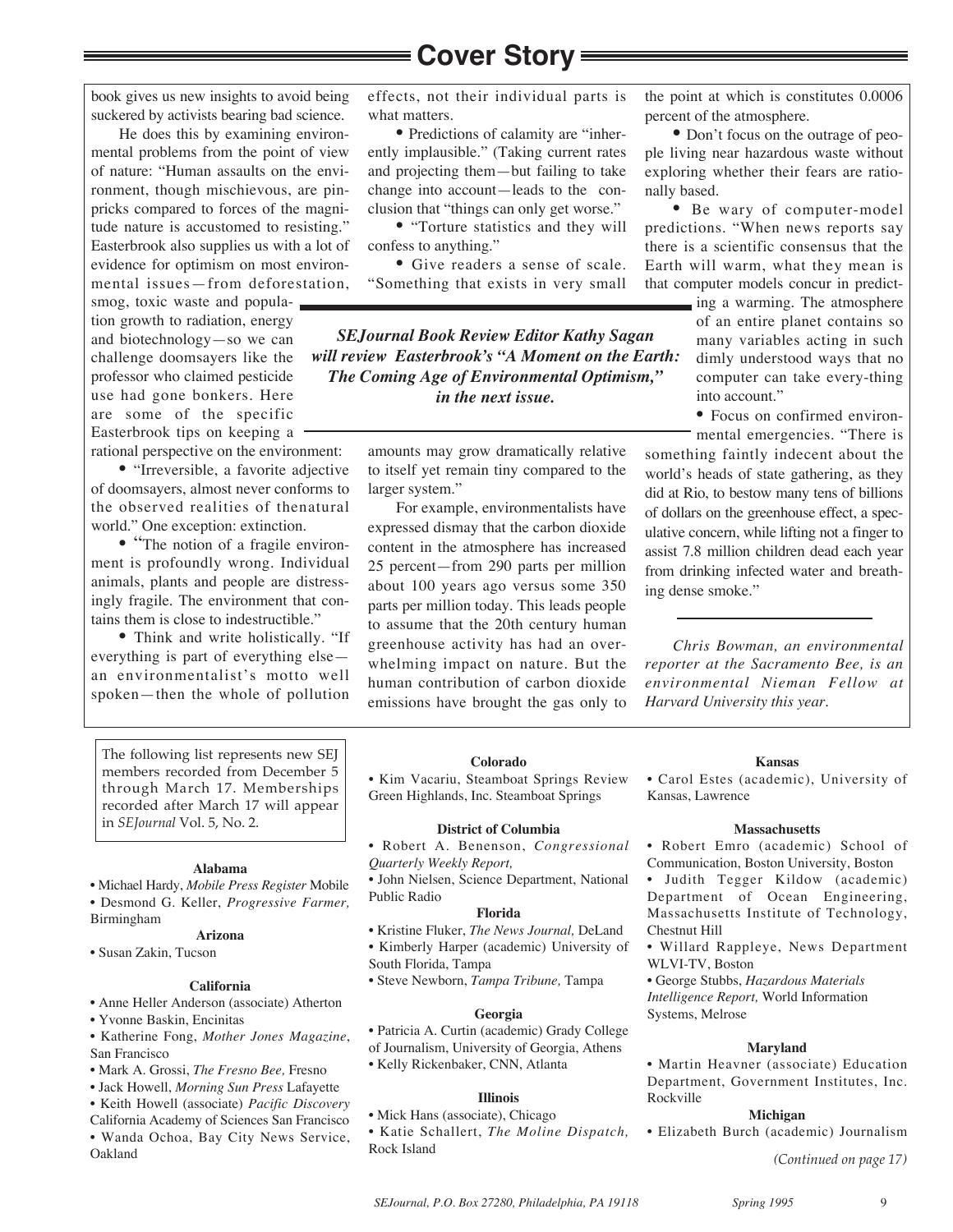## **Science Survey =**

# **Congress Plunges Headlong into the Risk Debate**

#### **By RICH STONE**

Risk assessment. Few words have more power to inflict pain on a journalist. (Except, of course, the word : "nee" from Monty Python's "Holy Grail.") Admit it: Wouldn't you rather write about global warming, the health effects of smog, or the reintroduction of the wolf to Yellowstone?

Risk assessment.

Hah! You cringed again.

I utter those vulgar words not to torture you. Only to get you used to them. The age of risk assessment is upon us. If you haven't written about it yet, you will.

On March 1, the House of Representatives passed a major bill (part of the Contract with America) that would force federal agencies to conduct an elaborate series of analyses—called risk assessment and cost-benefit analysis before issuing regulations aimed to reduce a risk to health or the environment. Be it airbags or atrazine, duck hunting or DDT, any hazard or measure to mitigate a hazard costing the economy

more than \$25 million would fall under the bill's purview. No manufacturer, environmental activist, or taxpayer would be spared from the bill's consequences. The Senate is expected to scrutinize the bill this spring before casting its lot.

### **Science Survey**

Rich Stone offers a review of selected environmental science and policy issues in the news.

Called the "Risk Assessment and Cost-Benefit Act of 1995," debate about the bill (H.R. 1022) is exposing a young, controversial science to the glare of public scrutiny. Some members of Congress pushing the Act see risk assessment as a perfect sedative for rabid regulators. Opposing voices view it as a yoke that will delay implementation of regulations to protect the public. The bottom line is that the bill, if it were to become law, would delay and weaken scores of regulations—and that's why, to make a crass generalization, Republicans love it and Democrats hate it.

The bill's opening monologue makes some observations that few could argue with. For instance, it says, "too often, regulatory priorities have not been based upon a realistic consideration of risk." Right on. Resources to address environmental concerns "are not unlimited." Check. "The priority setting process must include scientifically sound, objective, and unbiased risk assessments." Sounds good.But wait—what does "scientifically sound, objective, and unbiased" actually mean? Such value-laden terms are throwing environmental scientists into a tizzy. Understanding scientists' concerns is paramount to understanding how this bill might weaken regulations.

Some of the bill's more contentious language would force federal agencies, when conducting a risk assessment (see sidebar), to provide "the best estimate or estimates" of a risk. Those familiar with the risk assessment process warn that this

## **A guide to the nuts and bolts of risk assessment**

Risk assessment is a set of experiments, tests, computer models, and statistical analyses aimed at characterizing a threat to health or to the environment. There are three main types of risk assessors: a government agency confronted with a potential hazard; a manufacturer considering whether to market a product; and a consulting firm hired to assess, for instance, a Superfund site.

Risk assessments, particularly those done to gauge health threats, generally follow a four-step recipe. First, the assessor—a team of scientists and technicians—must figure out what kind of hazard it's dealing with. Take an easy example: tobacco smoke. Epidemiological studies link smoking and lung cancer. Other hazards are defined by how they harm animals. For instance, dioxin causes a decreased sperm count in rats. No one knows how dioxin affects human sperm counts, but based on the animal data, dioxin is considered a reproductive toxicant.

The next step for a risk assessor is to establish how a test subject—animal or human—responds after being exposed to various doses of the hazard. Much of this sort of data is collected in two-year-long studies on rats. For each dose, toxicologists count the number of rats that develop tumors (other possible responses include crippled immune systems, or nerve damage). Next they plot a dose-response curve to determine if there is a safe level of exposure to the substance, and if not at what dose there is a minute risk of cancer. After throwing in safety factors (because, in part, it's pretty shaky science to extrapolate from cancer seen in rats to cancer predicted in humans) scientists come up with a "safe" dose—the dose below which the average person, over the course of a lifetime, has less than one in a million chance of developing cancer.

But such data are only meaningful if people are exposed to the hazard. The third step in a risk assessment is to determine the amount of a toxic substance present in the environment, who comes into contact with it, and how the substance is metabolized. Few hazards are "new." Rather, many concerns about environmental threats now arise because technological advances have enabled scientists to detect traces of substances at infinitesimal concentrations.

Finally, a risk assessor must tie all this data together in a risk characterization. This report gives a regulator the raw data—what is the hazard, how bad is it, and who's at risk—needed to make a decision. From here on out, deciding whether to regulate becomes a political decision. In this process, called "risk management," a regulator weighs the cost of implementing a proposed regulation versus the benefits to health or the environment, and compares and prioritizes the risk at issue versus other risks.

Until this year, Congress had poked its nose only in risk management decisions, leaving risk assessment to the scientists. H.R. 1022 changes all that.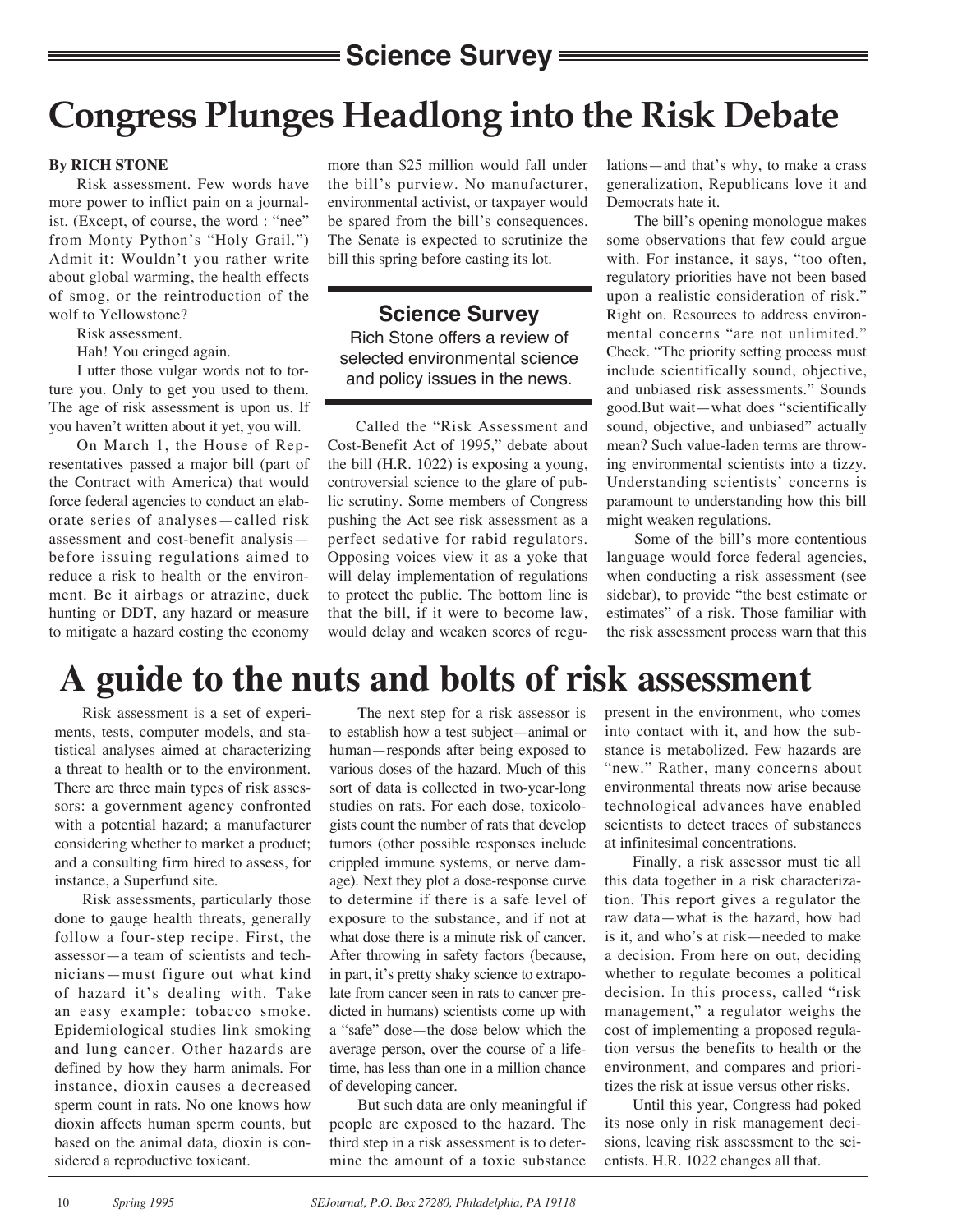## **Science Survey**

provision may result in regulations that fail to protect segments of the population vulnerable to particular risks: for instance, children exposed to lead in house paint, or subsistence fishermen eating PCB-laden fish.

So far, federal scientists have had free reign to skew risk assessments toward protecting vulnerable subpopulations, explains Adam Finkel of the University of Texas at Dallas. For instance, take lead in house paint, which poses little risk to the average adult. However, in small doses lead appears to be a potent neurotoxicant in young children, reducing IQ and leading to learning deficits. EPA has crafted its regulations—and set limits on lead exposure based on risk assessments that point out this threat to children.

The risk bill, however, mandates a "best estimate" of a hazard. To many scientists, such terminology implies that assessments must produce an estimate of risk to the entire population. If this were the case, the risk of lead exposure would be averaged out across children and adults. The threshold of lead exposure deemed to be safe would rise, and regulations would be set accordingly. It would cost less for industry to comply with lead abatement standards. Meanwhile, the cost to public health would be harder to gauge. What is certain is that many sources of lead exposure occur in poor, urban neighborhoods, so these areas would face a disproportionately high risk.

In criticizing the fuzzy science in the bill, White House Science Adviser John Gibbons said in a statement on February 3, the Clinton Administration opposes "risk methodologies that would minimize or diminish concerns related to our children, pregnant women, the elderly and others who are often disproportionately affected by environmental, health, and safety threats."

To avoid this scenario, federal agencies may wish to interpret a "best estimate" to mean one geared toward protecting people most susceptible to a particular risk.

But lawyers may not see it that way. According to the bill, lawyers would have the final word on what constitutes a valid risk assessment. The bill allows for judicial review of any risk assessment if a party deems it incomplete or improper. It's this threat of frequent and prolonged legal challenges—based on the bill's fuzzy wording—that may force agencies to be less protective of vulnerable subpopulations, says Lynn Goldman, EPA' s top risk assessment official.

Other parts of the bill are equally contentious. For one thing, the bill mandates federal agencies to place a risk in context by comparing it to other risks. Such an exercise would help agencies and Congress—to better prioritize federal spending on environmental problems. This is a laudable goal, but easier said than done. How, for instance, does one compare the hypothetical cancer risks of a lifetime's exposure to radon to the known risk of illness after a brief exposure to cryptosporidium in drinking water? How does one compare these involuntary risks to the voluntary risk of air travel? The bill demands quick answers to these thorny questions.

The debate over H.R. 1022 is a primer on the primary uncertainties facing environmental policymakers. This debate will force a better understanding of how to reduce these uncertainties—whether or not the bill gets signed into law.

## **States...(from page 1)**

places like those mentioned above or in Des Moines, Lincoln, Phoenix and no doubt elsewhere, state houses may not be looking so eager to tackle environmental protection laws themselves.

Indeed, as the 104th Congress ponders delegating unprecedented environmental protection authority back to states bristling against "federal mandates," here is the word from many statehouse bureaus:

States may not be so ready.

States may not be so willing.

And states may not be expecting much to trickle down.

Still, should the 104th be resolved to dump programs on the states, here are some things to consider when looking in on statehouses to see what might happen:

• State capitals can be just like Washington D.C.: legislators posture, bureaucrats shrug, lobbyists slink, activists yell, PR agents sell, and scientists act indignant. And many of them may appear to know less about the issue than was outlined in your last report.

Then, six months of speeches, press conferences, hearings, floor actions, amendments and substitute bills later, the state has a new five-pound law, the full impact of which won't be known for sure until some agency lawyers and some violator's lawyers get together in a closed room to decide just how many of the verified complainant's concerns and field inspector's observations they're willing to acknowledge in a consent order.

• Gridlock, posturing, horse trading, bickering, compromising and litigating can turn good or bad intentions into mush as quickly in a state as in Washington D.C.

In 1980, for example, when the federal government was failing miserably at developing a disposal strategy for low-level radioactive waste, the states begged for a chance to take on the task themselves. In the 15 years hence, states have proven themselves as inept as the feds were.

• The two most frequently heard issues driving states to demand more clout are an assumption that feds can't know what a state's priorities ought to be, and a frustration that the feds aren't sending enough money. But no state can know for certain if it can develop programs based on local priorities, because none has ever done it—at least not dealing with big ticket issues like clean air and clean water. A half-dozen states have completed comparative risk studies and another 15 or 20 are putting them together. But they may think differently if they actually have to make funding and regulatory decisions based on those studies especially if it means deflecting Chamber of Commerce agendas, Greenpeace stunts, budget short falls, and bureaucracy's proclivity to micro-manage.

• Still, it's not as if states haven't tried to develop environmental initiatives. And it's not as if business or environmental interests don't already know they can come to Columbus or Boston if they get spurned in Washington.

In the past four years, at least 44 states have taken up property rights bills,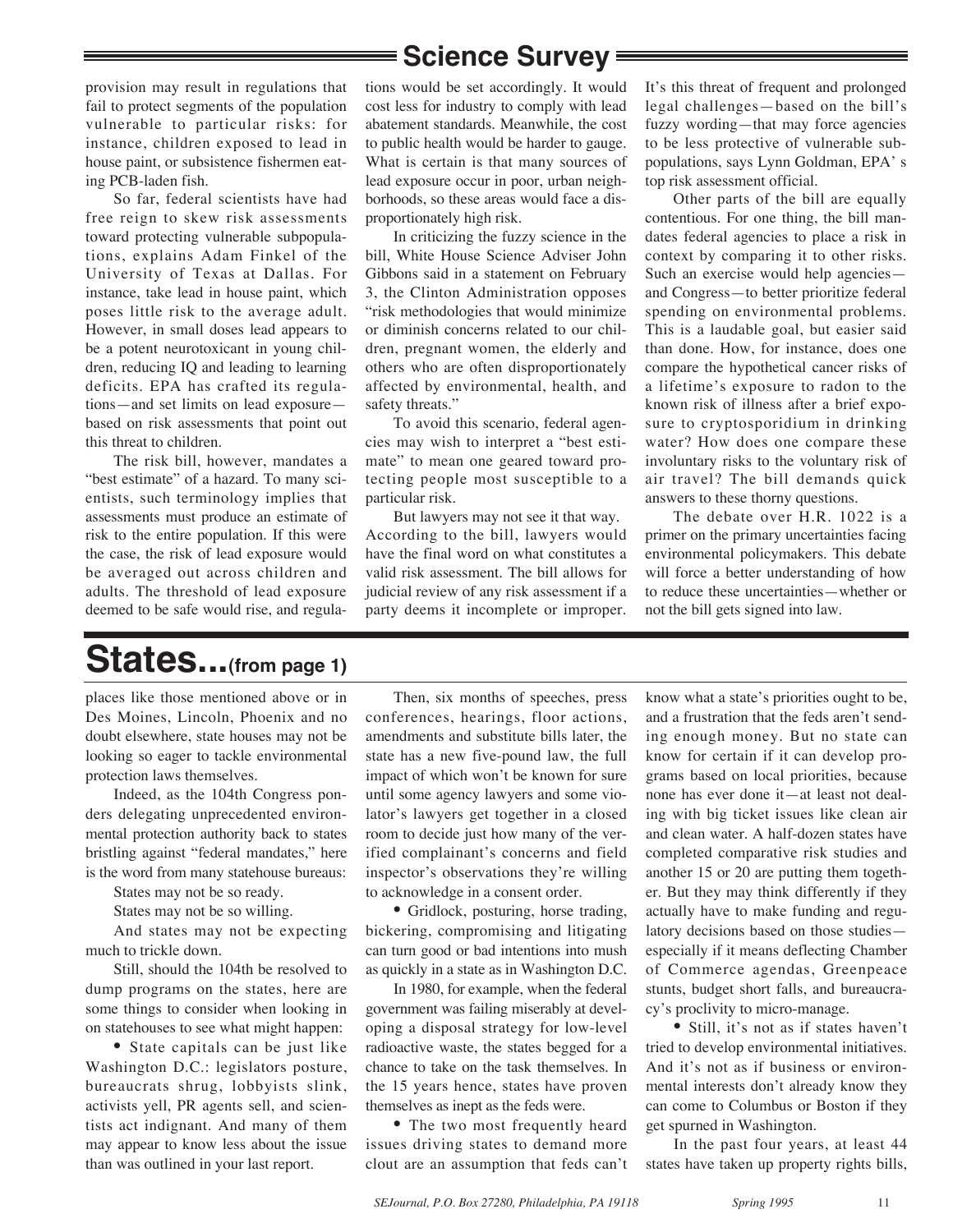and at least 13 states have approved them. Likewise, in the absence of any meaningful federal laws, dozens of states have enacted strong recycling and pollution prevention programs.

• States are more used to dealing with specific problems, like tire dumping or pig farms. But there is no issue too narrow to bring out state government bungling. Ohio began developing rules restricting yard waste disposal, for example, in 1988. A task force was convened. Hearings were held. Waste Management, BFI, Citizen Action and the Ohio Environmental Council weighed in. A whole new bureaucratic structure was created. Specialists were hired. Yet a December, 1992, deadline for the regulations was missed. So was a one-year extension. So was the next extension.

Finally last fall, the agency came out with its rules—with a catch. The catch: there would be no enforcement. The agency explained it couldn't police yard waste generated and disposed by 10 million people, any of whom might treacherously rake a few leaves into a Hefty bag, undermining a whole community's lawabiding standing.

• A lot of the responsibility already is in the state's hands—in a way that gives states some power without the blame. Under most environmental laws, states have permitting and enforcement powers and some latitude in writing regulations, but the feds set the parameters and retain veto power on actions.

That lets states play "good cop/bad

cop" when they have to push a program that is costing jobs, driving up the cost of drinking water, or closing a county's only landfill. State officials say, "Sorry, our hands are tied. Those darn feds are making us do this." Without federal oversight, state officials will have to take more blame—from one side or another.

• The side with the most votes wins. This is often underappreciated. At an Ohio legislative hearing in March, one Cleveland Democrat offered 49 amendments to a single piece of environmental legislation, one at a time. Five to three.

*States are more used to dealing with specific problems, like tire dumping or pig farms. But there is no issue too narrow to bring out state government bungling*

Five to three. Five to three. Each amendment got shot down by the Republicancontrolled committee, but the determined Democrat pressed on. Later, he proclaimed moral victory because he got his points into the debate. Ohio's environment is unmoved by his boast.

• Political sides—and the level of trust people may have in each level of government—can ebb and flow with the political tides. And sometimes it's irrelevant what side is in charge. For the past four or five years, activists in Ohio's environmental cause célebre, the WTI

hazardous waste incinerator fight, saved their harshest condemnations for Ohio's Republican governor, alleging he blocked any impartial review. The governor's staff routinely replied, almost with an attitude of boredom, that WTI's siting plans and permits to install all were approved by his Democratic predecessor, but that he, the Republican, had signed a moratorium on new incinerators.

• Whenever an issue divides business and environmental groups against each other it can get ugly, even at the state level where fewer environmental groups are organized or represented.

In 1992 Ohio's governor declared brownfields—those properties too contaminated to develop but too clean for Superfund—to be his administration's top environmental priority. He campaigned hard for a brownfields development law. But two years later the legislative, staff and public wrangling over brownfields had led to two corruption investigations and the resignation of a deputy Ohio EPA director, and it may have helped propel a new state attorney general into office. Ohio Gov. George V. Voinovich has been taking a much lower profile on environmental issues lately.

*Scott Powers is the environment reporter at* The Columbus Dispatch *and works across the street from the Ohio statehouse.* 

# **SEJ Membership still growing in its fifth year**

#### **By CHRIS RIGEL**

Membership in SEJ has shown an increase since it's first year in 1991, during which 622 people joined the fledgling organization. The most dramatic increase occurred during 1994, when over 300 people became members.

On January 7, 1993, then records manager Amy Gahran recorded the total membership at 781; January 21, 1994: 830, a slow year for growth at 49 increase. January 5 of this year, SEJ membership stood at 1011, up 181 for the year.

We've only recently begun tracking the number of people dropping out of SEJ, an important figure in showing the true increase. While totals show an increase, they don't accurately reflect the number of people who are joining SEJ. During 1994, records show that 121 people dropped out of the organization while the increase equalled 181, meaning that 302 people joined SEJ during 1994.

The percentage of active members has dropped slightly , from 72% in the first year to the current 64%, while academic membership has shown a steady increase from 8% in the first year to 18% currently. Associate membership has remained at a solid 18% throughout.

Newspaper reporters still make up the greatest portion of the group, though the percentage slipped from 36 to 33. Freelancers hold the second position at 13.7%, followed by magazine (9.6%), newsletter (8.1), educators (7.8%), TV  $(7.3\%)$ , students  $(6.5\%)$ , non-profit or university (4.8%), radio (3%), news service (3%), photography (.8%), government  $(.8\%)$ , publishing  $(.6\%)$ , with miscellaneous categories making up the rest at .8%. Miscellaneous categories include association, attorney, author, cartoonist, film and informational materials.

*Chris Rigel is systems maganer at SEJ's office in Philadelphia*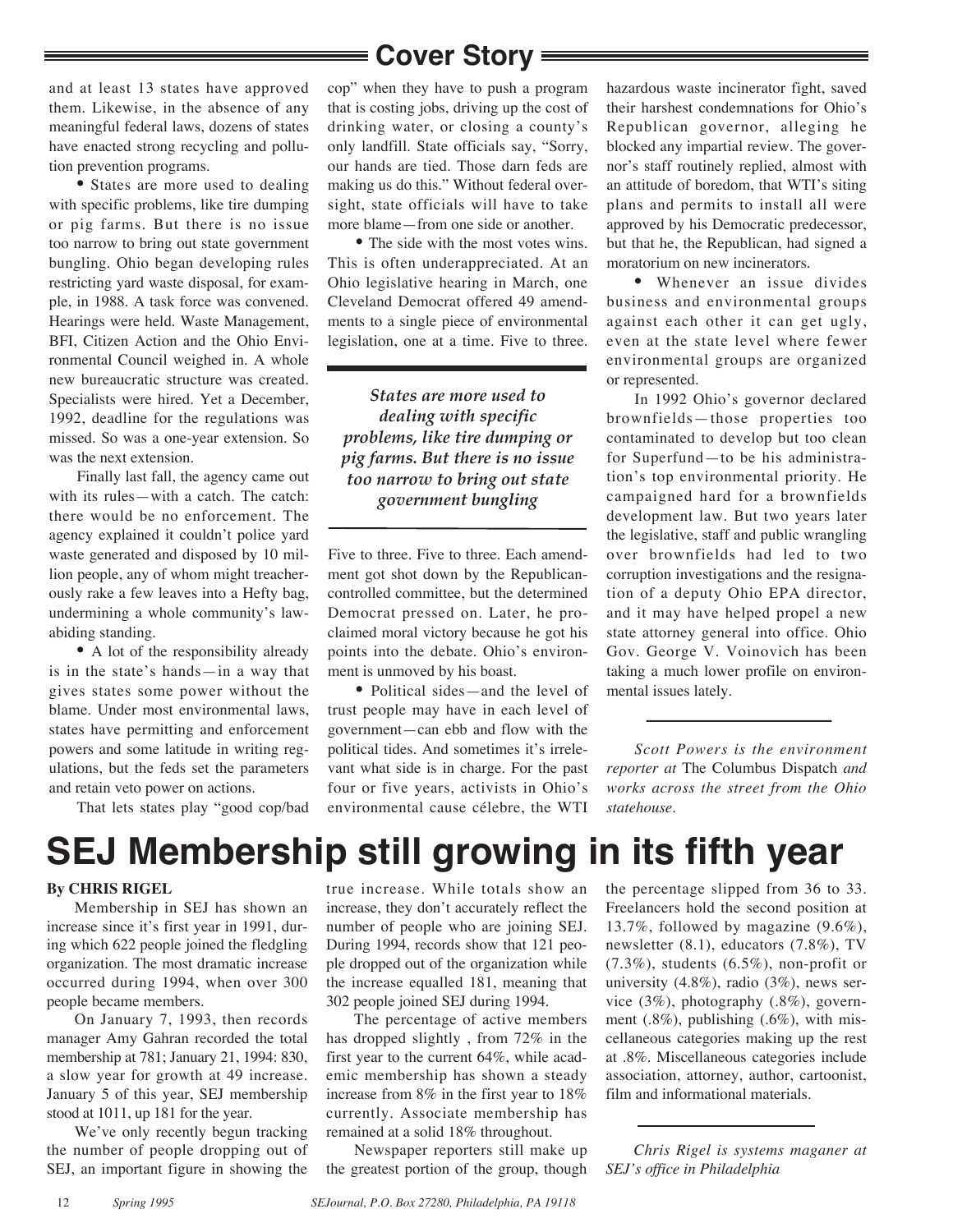## **Calendar**

#### **APRIL**

18-19. **More than Aware: Women Making a Difference for the Environment** (with at least 17 women speaking on environmental research and the "Rachel Carson legacy"). Chatham College, Pittsburgh. Contact: Conference Coordinator, Chatham College, Woodland Rd., Pittsburgh, PA 15232. Fax: (412) 365-1610.

23-26. W**ater in the 21st Century: Conservation, Demand, and Supply** (sponsored by American Water Resources Assn). Salt Lake City. Contact: M.C. Fink, AWRA, 5410 Grosvenor La., Ste. 220, Bethesda, MD 20814-2192. Ph: (301) 493-5844.

27-28. **Symposium on Air Toxics: Biomarkers in Environmental Applications** (sponsored by Centers for Disease Control and National Institute of Environmental Health Sciences, it will focus on how to establish and monitor human exposure to air pollutants). Houston. Contact: National Urban Air Toxics Res. Ctr., PO Box 20286, Houston, TX 77225-0286. Ph: (713) 792-7459; Fax: (713) 792-4407.

27-28. **Risk Issues and the Chemical Industry** (sponsored by *Chemical and Engineering News,* it will explore how scientists and the public view risk, offer case studies, and evaluate prospects for legislation to impact risk analysis). Park Hyatt, Washington, DC. Contact: Marv Coyner, American Chemical Soc., 1155 16th St. NW, Washington, DC 20036. Ph: (202) 872-4450; Fax: (202) 872-4370.

#### **MAY**

1-3. **Indoor Environment Cenference** (focusing on monitoring and improving indoor air quality). Hyatt Regency on the Inner Harbor, Baltimore. Contact: IAQ Publications Inc., 2 Wisconsin Circle, Suite 430, Chevy Chase, MD 20815. Ph: (800) 394-0115; Fax: (301) 913-0119.

2-4. **National Outdoor Action Conference on Aquifer Remediation, Ground Water Monitoring, and Soil Treatment** (sponsored by National Ground Water Assn., conference will include both scientific papers and outdoor demonstrations). Las Vegas. Contact: NGWA, 6375 Riverside Dr., PO Box 9050, Dublin, OH 43017-0950. Ph: (800) 551-7379; Fax: (614) 761-3446.

8-12. **International Incineration Conference** (with papers on novel air pollution controls; new monitoring technologies for emissions of dioxins, mercury, and volatile organics; and cleanup of toxic wastes). Seattle. Contact: Lori Barnow, Univ. of Calif.-Irvine. Ph: (714) 824-5859; Fax: (714) 824-8539.

22-23. **International Conference on Climate Change** Washington, DC. Contact: Jan McCusker, International Climate Change Partnership, PO Box 236, Frederick, MD 21701. Ph: 301/695-3762.

23-25. **Measuring and Monitoring Forest Biological Diversity** (sponsored by the Smithsonian Institution and United Nations, it will focus on assessments in sessions organized by continent and ecosystem type). Contact: Francisco Dallmeier, The Smithsonian, 1100 Jefferson Dr. SW, Ste. 3123, Washington, DC 20560. Ph: 202/357- 4793.

26-28. **Risk Assessment of PAHs in the Environment** (sponsored by EPA, it will examine both cancer and noncancer health consequences of human exposures to mixtures of polycyclic aromatic hydrocarbons [PAHs] produced by combustion). Hyatt Regency Airport, San Francisco. Contact: Alex Taylor, JACA Corp., 550 Pinetown Rd., Ft. Washington, PA 19034. Ph: 215/643-5466; Fax: 214/643-2772.

#### **JUNE**

1-3. **First open meeting of the Human Dimensions of Global Environmental Change Community** (with sessions on property rights and environmental change, industrial restructuring and sustainable development, and human migrations). Durham, NC. Contact: Global Environmental Change Program, Social Science Res. Council, 605 Third Ave., New York, NY 10158. Ph: 212/661-0280; Fax: 212/370- 7896.

5-7. **International Congress on Toxic Combustion Byproducts** (sponsored by NIEHS, EPA, Sandia National Laboratory, Univ. of Calif.-Berkeley, and Advanced Combustion Engineering Res. Ctr., with sessions on soot and particulates, organics and metals, fate in the environment, and health effects). Univ. of Calif.-Berkeley. Contact: Conferences and Institute, Univ. of Utah, 2174 Annex Bldg., Salt Lake City, Utah, 84112. Ph: 801/581-5809; Fax: 801/581-3165.

5-8. **International Congress on Hazardous Waste: Impact on Health and Ecological Health** (sponsored by the Dept. of Health and Human Services, with sessions on noncancer effects of hazardous wastes, biomarkers of exposures to these wastes, new technologies to limit these wastes, and case studies in environmental justice). Marriott Marquis Hotel, Atlanta. Contact: Howard Frumkin, Emory Univ. School of Public Health, Div. of Environmental and Occupational Health, 1599 Clifton Rd. NE, Atlanta, GA 30329. Ph: 404/727-3697; Fax: 404/727-8744.

5-9. **Sustainable Forests** (with sessions "designed to take you from academic philosophies to development of an actual ecosystem management plan"). Sault Ste. Marie, Michigan and Ontario. Contact: Joan Jaffit, BRIDGE-Sault College, PO Box 60, 443 Northern Ave., Sault Ste. Marie, ON P6A 5L3, Canada. Ph: 705/759-2554; Fax: 705/256-6156.

7-10. **Environmental Lung Disease** (sponsored by the Univ. of Colo., it promises to explore research behind mechanisms of lung disease and human impacts of environmental and occupational exposures to toxic agents). Aspen, Colo. Contact: Lee S. Newman, Box C272, Univ. of Colo. Health Sciences Ctr., 4200 E. 9th Ave., Denver, CO 80262. Ph: 303/270-7767; Fax: 303/270-5632.

21-25. **First Interdisciplinary Conference on the Environment** (to explore interactions between the natural environment and human institutions). Worcester, MA. Contact: Demetri Kantarelis, Institute for Energy Analysis, Economics/Foreign Affairs, Assumption College, 500 Salisbury St., Worcester, MA 01615-0005. Ph: 508/752- 5615 ext.557; Fax: 508/799-4502.

#### **JULY**

2-6. **International Congress of Toxicology** (with sessions on asthma and the environment, estrogenic chemicals in the environment, ozone exposures, health risks of oxygenated auto fuels, and pesticide effects). Seattle. Contact: ICT-VII Management Staff, the Wellington Group, 4707 College Blvd., Ste. 212, Leawood, KS 66211. Ph: 913/345-1990; Fax: 913/345- 0893.

9-12. **Mid-Atlantic Industrial and Hazardous Waste Conference** (with sessions on waste minimization, treatment technologies, air pollution, control of volatile organic chemicals, legal and regulatory issues, in situ remediation, and case studies). Bethlehem, PA. Contact: Arup K. Sengupta, Media Relations, Lehigh Univ., 436 Brodhead Ave., Bethlehem, PA 18015. Ph: 610/758-3171; Fax: 610/758-4522.

#### **WORKSHOPS**

April 21-23. **The Future of the Endangered Species Act,** a course for mid-career journalists, sponsored by the Foundation for American Communications (FACS) at the Greenbrier in White Sulphur Springs, WV. Scheduled speakers include Interior Secretary Bruce Babbitt, author Gregg Easterbrook, Harvard biologist Otto Solbrig, economists Robert Stavins and John Loomis, and legal expert Brian Gray. It's open to the first 40 qualified applicants, and "demand is expected to be heavy." Subsidized meals and lodging still run only \$75, with travel costs the responsibility of attendees. Interested candidates should contact: FACS, 3800 Barham Blvd, Ste. 409, Los Angeles, CA 90068. Ph: 213/851-7372; Fax: 213/851-9186.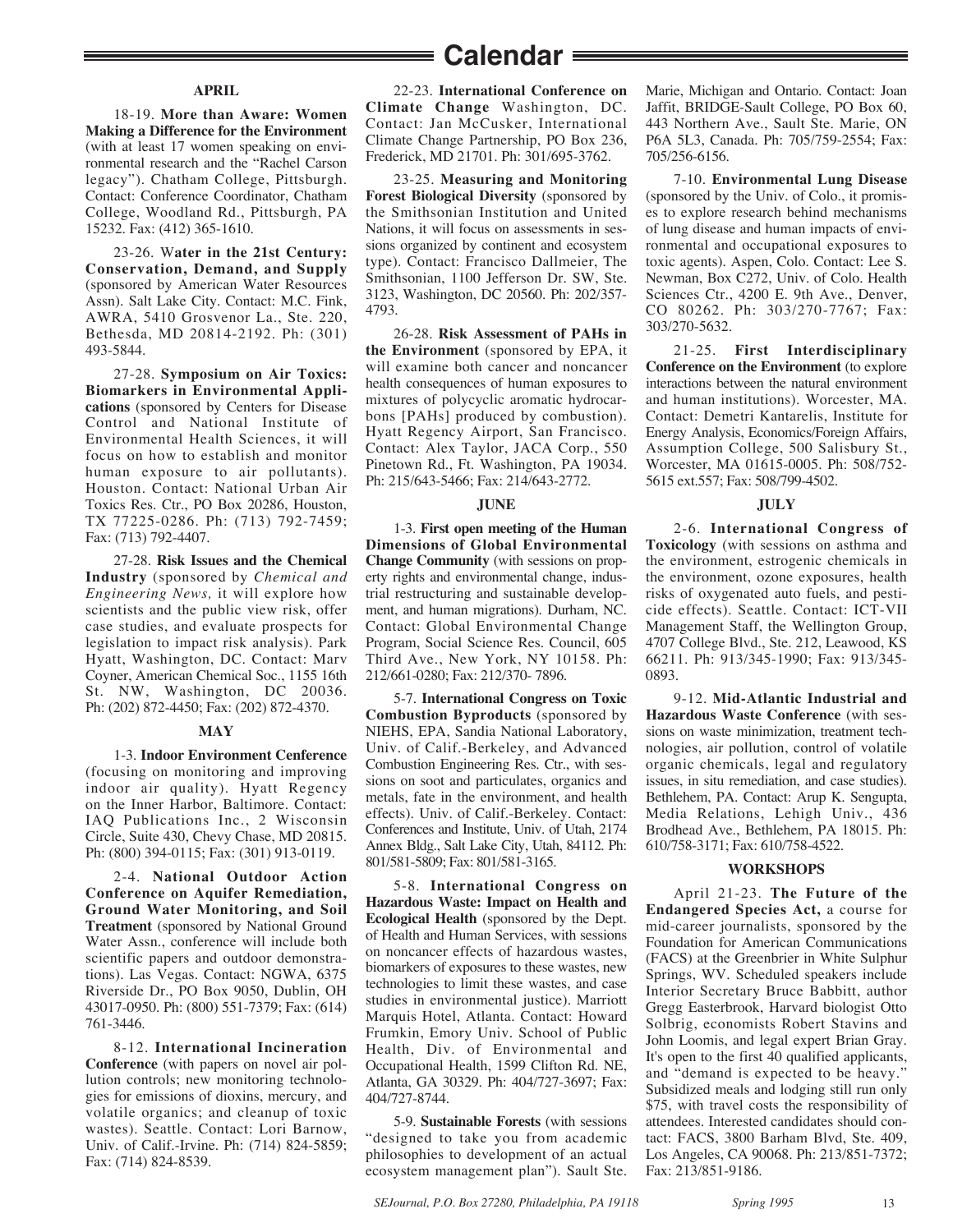## **Viewpoints**

# **Look before you leap on environmental stories**

#### **By SEN. FRANK H. MURKOWSKI**

Back in 1988 the Natural Resources Defense Council (NRDC) led the attack on the chemical Daminozide, better known as Alar. A growth regulator commonly used on certain varieties of apples to prolong their ripening, Alar became the urgent environmental battle cry of the year.

In 1989, CBS' *60 Minutes* did a segment suggesting that Alar posed a dire cancer threat to the nation's young. The NRDC prompted a bumper crop of Alar stories, a display of pack journalism that would cause an informed reporter today to stampede from the room in embarrassment. There were so many of these stories that apple sales plummeted. Foreign nations refused to permit U.S. apples onto their shores (including apples not treated with Alar). Growers everywhere lost hundreds of millions of dollars.

Later, Alar was determined to be non-carcinogenic. Only a byproduct of Alar, UDMH, was found to produce tumors in blood vessels in mice, but only at the equivalent dose of a human consuming 19,000 quarts of apple juice daily for 70 years. This was a classic example of reporters following the siren call of common wisdom.

Reporters did not base their Alar stories on sound science. Rather, they selected which stories to write based on whatever trend was then in vogue and whatever "source" said it had the best interests of the environment at heart.

The new story line making the rounds of environmental reporters today is that because the Republicans won the election in November, the nation's environment is somehow under siege. I have seen stories, based largely on the ramblings of major environmental groups or former Democratic activists, that because Alaska Republicans chair the two natural resource panels in Congress, the environmental protections and ethics in public land policy are likely to follow the passenger pigeon into extinction.

The truth is that while Republican stewardship hopefully will mean a swing in the pendulum back toward rational environmental regulation, it will not

mean an end to the nation's battle to clean up its waters, protect its air quality, preserve its parks and, in general, promote a healthful environment for us and our grandchildren.

As a Senate chairman, I am fully aware that 70 percent of Americans support a healthy environment. Alaska spends more per capita on environmental protection than any other state. That is not to say, however, that Americans blindly support the definition of a healthy environment as preached by major environmental organizations for the past decade. A case in point is risk assessment.

I have sponsored legislation to require that federal regulations be based

### *Policy makers need reporters to look beyond the scare of the day.*

on sound science, and that regulations will go into effect only if the risk to be mitigated is real. Some environmental groups have already decried risk assessment and cost-benefit analysis as code words to weaken environmental laws. Such fears are groundless, assuming that current environmental law has been based on real hazards. By recent polls, 80 percent of Americans support risk assessment-based regulations. I would hope that reporters would objectively look at those risks and costs in reporting on this issue.

During the coming year, I can envision a number of issues that will come to the forefront. They include:

• Mining reform: Republicans will be reintroducing legislation to reform current federal mining law. The major environmental groups have been spreading the word that any Republican-proposed federal royalty payment—whatever is proposed—won't be high enough to prompt mining reform.

To be balanced, a reporter needs to look at the total costs borne by industry to mine in America and remember that to protect the environment—not counting the jobs of American miners—the royalty should be at a level companies can afford to pay. If it isn't, firms will simply abandon building new mines in America and

head for the Third World, where costs are lower and environmental laws less burdensome. We will have lost jobs, harmed our security, and worsened the global environment for naught.

• Endangered Species Act: There will be debate over how to prevent frivolous challenges to development of any kind, in the name of protecting this or that species.

A recent example came in Alaska, where environmentalists argued that logging should be curtailed on the excuse that future logging might someday threaten wolf habitat, even though Alaska has the nation's healthiest wolf stocks. Recently that claim was dismissed, but only after 40 percent of the land open to logging—less than 10 percent of the forest in the first place—had been closed, putting hundreds of loggers and mill workers out of work.

• Energy development: There will be efforts to expand U.S. energy production that might well be good for the environment because they might cut the number of foreign oil tankers streaming toward U.S. coastlines.

The debate should be whether more energy can be produced domestically while protecting the environment. Reporters owe it to the public to examine the tradeoffs—environmental, economic, and strategic—if we continue to import more and more of our energy resources from overseas.

In short, policy makers need reporters to start communicating to the American public the real impacts of environmental policy, to look beyond the scare of the day. This country won't be able to afford policies that will be best for the planet over the long term if we destroy our national economy in the short-term by excessive regulation, or by the continued imposition of costly regulations that may not address our real environmental needs.

*Republican Frank H. Murkowski is U.S. Senator from Alaska and chair of the Senate Energy and Natural Resources Committee.*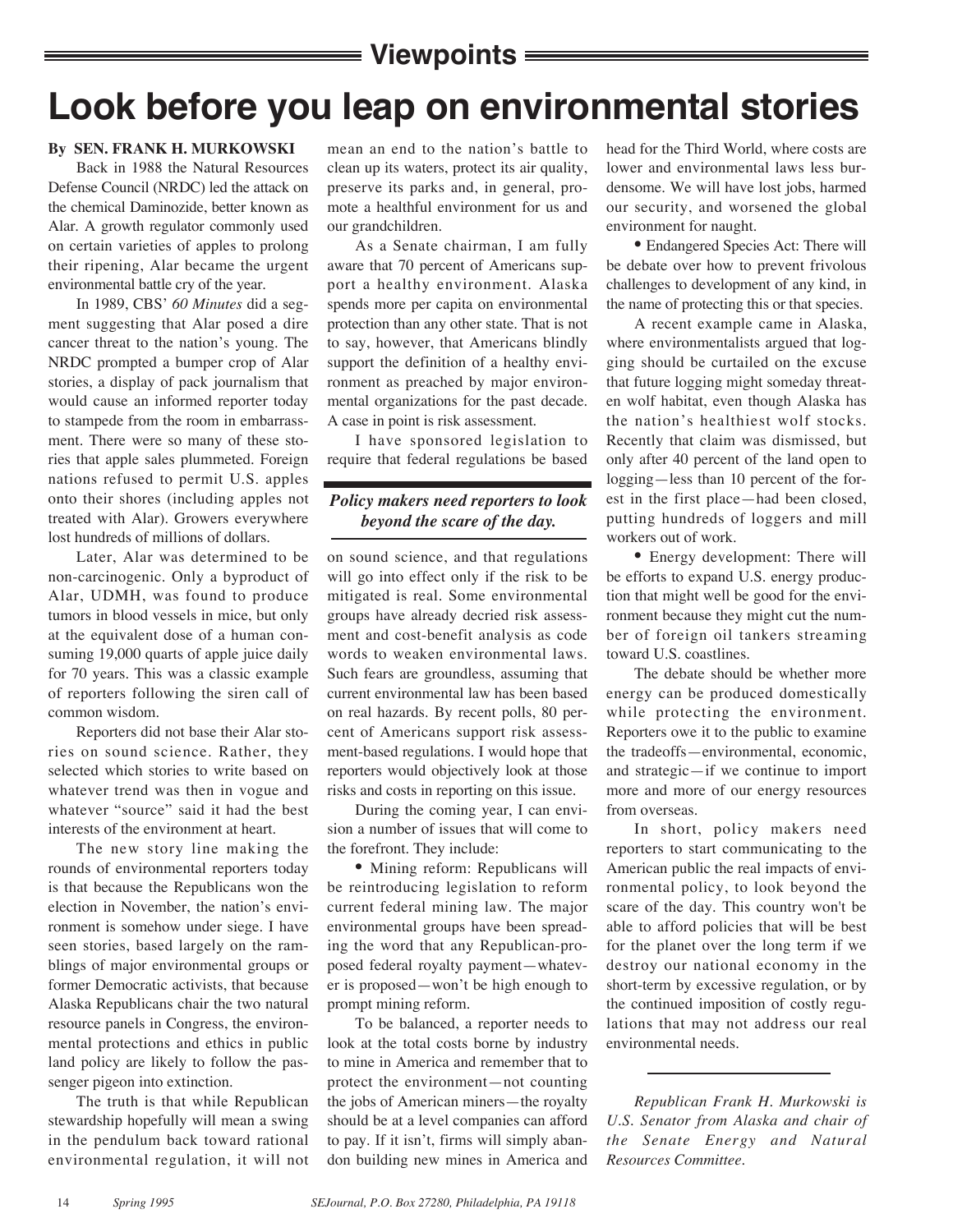### **Viewpoints**

# **Don't Forget Administration's Role in Reform**

#### **By JIM BACA**

Journalists who cover the environment are right to focus on the new Congress, where the House has moved to cripple environmental regulation and enforcement with byzantine new costbenefit rules. But they should not forget about the other end of Pennsylvania Avenue, where meaningful reform first lost its way.

Interior Secretary Bruce Babbitt's supposedly tactical call to forsake grazing fee reform, for example, was disappointing, particularly in light of other recent administration actions to increase cruise ship visits to Alaska's fragile Glacier Bay National Park and its proposal to sell off millions of acres of public land. It makes me wonder if the administration is on the verge of making a significant political blunder—abandoning its pledge to pursue reform of natural resource policies.

The president's first budget laid out a new approach to natural resource use, following through on promises made in the 1992 election campaign. To paraphrase Secretary Babbitt, the administration's policies towards resource exploitation would be based on three principles: the use of market principles, fairness, and environmental protection. As the secretary remarked, this approach was "at once simple and profound." The 1872 Mining Law, grazing fees, below-cost timber sales, and federal water projects were at the top of the administration's reform agenda.

So what happened to justify a retreat on these policies?

Consider Secretary Babbitt's retreat on grazing fees. Was it a crushing defeat in Congress? Only a revisionist historian could blame it on the Congress. Bi-partisan majorities in both the House and Senate supported the proposed new policy for grazing on taxpayer-owned rangelands. The House voted in support of it by an overwhelming 3-1 margin, and 53 senators supported ending the filibuster against Nevada Senator Harry Reid's compromise grazing reform proposal.

Such broad support should come as no surprise. Big-money ranching operations such as Metropolitan Life are grazing cattle on public lands for as little as

**Viewpoints** is a regular feature of SEJournal offering a forum to non-journalists who deal with environmental issues and the media

\$1.86 per animal unit month (AUM). Private rates range from around \$6 to nearly \$12 per AUM.

Despite the broad support for legislative reform, the filibuster succeeded, and the ball was back in the administration's court. It was time for the administration to show courage and fight to keep its promises to the American taxpayer—and it did not.

Why? Did the voters reject the principles embodied in the administration's policy in 1994? No. I am not aware of exit polls indicating that the electorate spoke in favor of abandoning market principles, fairness or environmental protection.

Indeed, I would argue that the midterm election should have sent the administration a very different message: If elected officials expect the public's support then they must follow through on their promises and give the public something positive to vote for.

For the first two years of the administration, Secretary Babbitt repeatedly affirmed the administration's commitment to grazing reform, including ending subsidized grazing fees. Now the administration has retreated in the midst of battle, leaving only a watered-down set of administrative reforms—and even these reforms will be "on hold" for the next six months while Congress debates their future.

If this is a tactical move, it is in the wrong direction. If this marks full-scale retreat on the administration's promised reform of federal natural resource policies, it is a political blunder. The voters did not elect President Clinton, or the members of the 104th Congress, with a mandate to protect special interest subsidies that distort the marketplace, cheat middle-class taxpayers, and discourage protection of the fragile and arid western lands.

If the administration retreats now, it will seriously undercut reform efforts in Congress. Certainly as the president and Congress work to cut the federal deficit, shared sacrifice must be a guiding principle. To once more paraphrase Secretary Babbitt, it would be unreasonable to say to the American people, "Everyone should pay their fair share—except subsidized miners, timber companies, ranchers, and water users."

The lessons of the mid-term election should not be lost yet again in a scramble to appease a few special interests and their congressional defenders. Secretary Babbitt and President Clinton should recognize that only by following through with their original agenda of fundamental reform—including natural resource policy reform—can they be accountable to the American public.

*Jim Baca is a former drector of the Bureau of Land Management under Interior Secretary Bruce Babbit, and former New Mexico state land commissioner.*

### **Tip of the Hat**

*The editors of this journal offer a much-belated gesture of gratitude to SEJ members Tim Wheeler and Amy Gahran for their important contribution to the editing and production f our coverage of the 1994 Utah conference. Thanks, Tim and Amy. We could not have done it without you!*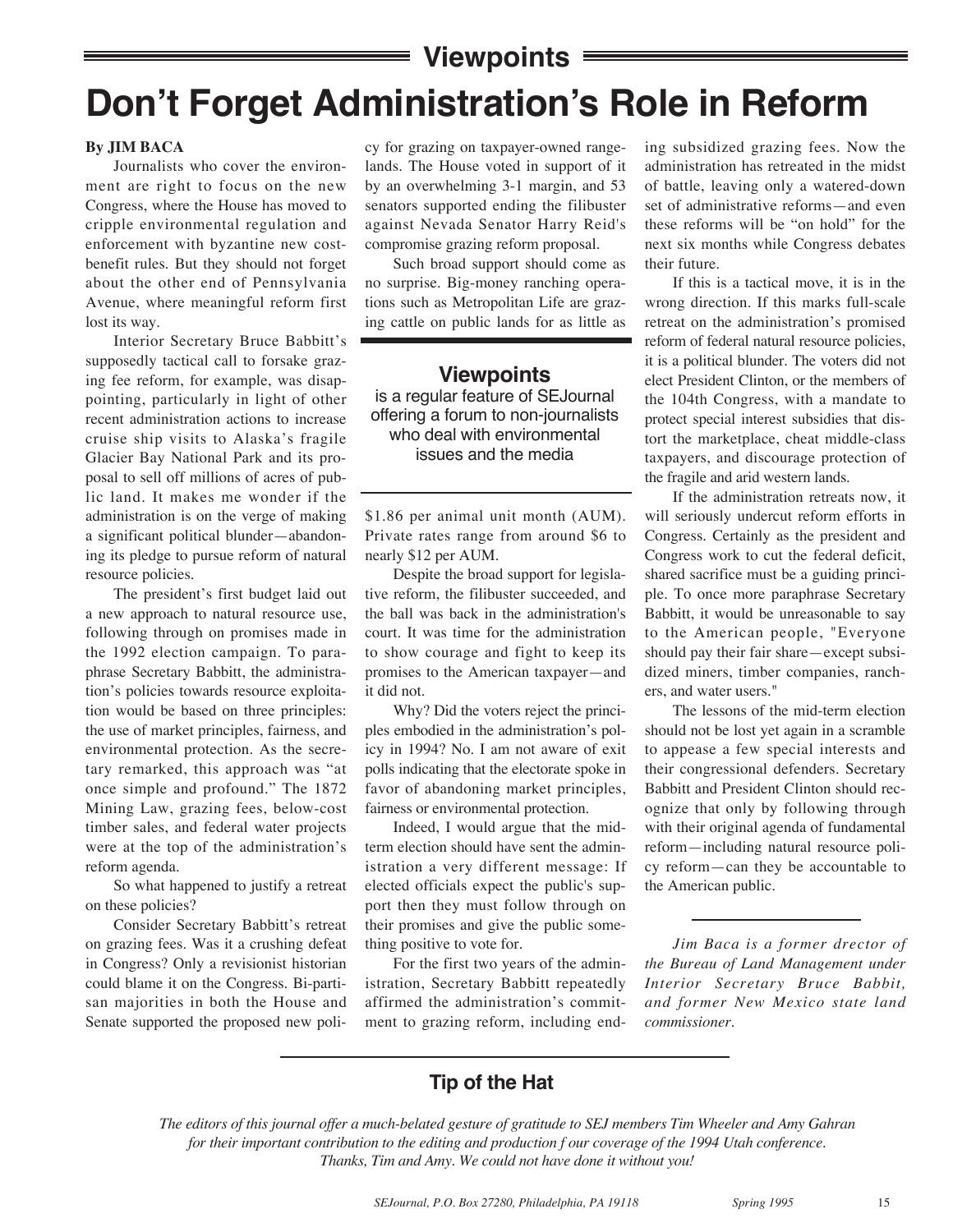## **Online Bits & Bytes**

# **SEJ has found a new "home" on the web**

#### **By RUSS CLEMINGS**

Easily the fastest-growing part of the multi-faceted Internet is the World Wide Web. But describing the web brings to mind the old joke about the blind men examining the elephant what it looks like depends on how you look at it.

Whatever else it may be, the web is now an online home of the Society of Environmental Journalists. In February, SEJ went "on the web" with a central jumping-off point—a "home page" in Internet parlance—for environmental information housed on computers around the world.

The Environmental Journalism Home Page is designed to be the next best thing to one-stop shopping for online environmental information. Already, in its infancy, you can use it as a gateway to toxicological information briefs at the University of Oregon, current weather forecasts and satellite photos from the University of Illinois, or the card catalog at the Environmental Protection Agency's headquarters library.

More of these links will be added in coming months. What is a link, you ask? It's what makes the World Wide Web special—a highlighted entry in a screen full of text that you can "click" on with your computer's mouse, enabling you to "jump" to another screen, maybe on the same computer or maybe on another computer on the other side of the world.

So, for example, on the opening screen of the Environmental Journalism Home Page, you can click on the highlighted words "Society of Environmental Journalists" and watch your screen switch to another page describing our group and explaining how to join. Or you can click on the words "U.S. Environmental Protection Agency" and be connected in seconds to a similarly formatted "home page" for the EPA, housed on one of the agency's computers.

The magic of the web is that the se connections are practically seamless and nearly invisible to the user. Unless you pay close attention to the messages that scroll across the bottom of your

screen, you may never know that you've jumped from one computer to another one thousands of miles away. And, with few exceptions, it's all free once you've established a basic Internet connection.

How can you do that? Let us count the ways, starting with the big commercial online services that most consumers use. If you're on Prodigy, you can fire up the needed software called a "web browser"—by selecting "jump," then typing "world wide web." If you're on America Online or CompuServe, you won't be able to use a web browser until later this spring. Both have lagged behind Prodigy in providing this service, but promise to have browsers in place before summer.

If you have a "Unix shell" Internet connection, what you can do will depend on what kind of software your service provider has loaded on its computer. You could call and ask. Or just try typing "lynx" and see if anything happens. Lynx is a popular web browser that is installed on many Unix systems (although it can't display photos or other graphics). If it's on your system, you can jump to the Environmental Journalism Home Page by typing "g" (for "go"), followed by the page's web address (see accompanying box). If you don't have lynx but do have the access to the "telnet" program, try using telnet to connect to the site "fatty.law.cornell.edu," where there is a public-access lynx browser. You'll need to log in as "www."

If you have a more sophisticated Internet connection known as "SLIP" or "PPP," then you're really in luck. You can view the Environmental Journalism Home Page the way it was meant to be seen, using a graphical web browser like Netscape or Mosaic, which will give you all the text plus some nice typography and spectacular pictures. (You'll love the ants we picked up from the Smithsonian.) Again, check with your Internet provider for details. SLIP or PPP accounts are available in most U.S. and Canadian cities for \$30 per month or less. A computer store may be able to help you find a provider in your area

Or, if you're on a commercial service such as AOL or Prodigy, you can



## **The SEJ Environmental Journalism Home Page, as viewed with the Netscape browser.**

post a query for providers in your area code on Internet access-related message boards. Another member of that service may have the information you need. The Environmental Journalism Home Page is a major part of SEJ's online presence, which the board has made one of the organization's top priorities for 1995. We're grateful to a Washington newspaper, the *Tacoma News Tribune,* for donating space on one of its computers for our web page. And if you visit the page, we'd appreciate hearing from you. Just click on the word "Comments" at the bottom of any page to send your thoughts via e-mail. Finally, if you're planning to attend the SEJ annual conference in Boston from Oct. 26 to 29, be sure to stop by our computer lab. We're planning live demonstrations of our web page, and we'll have Internet experts on hand to show you how to use it.

*Russell Clemings, environmental reporter at the Fresno (Ca.) Bee, is the principal author of the Environmental Journalism Home Page. But he could always use more help.*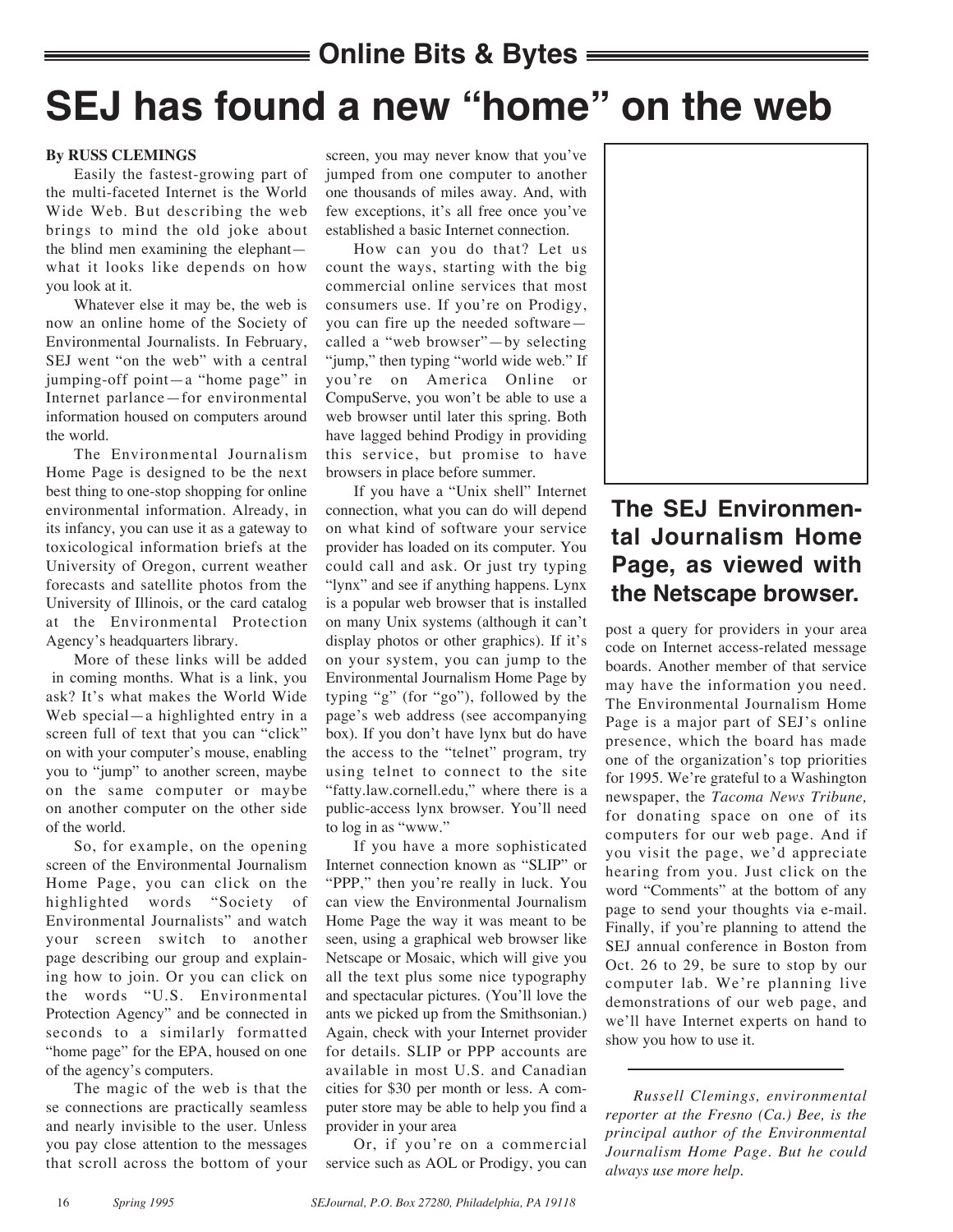## **SEJ on Compuserve journalism forum: alternative to AOL**

SEJ's longstanding online meeting place on America Online has now been supplemented by an new cyberhome in the Journalism Forum on CompuServe.

The CompuServe forum isn't designed to replace the AOL forum, which will remain our principal residence in cyberspace. But it will allow those who prefer CompuServe to AOL (it's one of those Coke-vs.-Pepsi things, you know) to connect with us anyway.

So stop by section 15, "Journalism Organizations," for a cup of virtual coffee and a chat. We share the section with many other organizations, from the Asian American Journalists Association to the National Association of Physician Broadcasters.

We have an accompanying file library with selected *SEJournal* articles, the Environmental Health Center's *Environment Writer* newsletter, and other useful stuff. Thanks, by the way, to *SEJournal* authors, whose articles (unless they request otherwise) will make up much of the offering.

Elsewhere in the Journalism Forum, you'll also find the National Association of Science Writers (in section 14) and Investigative Reporters and Editors (in section 19). The latter's file library, like SEJ's, is open to members and non-members alike. NASW's file library is for members only.

If you want to learn more about the Journalism Forum and CompuServe in general, drop into the computer lab at the SEJ annual conference in Boston from Oct. 26 to 29. Jim Cameron, the forum's chief sysop, will be there to conduct demonstrations and give away CompuServe starter kits. (If you can't wait until then for a starter kit, call CompuServe at (800) 848-8199 and you'll be sent one upon request.)

You can reach the Environmental Journalism Home Page by using any World Wide Web browser and typing SEJ's home page address (no carraige returns):

**http://www.tribnet.com/environ/ env\_home.htm**

# **New Members...(from page 9)**

Department, Michigan State University,

East Lansing

- •Janina de Guzman (academic), University of Michigan, Ann Arbor
- Teresa Ann Kim (academic), Michigan
- State University, East Lansing • John A. Kinch (academic) American
- Thought & Language Department,
- Michigan State University, Lansing • Richard Kleiman (academic), University
- of Michigan Ann Arbor
- Edward Martel (academic), University of Michigan, Ann Arbor
- Richard Mertens (academic), University of Michigan, Ann Arbor
- Melissa Ramsdell (associate), East Lansing
- Jenny Weil (academic), University of Michigan, Ann Arbor

#### **Minnesota**

• Mary Losure, News Department Minnesota Public Radio St. Paul

#### **Missouri**

• Repps B. Hudson, *St. Louis Post-Dispatch,*

• Andy Kravetz, St. Louis

• Susan Parker, *Soils Magazine* Group III Communications, Independence

#### **Montana**

• David N.B. Lee, East Glacier

#### **North Carolina**

• Kathleen M. Coe, News & Record, Greensboro

• Karen Schmidt, Chapel Hill

#### **New Hampshire**

• Carol C. Cushing (associate) *Concord Monitor,* Bow

#### **New Jersey**

• George C. Andreassi, *The Wave,* Cresskill • Nichole Tillman (academic), Norfolk State University, New Brunswick

#### **New York**

• Paul J. Bartishevich, *Nature Watch; Environminute,* Finger Lakes Productions, Inc., Trumansburg

- Karen de SEVE (academic), New York University, Brooklyn
- Daniel Drollette, Jr. (academic), Cancer Research Institute, Brooklyn
- Pranay Gupte, The Earth Times, Brooklyn
- Eric Koli, *Primetime Live* ABC News Rockaway

• Al Lewis, *EBJ's Enviro Consulting Manager,* Environmental Mktg. & Communications, Inc. New York

• Beth Parento, *Sports Afield Magazine* Hearst Corporation, New York

#### **Ohio**

• Joe Feiertag, *Journal-News,* Hamilton

#### **Pennsylvania**

• Jeff Kralowetz, *York Dispatch/Sunday News,* York

#### **Texas**

• Paula Dittrick, UPI Houston

• Jerry Needham, *San Antonio Express-News,* San Antonio

#### **Utah**

• Janet Meiners (academic), Brigham Young University, Provo

#### **Virginia**

• Larry Evans, *The Free Lance-Star,* Fredericksburg

• Anna Hebner, *Greenwire,* American Political Network, Arlington

• Caroline G. Hemenway, *International Environmental Systems Update,* CEEM Information Services, Fairfax

• Kimberly A. Roy (associate) *Industrial Wastewater,* Water Environment Federation ,Alexandria

#### **Washington**

• Lloyd D. Brown, *Port Orchard Independent,* Kitsap Newspaper Group, Port Orchard

• Jack Hamann, *Earth Matters; Network Earth,* CNN Environment Unit, Seattle

#### **Wisconsin**

• Bill Keenan (academic), University of Wisconsin-Madison

• Craig Trumbo (academic) Agricultural Journalism Department,. University of Wisconsin-Madison

#### **Australia**

• Bill Birnbauer, *The Age,* David Syme & Company, Blackburn, South Victoria

#### **Brazil**

• Roberto Villar Belmonte, *Gaúcha Ecologia* 

#### **Canada**

• Brian McAndrew, *The Toronto Star,* Toronto

#### **Chile**

• Paola Andrea Gerszenwich, El Mercurio S.A.P., Santiago

#### **Indonesia**

• Warief Djajanto (academic) Dr. Soetomo Press Institute, Jakarta

#### **Hungary**

• Marta Sarvari, Magyar Nemzet, Budapest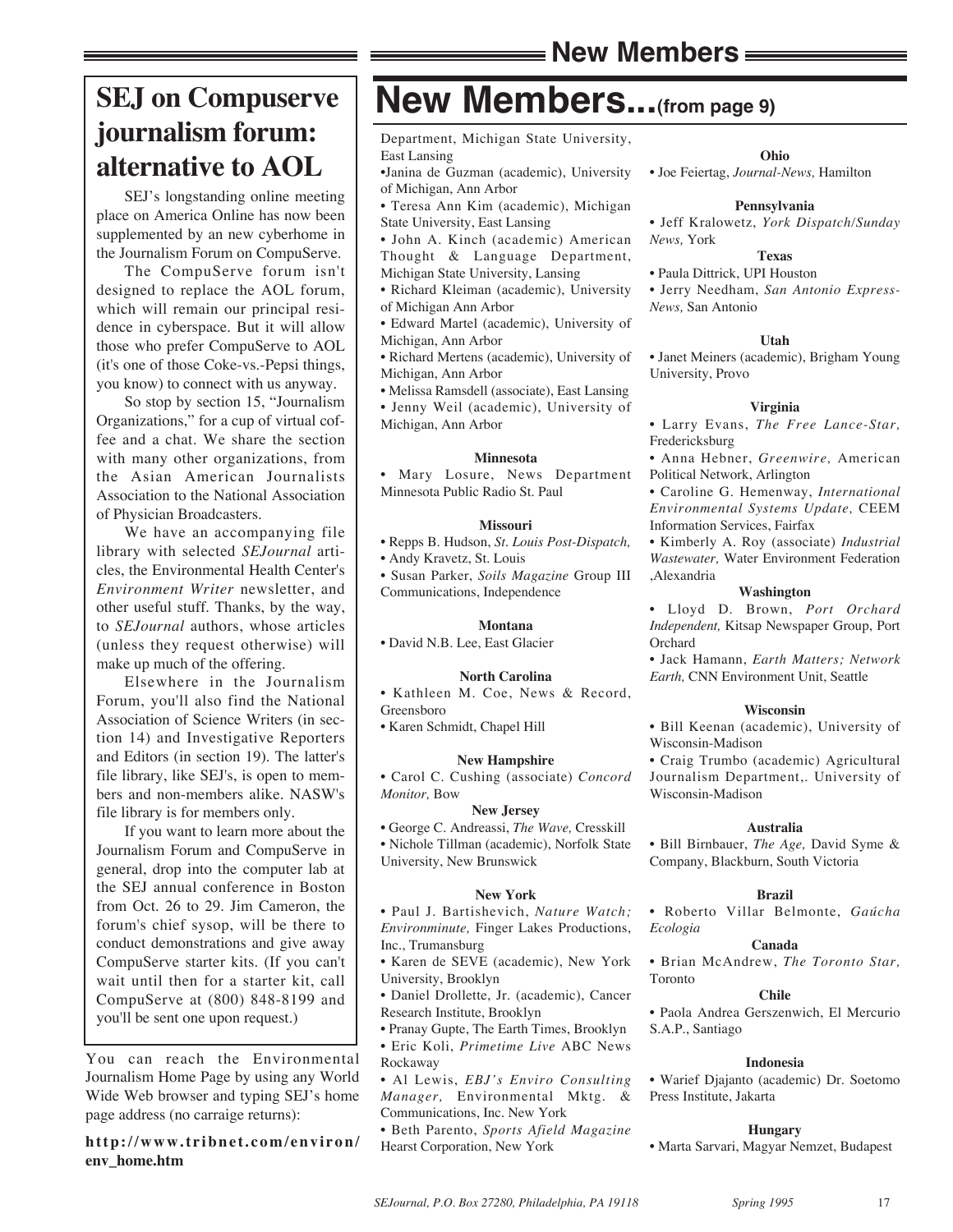### **Reporters Toolbox E**

# **Environment Meets Agriculture in 1995 Farm Bill**

#### **By JOEL GROSSMAN**

With the 1995 Farm Bill winding its way through Congress, it's a good time to examine the environmental impacts of 945 million acres of farmland and six billion U.S. farm animals.

Money, power, politics and the environment are all wrapped up together in the measure. The vested interests are many, and include vendors of fertilizers and other agrochemical. Conventional farmers often finding themselves basing their planting decisions and agrochemical use on bottomline economics related to government program requirements and subsidy payments. And every agricultural rule, regulation, program, price support, quota, credit, subsidy and farming practice has environmental impacts that can be explored at local, regional, national and even international levels.

#### **WHERE TO BEGIN YOUR SEARCH**

• For any agricultural project, get the background government statistics. For national statistics, as well as state and some county statistics, don't overlook the Census of Agriculture conducted by the U.S. Department of Commerce every fifth year ending in two and seven. The 1992 Census of Agriculture (AC92-A-51; available from U.S. Government Printing Office), published in October 1994, is over 500 pages. Separate state reports and electronic data products such as computer tapes and CD-ROMs are also available (Call 1-800-523-3215 for info).

• Data from the USDA's Economic Research Service (ERS) and the National Agricultural Statistics Service (NASS) is available on the Internet through Cornell University's Mann Library (gopher to usda.mannlib.cornell.edu), or can be purchased ready for spreadsheet use on floppy diskettes.

• A good Internet starting place for agriculture is the "Extension Service, USDA" gopher, which is listed among "U.S. Government Gopher Servers" on

## **Selected 1995 Farm Bill Environmental Resources**

• **American Farm Bureau Federation,** 600 Maryland Ave SW, Suite 800, Wash DC 20024, Ph: (202)484-3620.

• **American Farmland Trust,** Center for Agriculture in the Environment, P.O. Box 987, DeKalb, Illinois 60115, Ph: (815) 753-9347; fax: (815) 753-2305. (Published *Agricultural Conservation Alternatives: The Greening of the Farm Bill,* A. Ann Sorensen, Editor. October, 1994. 130 p.)

• **Campaign for Sustainable Agriculture** encompasses over 500 grassroots and national organizations from all regions of the country representing everything from family farmers, farmworkers and people of color to fish and wildlife interests and animal protection supporters. The Campaigns goals include "reform and redirection initiatives through the 1995 Farm Bill reauthorization, the Fiscal Year 1996 Budget Act and Fiscal Year 1996 Agriculture Appropriations bill, and through improved administrative implementation of existing measures.

#### **Campaign for Sustainable Agriculture Contacts:**

#### National Office:

12 N. Church St., Somerville, MA 02144 Ph: (617) 666-1005; fax: (617) 666-1005 e-mail: hn3149@handsnet.org

#### Northeast Contact:

368 Highland Ave., Goshen, NY 10924 Ph: (914) 294-0633; fax: (914) 294-0632

Midwest Contact P.O. Box 648, Rochester, IL 62563 Ph: (217) 498-9707; fax: (217) 498-9235

Southern Contact: 4 Lindsey Rd., Asheville, NC 28805; Ph: (704) 299-1922; fax: (704) 299-1575

Western Contact: P.O. Box 8596, Moscow ID 83843; Ph: (208) 882-1444; fax (208) 882-8029

Calif. Contact: P.O. Box 1599, Santa Cruz, CA 95061; Ph: (408) 458-5304; fax: (408) 454-0433

• **Community Food Security Coalition:** "a diverse network of anti-hunger, sustainable agriculture, environmental, community development, and other food and agriculture related organizations."

Contact: Hartford Food System, 509 Wethersfield Ave, Hartford, CT 06114; Ph: (203)-296-9325; fax: (203)-296-8326

OR: Sustainable Food Center, 1715 East Sixth St. Suite 200, Austin, TX, 78702 Ph: (512)-472-2073; fax: (512)-472-2075

• **Council for Agricultural Science and Technology** [CAST], 4420 West Lincoln Way, Ames, IA 50014-3447 Ph: (515) 292- 2125; fax: (515) 292-4512,

Internet: b1cast@exnet.iastate.edu

Numerous publications sponsored a conference on sustainable agriculture and the Farm Bill.

• **National Farmer's Organization,** 2505 Elwood Drive, Ames, IA 50010-200, Ph: (515)-292-2000

• **National Pork Producer's Council,** P.O.Box 10383, Des Moines, IA, 50306 Ph: (515) 223-2600; fax: (515) 223-2646

Publishes a *Pork Issues Handbook,* which includes environmental positions.

**• National Public Policy Education Committee's "Farm Bill Policy Papers"** cover everything from green payments, animal welfare and credit regulations to targeted commodity assistance for mid-sized to small farmers, CRP, WRP, food assistance and food safety. Available for \$10 from publisher, Agricultural and Food Policy Center, Dept of Agricultural Economics, Texas A&M University, College Station, TX 77843-2124, Ph: (409) 845-5913; fax: (409) 845-3140.

"Farm Bill Policy Papers" also can be downloaded free from University of Nebraska-Lincoln, Institute of Agriculture and Natural Resources Internet GOPHER site, though graphs and tables are in \*.GIF format, which can be hard to use.

• **The Wildlife Society,** 5410 Grosvenor Lane, Bethesda, MD 20814-2197 Ph: (301)-897-9770.

• Background papers on farm bill topics on the World Wide Web:

URL http://unlvm.unl.edu/farmbill.htm

Conservation Reserve Program (CRP) position paper on effects of CRP on wildlife, with background on past Farm Bills. The CRP pays farmers \$2 billion per year to keep 36.5 million acres of land out of production.

*Source: Compiled for Sanet-mg by David Hougen-Eitzman, DEITZMAN@carleton.edu [Feb 28, 1995].*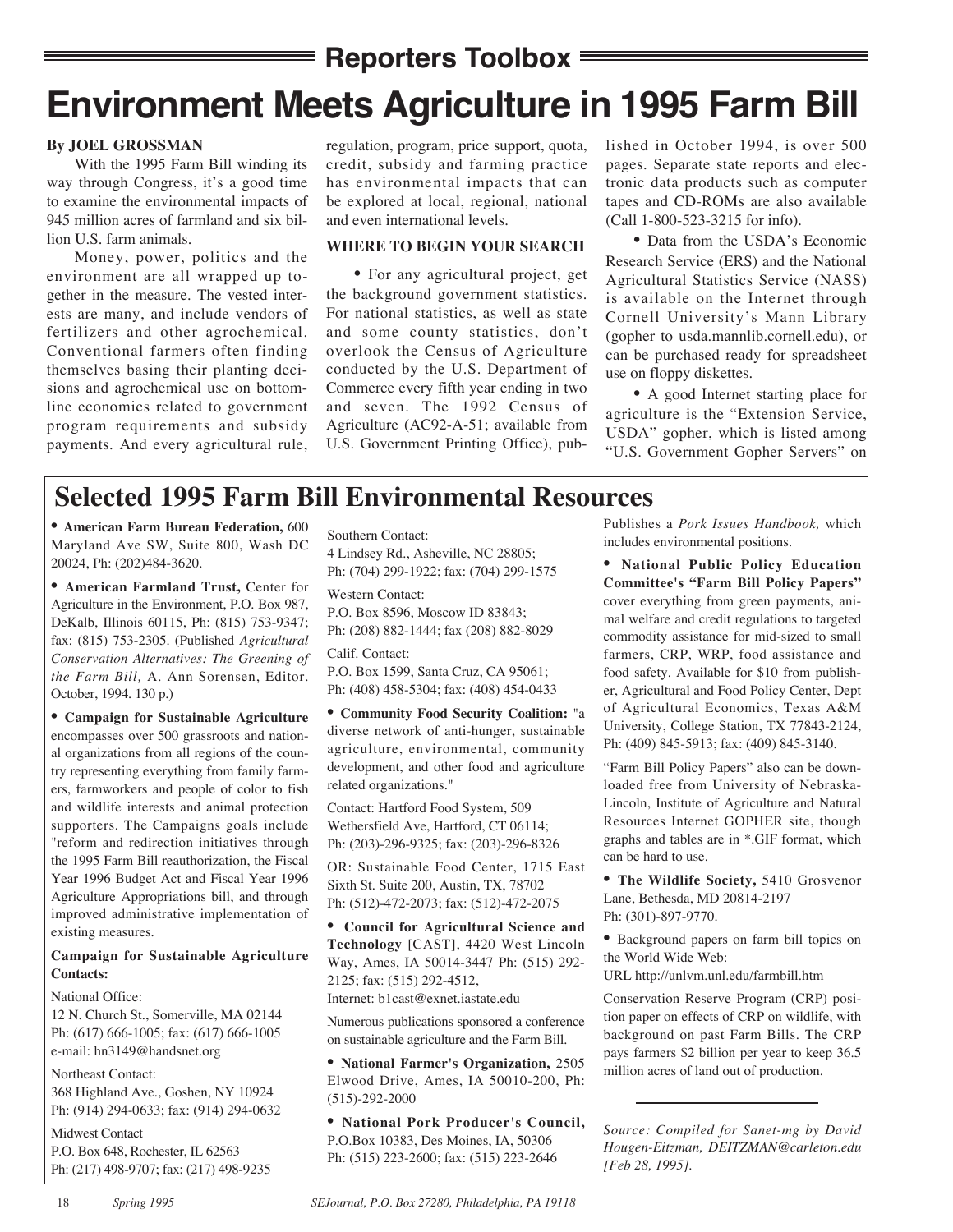## **Reporters Toolbox**

Internet gopher menus. The USDA gopher also offers access to a laundry list of other agricultural gophers around the country. Environmental gophers are also plentiful on the Internet. But searching the Internet for information can be timeconsuming, and at times a bit like searching for a needle in a haystack.

The National Agricultural Library (NAL) is often the best place to start a cold search. NAL has a good "quick bibliography" series on hundreds of topics. Quick bibliographies are packaged searches of USDA's Agricola database, and can be obtained from NAL via the Internet (mostly FTP of \*.zip files) or in print form by sending a self-addressed label. (See box on other sustainable agriculture sources)

The NAL's Alternative Farming Systems Information Center is an especially good source of information on sustainable agriculture; look there for environmental solutions to agricultural problems. Though among the major topics at the United Nations' Earth Summit Conference in Rio de Janeiro in 1992, sustainable agriculture is still a Rorschach ink blot term whose definition is hotly debated.

If nothing else, the environmental ideas of sustainable agriculture thinking offer another perspective against which to measure the impacts of the bill. It's a perspective in which the bottom-line maximum production and profit concerns of conventional farming are not the only set

of values to use in divvying up the Farm Bill pork barrel.

If agriculture is part of your beat, particularly in the American heartland, check out "Sustainable Agriculture in the American Midwest: Lessons from the Past, Prospects for the Future," a new book from the University of Illinois Press (1325 Oak St., Champaign, IL; \$32.95; 291 pp.). The book focuses on the American breadbasket, and is a well-executed combination of overviews and detailed discussions ranging from ecology, entomology and ethnicity to wildlife, soils and sociology. Among the dozen chapters is one by co-editor Gregory McIsaac exploring definitions of sustainable agriculture that include socioeconomic justice, stewardship of the earth and preserving ecosystems.

Another good place to seek information on agricultural issues and environmental concerns is the Sustainable Agricultural Network mailing group, Sanet-mg (for info send e-mail to almanac-help@ces.ncsu.edu). Sanet-mg also provides notices of conferences and electronic newsletters, some from grassroots groups that might provide sources for local stories. (See box on electronic newsletters free on Sanet-mg).

*Joel Grossman is a Santa Monicabased freelance writer and an associate member of the SEJ.*

### **Sustainable agricultural directory on sale**

The second edition of the *Sustainable Agriculture Directory of Expertise* is now on sale. This electronic version of the popular directory contains 932 individuals and organizations with sustainable agriculture know-how and skills.

The directory is available on a 3.5 inch computer diskette (compatible with MS-DOS systems) as a Folio "Infobase." The infobase, a completely indexed, fulltext database, allows users to browse through the directory, jump from section to section via hypertext links, or search for keywords anywhere within a document. Information can be printed or saved to a file. The diskette includes an intro, instructions and a list of key terms.

While supplies last, SAN is offering, for the price of \$14.95, a diskette copy of the 1994 Directory and a print edition of the 1993 Directory. (Price includes shipping and handling.) To order, send \$14.95 to Sustainable Agriculture Publications, Hills Building, Room 12, University of Vermont, Burlington, VT 05405. Make check or money order payable to "Sustainable Agriculture Publications." Purchase orders can be mailed to the above address or faxed to (802) 656-4656. Special bulk order discounts are available. Questions about directory orders should be directed to Meredith Simpson at the above address or by phone at (802) 656-0471.

## **Other sustainable agriculture sources**

• **Alternative Farming Systems**

**Information Center,** National Agricultural Library (NAL), 4th fl., 10301 Baltimore Blvd., Beltsville, MD 20705-2351 Ph: (301) 504-6559

e-mail: nalasfic@nalusda.gov.

• Environmental Working Group, 1718 Connecticut Ave. N.W., suite 600,Washington D.C. 20009 Ph: (202) 667-6982

Publishes an annual review of the EPA, a report on herbicides in the water supply and has the most complete information available by county on recipients of agricultural subsidies.

• Knowledge Index on Compuserve (Go: KI) has USDA's Agricola and Commonwealth Agriculture Bureau's

CABI databases searchable back to early 1970s, as well as Pollution Abstracts, food science and medical databases. Costs \$24/hr.

- USDA SERA State Extension Sustainable Agriculture Leaders:
- Irv Skelton, Alaska: (907) 474-6367

Salei'A Afele-Fa'Amuli, American Samoa: (684) 699-1575

James C. Wade, Arizona: (602) 621- 5308

Bill Liebhardt, California: (916) 752-2379 or 7556

Dennis Lamm, Colorado: (303) 491- 6281

Bob Barber, Guam: (671) 734-2575 or 2518

Po-Yung Lai, Hawaii: (808) 956-8392

James R. Nelson, Idaho: (208) 885-7635

Nelson M. Esguerra, Micronesia: (691) 320-2462

Greg Johnson, Montana: (406) 994-3861

Hudson A. Glimp, Nevada: (702) 784- 4254

Mike English, New Mexico: (505) 646- 5280

John Luna, Oregon: (503) 737-5430 or 3464

Ralph Whitesides, Utah: (801) 797-2259 Al Pettibone, Washington: (206) 840- 4539

Joe Hiller, Wyoming: (307) 766-2196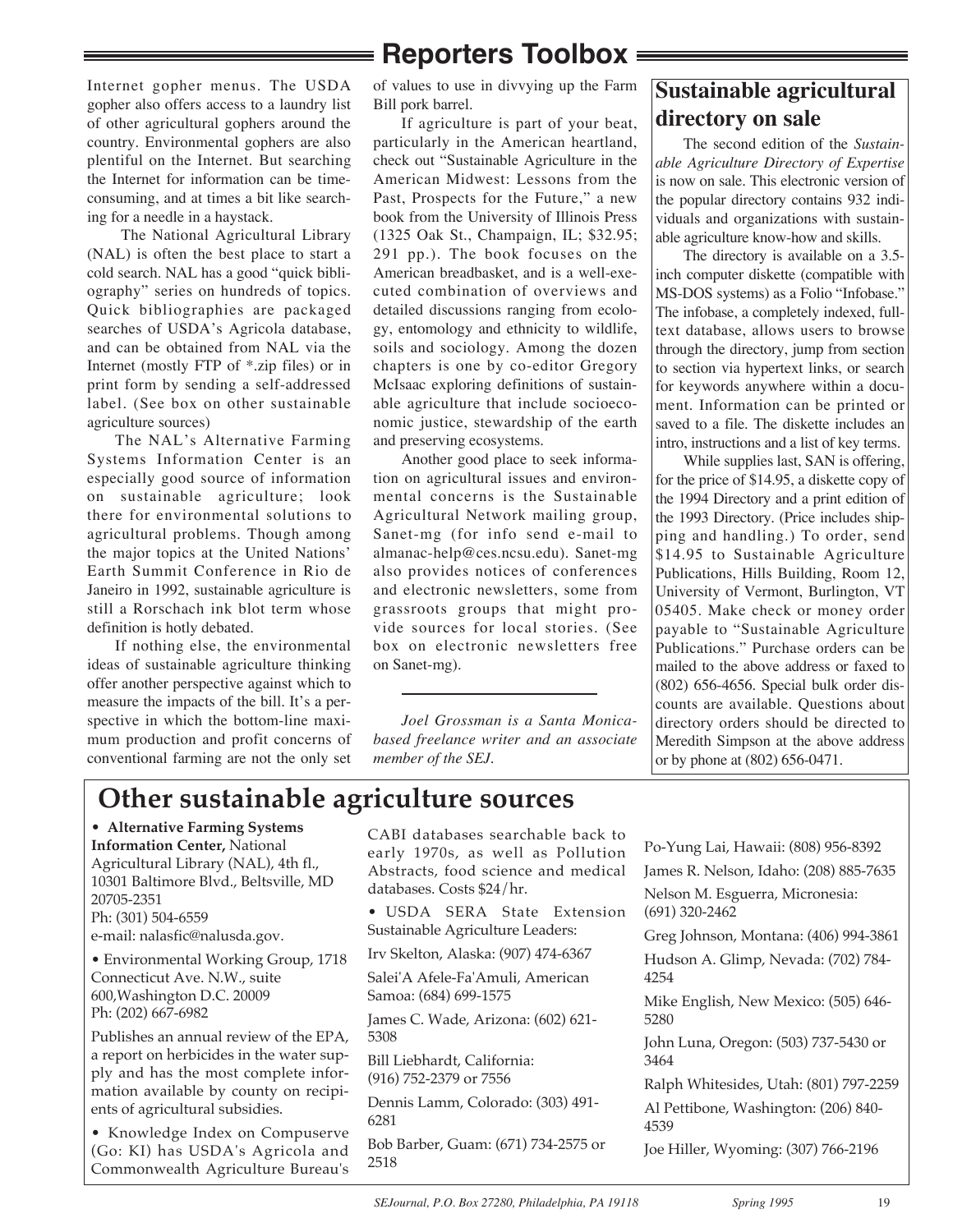## **Reporters' Toolbox** =

# **Overcoming science anxiety: reading journals**

#### **By Janet Raloff**

There are environmental journalists who think of themselves as science writers—and then there are those who don't. This column is for the latter: writers who break into a cold sweat at the prospect of interviewing the white lab coat crowd; or whose brains automatically enter "screensaver mode" during long presentations of technical data.

This, the first in a series of occasional

toolboxes aimed at making science and its practitioners more accessible, tackles that bastion of mumbo jumbo—the scientific journals. If you have never cracked the pages of *Nature, Cancer Research, Environmental Health Perspectives,* or *Environmental Science & Technology,* you don't know what you're missing. Such showcases for research are chock full of original data, insights, and analyses.

Findings presented in journal articles can become the focus of a news story, strengthen a feature, or suggest contacts for comment on focal issues of your articles in the works. Studies presented in these journals can lend authority to what might otherwise constitute only anecdotal trends and your own local observations. Scientific studies also can illustrate national or even international dimensions of a topic that your audience ordinarily confronts only in its own backyard.

The rub, of course, is that for your purposes, most of the material in any given journal will constitute chaff. And even when you find the good stuff, will you recognize it?

Following are tips not only on how to separate the wheat from the chaff, but also on how to mill that wheat into a product you can use.

First, don't confuse a journal with jargony magazines. Journals are like a hard-copy form of scientific conferences. Typically, their featured articles constitute the first peer-reviewed presentation of original research.

Scientists volunteer articles, usually based on one or more sets of related experiments. Those that the journal deems original and interesting enough go out to a group of reviewers. These experts in the field develop questions and criticisms that the journal anonymously relays back to the authors. An article may go through numerous and extensive rewrites over the period of a year or more as its authors attempt to satisfy these reviewers—and the journal's editors.

Some journals also contain a news section and other departments. But it's important to note that these entries constitute magazine journalism—not peerreviewed science. Treat them, therefore,

*Findings presented in journal articles can become the focus of a news story, strengthen a feature, or suggest contacts for comment on focal issues of your articles in the works.* 

as you would any secondary source, such as an AP wire story.

Back to the original, peer-reviewed articles. All journals tend to present these using the same format, beginning with the title and abstract (summary). The actual text starts with an introduction, followed by a methods section, presentation of results, discussion, and numbered references.

First tip: Don't try to read a whole journal any more than you would a newspaper. Skimming is the rule.

While scouting for something interesting, be aware that researchers sometimes resort to subterfuge: that is, they can intentionally mask fascinating stuff behind a really dry or supercilious title. For instance, "Hepatobiliary adducts in shipyard workers," might constitute the first solid evidence correlating asbestos with quantifiable precancerous changes in the liver—the body's primary organ for detoxifying noxious materials. If your audience is solidly landlocked, and you don't haven't a clue what the first two terms refer to, you might miss this.

So when in doubt, scope it out by jumping to the last paragraph of the abstract. It will say something like, "these findings suggest Supremo Pesticido may be more toxic than originally anticipated." If that whets your interest, read on. But realize the conclusion might just as easily say, "these data indicate the apparent toxicity of this compound remains unexplained." With that warning of no new answers, you can fairly confidently move on to the next candidate.

If the abstract's conclusion looks promising, read the introduction to the article. This provides a background, such as how many tons of Supremo Pesticido were sprayed on U.S. fields last year, and which edible crops carry residues of the chemical into the nation's kitchens. This section also

should summarize most related research in the area within a few paragraphs.

Still interested? Then move on to step four: the last graph of the entire article.

Here the authors usually provide as cogent an extrapolation of their findings to the real world as

the article will contain. This is the makeor-break graph. If you're still tantalized after reading this, you may need to read little more.

With an investment of only a minute or two, you have breezed through a jargon-laden technical paper and made the subjective determination of whether—for you and your audience—it represents wheat or chaff.

For the record, this is also what scientists do. Few will more than scan those papers that don't directly relate to their work. Instead, they breeze through this four-step process—title, end of abstract, introduction, and end of discussion—to decide whether a paper is worth photocopying for their files.

If you've decided this isn't chaff, you now have several options. Because some authors are remarkably lucid, you might find reading the entire paper fairly easy and interesting. More often you won't find it's either. But that's okay. Scientists too can find these papers tough wading which is why they often stop at the end of the four-step skimming process.

If the mumbo-jumbo is really daunting, stop now and call one of the authors. You're allowed. But if you can, try stumbling through prose portions of the results and discussion sections. Here the authors explain what is in their tables of data, what these findings mean to them, and any caveats about their methods or interpretations.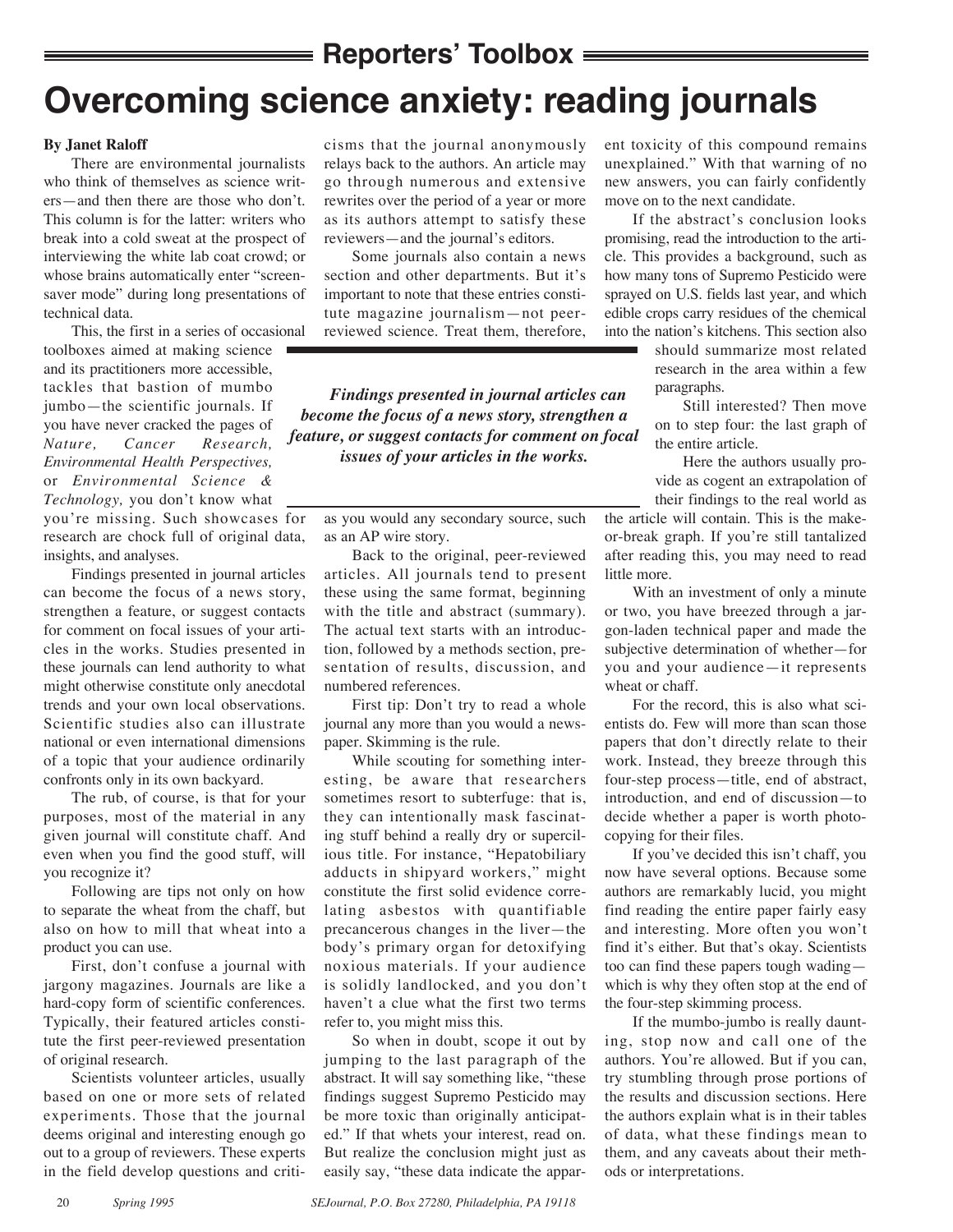### **Toolbox**

I usually underline the more interesting segments in pen or with a yellow marker, and annotate the margins with questions—all of which I'll use when interviewing one of the authors.

But with some papers sporting six to 10 authors, how do you know which to call? If your phone budget is limited, try calling the closest one. Better yet, focus on the one identified (usually in small print somewhere at the bottom of the first page) as the author to whom reprint requests should be addressed. More often than not, this is the project's Big Cheese.

Theoretically, the first author is the one who did the most work. But if this is a grad student (not uncommon in research, where grunt work frequently falls to the slaves) he or she may not have the years of experience of self confidence to offer much perspective on the new findings. Big Cheese can. When Big Cheese isn't identified, assume it's the last author.

Additional tips. Don't assume that what you read in any given paper is all there is to tell. Scientists often face the same space limitations as most print journalists, so often they divide the data from broad experimental-research programs into a series of papers. A team of scientists may publish three back-toback papers in a single journal issue. Or, as one Cal Tech team showed, you can space out over a couple of years the publication of about 10 related papers all of which stem from a single project. Therefore, when you call an author be sure to ask about his or her related work in the area.

And don't overlook that vast list of references at the back of a paper—often printed in six-point type. Researchers usually attempt to cite all important, related work in every paper. This means, they've handed you a veritable Who's Who on the topic in question.

Ferreting out the area of expertise for each individual cited in the references can take a little work, but the rewards are usually worth it. Go back over the paper and look for those small numerical citations especially in the introduction and discussion sections. Find citations appearing at the mention of related work in the field, even work that reported contradictory results. Then match those numbers (or names and dates) to the list at the back of the paper.

Unless they're all you have to work with, I'd ignore cites 15 or more years old—tracking authors back that far can be difficult. But anyone who has published on the topic within the last three to five years should be up to speed and able to offer some perspective on the newly reported data.

Now how do you track down the author of a cite? The easiest way is to ask the author of the current journal article. Especially if you're talking to Big Cheese, phone and fax numbers to these colleagues may be just a Rolodex away.

If that doesn't work and you have access to the journal in which the other scientists published, go to the library shelf or your computer data base searching system and look up the article. The author's affiliation and address will be there.

If neither you nor the database have the journal on file, call the cited journal's editorial offices. Ask them to look up the article and read you the authors' affiliations. (The journal may balk at providing this service, so be persistent and pleasant; they usually cooperate in the end.)

But how do you find where a journal's editorial office is? If it's a common publication, any local public or university library should subscribe—and therefore be able to read you their address or phone number. But what about the *Canadian Journal of Forestry?* For this, you may need Ulrich's *International Periodicals Directory* (published by R.R. Bowker, New York, N.Y.; the same people who publish *Books In Print)*. Again, many libraries may have this at their reference desk and librarians could look up what you need.

When all else fails, be creative. For instance, in tracking down the *Canadian Journal of Forestry,* you could try calling the main office of Society of American Foresters (as with most national societies, it's headquartered in the Washington, D.C. area). Associations and societies usually subscribe to journals by sister societies—or know who does.

[NEXT ISSUE: How to identify and gain access to journals that best meet your needs.]

*Janet Raloff is environment and policy editor for* Science News *in Washington, DC*

## $\equiv$ The Book Shelf $\equiv$



**Kathy Sagan offers thumbnail reviews of books of use to science and environmental journalists**

### **Whose Backyard, Whose Risk: Fear and Fairness in Toxic and Nuclear Waste Siting**

Michael B. Gerrard The MIT Press \$39.95

This comprehensive look at the hazardous and radioactive waste problem in the United States begins by describing the various kinds of waste, from high- and low-level radioactive to medical and municipal solid waste, as well as how waste originates. Gerrard then details the history and controversy surrounding various disposal methods, highlighting some of the more famous incidents along the way—from Jacksonville Arkansas to Tooele Counter, Utah. Finally, he puts forth a blueprint for siting and disposal of waste that advocates a combination of local, state, and federal responsibility.

Thought somewhat dry in the writing, *Whose Backyard, Whose Risk* is a valuable sourcebook for anyone reporting specifically on waste disposal. Gerrard attempts to cut through the controversy and distinguish between real and perceived risks, as well as to analyze the way previous sitings have been handled, and to expose mistaken assumptions and policy blunders. Gerrard also posits some viable soltions.

*Environmental lawyer Michael B. Gerrard is a partner with the firm Arnold & Porter, and is part of the firm's Environmental Practice Group. He is coauthor of an environmental law column in the* New York Law Journal, *founder and editor of the newsletter* Environmental Law *in New York, and general editor of the six-volume* Environmental Law Practice Guide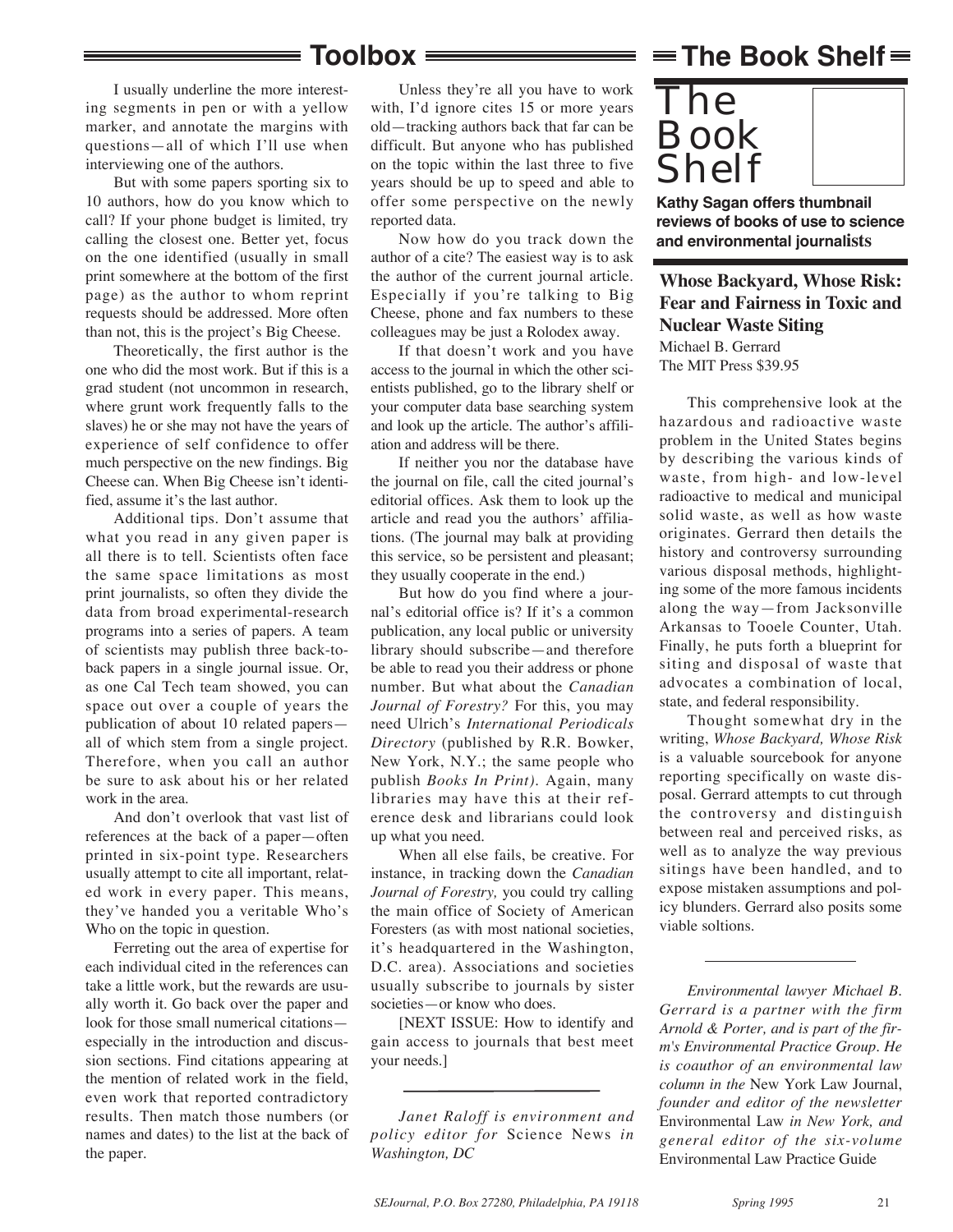## **The Book Shelf**

#### **Reflections of Eden: My Years with the Orangutans of Borneo** Birute M.F. Galdikas

Little Brown \$24.95

In a similar fashion to Dian Fossey with her mountain gorillas and Jane Goodall with her chimpanzees, anthropologist Birute Galdikas has dedicated her life to studying the orangutans of Borneo for "the insights they give into human nature and human origins."

*Reflections of Eden*, her autobiography, catalogues her more than 20 years of research, chronicling both wild and ex-captive animals in the remote jungles of Indonesian Borneo. She describes the threats to their preservation, from illegal trade in infant orangutans to encroachment by loggers and poachers.

The focus of the book is personal, interweaving the author's own story with extended anecdotes about the various animals she helped rehabilitate—Cara, Akmad, and Sugito, to name a few. While the adventure of living and studying in the wild has its definite appeal, one wishes at times for more focus on the animals themselves, and more revelations about their behavior. Nonetheless, the book, while far from comprehensive, is an interesting firsthand account of working with primates and delineates yet another species whose habitat has become endangered.

*A protégé of Louis Leakey (like Fossey and Goodall), Galdikas is currently professor at Simon Fraser University in British Columbia and the Universitas Nasional in Jakarta, Indonesia. she also is president of the Orangutan Foundation International, a conservation organization.*

nnn

### **Censored–The News that Didn't Make the News–and Why: The 1995 Project Censored Yearbook**,

by Carl Jensen and Project Censored Four Walls Eight Windows, \$14.95 **Reviewed by Amy Gahran**

Project Censored has once again provided a wealth of material for journalists on the environment beat in its new book, "Censored--The News that Didn't Make the New--and Why: The 1995 Project Censored Yearbook," published in March.

Project Censored is a national media research effort launched in 1976 by Carl Jensen, and it is conducted by participants in the annual censorship seminar taught at Sonoma State University, Rohnert Park, Calif. The project explores whether there is a systematic omission of certain issues in the national news media, thus defining censorship not as the failure of information to be made public, but as the failure of important information to reach the general public.

Each year for the last 19 years, Project Censored has published an overview and anthology of the previous year's most underreported (or misreported) stories. Environmental stories regularly make this list.

According to the 1995 Yearbook, six of the top 25 censored stories from 1994 were environmental stories, including three in the top 10. Health was the only other general topic to have as many stories on the list. An additional five stories in other categories have environmental implications, including all three stories related to military issues, and two stories related to nuclear issues. (See sidebar)

The environment is a common theme in Project Censored's annual reports. For instance, in last year's Yearbook (which addressed 1993 media coverage), 11 of the top 25 censored stories were on environmental issues or had environmental implications, including four in the top 10. At least 11 of the top 25 censored stories for 1992 had ties to environmental issues; as did four of the top 25 censored stories from 1991.

While the Project Censored yearbooks are useful reference books for environmental journalists, journalists should remain aware of the sometimes casual use of inflammatory language in reference to environmental (and other) topics in these books. For example, the section which describes the fifth-ranked censored story of 1994, the Clinton Administration's policy on ozone issues, is entitled "Clinton Administration Retreats on Ozone Crisis" (emphasis added). Likewise, the section on the fourth-ranked censored story on incinera-

*(Continued on page 25)*

### **1994 Environmental Stories on the Project Censored Top 25 List**

#4: **Toxic incinerators**–based on the report "Poisoning Ourselves: The Impact of Incineration on Food and Human Health," by Mick Harrison director of environmental advocacy group GreenLaw.

#5: **Clinton Administration retreats on ozone issues**–based on "Full of Holes: Clinton's Retreat on the Ozone Crisis," In These Times, January 24, 1994, by David Moberg.

#6: **1947 AEC memo reveals why human radiation experiments were censored**–based on "Protecting the Government Against the Public," Secrecy & Government Bulletin, March 1994, by Steven Aftergood; and on "the Radiation Story No One Would Touch," Columbia Journalism Review, March/April 1994, by Geoffrey Sea.

#7: **60 billion pounds offish wasted annually**–based on "Special Report: A Farewell to Fish?," *Mother Jones,* July/August 1994, by Peter Steinhart, Hal Bernton, Brad Matsen, Ray Troll, and Deborah Cramer.

#9: **The secret HAARP projec-- Pentagon builds 1.7-gigawatt transmitter in Alaska to distort the ionosphere**–based on "Project HAARP: The military's plan to alter the ionosphere," *Earth Island Journal,* Fall 1994, by Claire Zickuhr and Gar Smith.

#12: **California oil spill covered up by Unocal**–based on "Environment: Why Not a Three-Strikes Law for Corporations?," *Santa Barbara News-Press,* September 25, 1994, by Gary Hart.

#13: **NRC fails to act on documented nuclear plant operations and equipment problems**–based on "What the Nuclear Regulatory Commission Won't Tell You: Aging reactors, poorly trained workers," *Public Citizen,* January/February 1994, by Matthew Freedman, Jim Riccio.

#14: **Potential disasters from faulty nuclear fuel rods**–based on "Faulty Rods," *Mother Jones,* May/June 1994, by Ashley Craddock.

#20: **Legalizing carcinogens in food**–based on "Risky Business: A proposed EPA reform may leave Americans even more exposed to the dangers of pesticides," In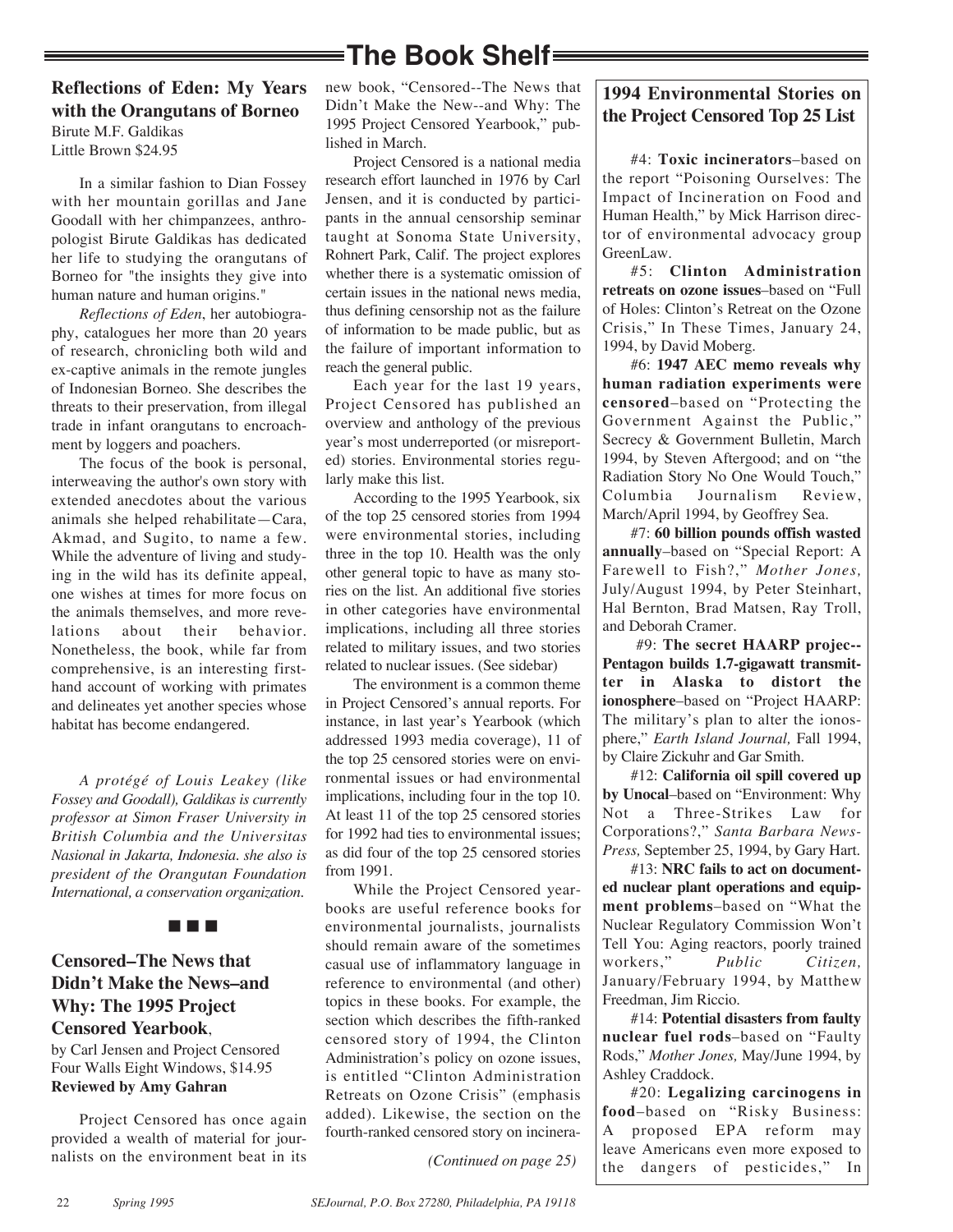

## *Society of Environmental Journalists* **Application for Membership**

#### **Instructions:**

1. Fill out application as completely as possible. Attach additional pages if necessary. 2. If available, attach a current resume or brief biography. 3. **Mail to: Society of Environmental Journalists P. O. Box 27506 Philadelphia, PA 19118**

Please include \$35 with your application. Payment options are noted below.

*(Please print legibly. Include a business card if possible.)*

| State <u>Cip/Postal Code</u>                 |                    |                   |                     |  |  |
|----------------------------------------------|--------------------|-------------------|---------------------|--|--|
|                                              |                    |                   | Date of Application |  |  |
| Primary Area of Employment (Check one only): |                    |                   |                     |  |  |
| $\Box$ Author                                | $\Box$ Educator    | $\Box$ Freelancer | $\Box$ Magazine     |  |  |
| $\Box$ News service                          | $\Box$ Newsleltter | $\Box$ Newspaper  | $\Box$ Photographer |  |  |
| $\Box$ Public Relations                      | $\Box$ Radio       | $\Box$ Student    | $\Box$ Television   |  |  |

Check the category of membership (as defined by SEJ Bylaws) for which you believe you are eligible:

- $\Box$ Active Persons primarily engaged in the gathering, reporting, editing, photographing, producing or cartooning of news for dissemination by regularly published, general circulation newspapers, magazines, and newsletters, as well as radio and television stations and networks, news services, and other media available to the general public.
- o Academic Persons on the faculty or enrolled as students of an accredited college, university, or other school who have an interest in environmental issues.
- $\Box$  Associate Those individuals, such as part-time freelancers, who do not qualify for Active or Academic membership but who, in the majority opinion of the SEJ board, will contribute to the attainment of the objectives of the SEJ. Applicants must be substantially engaged in journalistic pursuits.

*Applicants will be notified in writing of the membership status granted.*

## **Payment Information:**

Please make your check or money order out to the *Society of Environmental Journalists* Check Enclosed **□** 



\_\_\_\_\_\_\_\_\_\_\_\_\_\_\_\_\_\_\_\_\_\_\_\_\_\_\_\_\_\_\_\_\_\_\_\_\_\_\_\_\_\_\_\_\_\_\_\_\_\_\_\_\_\_\_\_\_\_\_\_\_\_\_\_\_\_\_\_\_\_\_\_\_\_\_\_\_\_\_\_\_\_\_\_

\_\_\_\_\_\_\_\_\_\_\_\_\_\_\_\_\_\_\_\_\_\_\_\_\_\_\_\_\_\_\_\_\_\_\_\_\_\_\_\_\_\_\_\_\_\_\_\_\_\_\_\_\_\_\_\_\_\_\_\_\_\_\_\_\_\_\_\_\_\_\_\_\_\_\_\_\_\_\_\_\_\_\_\_

*For credit payment, please circle one and fill in the information below*

**Expiration Date** 

Signature Date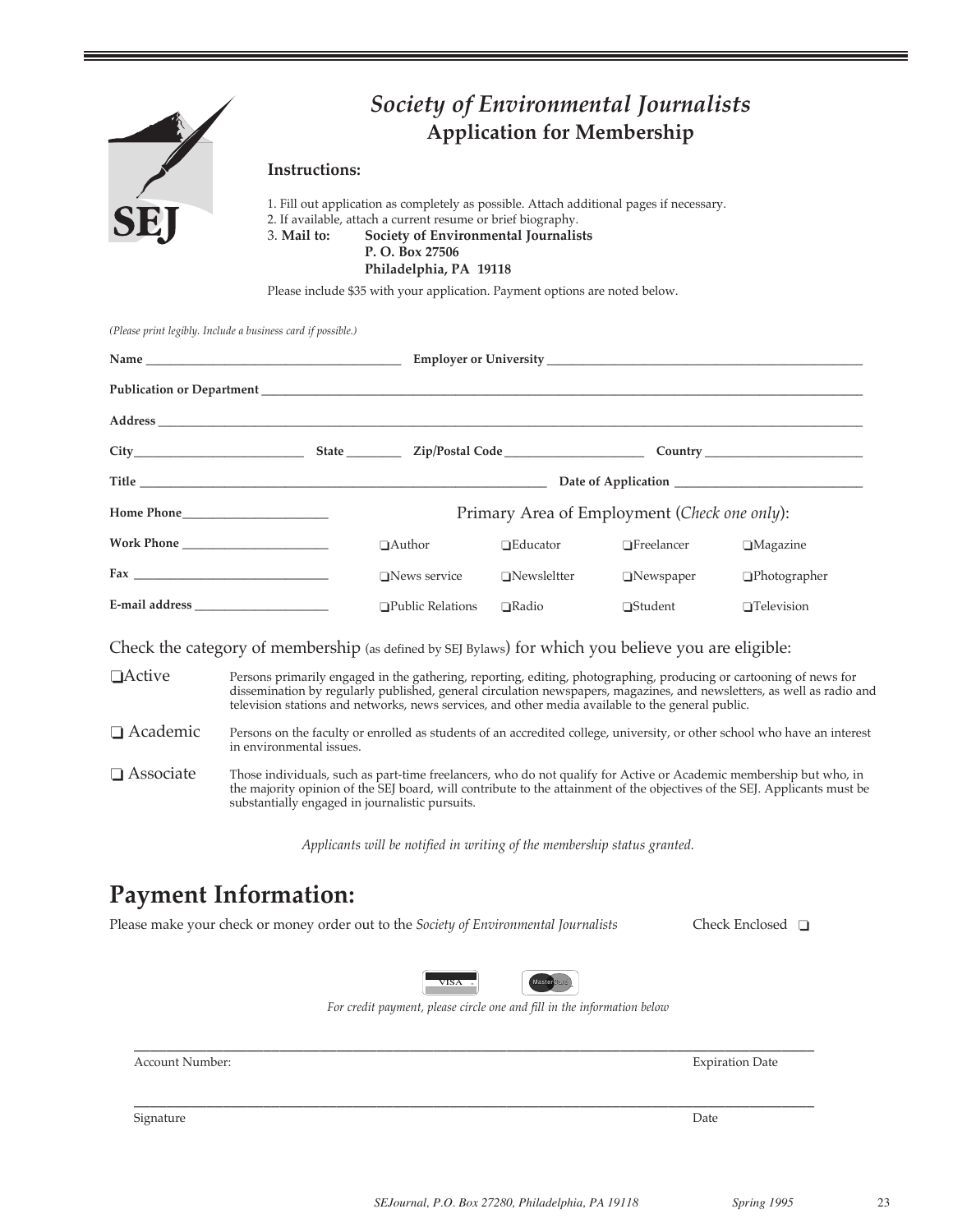### **To Be Completed by All Applicants:**

| Have you done any freelance or similar work during the past year, either paid or as a volunteer, for any organization, business<br>or movement not primarily engaged in journalistic or academic pursuits as described in the "Active" and "Academic member-<br>ship categories described above? $\Box$ Yes $\Box$ No |            |           |
|-----------------------------------------------------------------------------------------------------------------------------------------------------------------------------------------------------------------------------------------------------------------------------------------------------------------------|------------|-----------|
|                                                                                                                                                                                                                                                                                                                       |            |           |
| Are you presently involved in any lobbying or public relations work?                                                                                                                                                                                                                                                  | $\Box$ Yes | $\Box$ No |
| Have you done any lobbying or public relations work in the past two years?                                                                                                                                                                                                                                            | $\Box$ Yes | $\Box$ No |
| To Be Completed by Applicants for Active or Associate Membership.                                                                                                                                                                                                                                                     |            |           |
| Is your employer or organization, or the organizations to which you submit works, supported by or affiliated<br>with any organization or movement not principally in the business of conveying news to the general public?                                                                                            |            |           |
| $\Box$ Yes $\Box$ No<br>If yes, what organization or movement?                                                                                                                                                                                                                                                        |            |           |

Is your organization or the organizations to which you submit works supported by:

|  | $\Box$ advertising $\Box$ paid subscriptions | $\Box$ membership dues | $\Box$ other |
|--|----------------------------------------------|------------------------|--------------|
|--|----------------------------------------------|------------------------|--------------|

If "other", please specify: \_\_\_\_\_\_\_\_\_\_\_\_\_\_\_\_\_\_\_\_\_\_\_\_\_\_\_\_\_\_\_\_\_\_\_\_\_\_\_\_\_\_\_\_\_\_\_\_\_\_\_\_\_\_\_\_\_\_\_\_\_\_\_\_\_\_\_\_\_\_\_\_\_\_\_\_\_\_\_\_\_\_\_\_\_\_\_\_\_\_\_\_\_\_\_\_\_\_\_\_\_\_

### **To Be Completed By Applicants Signifying Freelancer as Primary Area of Employment**

*Please complete the following with as much detail as possible:*

o Full Time Freelancer: How long? (Starting date) \_\_\_\_\_\_\_\_\_\_\_\_\_\_\_\_

o Part Time Freelancer: How long? (Starting date) \_\_\_\_\_\_\_\_\_\_\_\_\_\_\_\_ Percent of working time in journalism: \_\_\_\_\_\_\_\_\_\_\_\_\_\_\_\_\_\_\_\_\_\_\_

\_\_\_\_\_\_\_\_\_\_\_\_\_\_\_\_\_\_\_\_\_\_\_\_\_\_\_\_\_\_\_\_\_\_\_\_\_\_\_\_\_\_\_\_\_\_\_\_\_\_\_\_\_\_\_\_\_\_\_\_\_\_\_\_\_\_\_\_\_\_\_\_\_\_\_\_\_\_\_\_\_\_\_\_\_\_\_\_\_\_\_\_\_\_\_\_\_\_\_\_\_\_\_\_\_\_\_\_\_\_\_\_\_\_\_\_\_\_\_\_\_\_\_\_ \_\_\_\_\_\_\_\_\_\_\_\_\_\_\_\_\_\_\_\_\_\_\_\_\_\_\_\_\_\_\_\_\_\_\_\_\_\_\_\_\_\_\_\_\_\_\_\_\_\_\_\_\_\_\_\_\_\_\_\_\_\_\_\_\_\_\_\_\_\_\_\_\_\_\_\_\_\_\_\_\_\_\_\_\_\_\_\_\_\_\_\_\_\_\_\_\_\_\_\_\_\_\_\_\_\_\_\_\_\_\_\_\_\_\_\_\_\_\_\_\_\_\_\_

Please list publications and/or organizations who have published your work: (Attach a separate sheet, if necessary.)

### **To Be Completed by All Applicants:**

I hereby apply for membership in the Society of Environmental Journalists. I understand the Board of Directors retains sole authority in determining eligibility for membership in any category.

| Signature           |              | Date |
|---------------------|--------------|------|
| Office Use Only     | <b>Notes</b> |      |
| Status Assignation: |              |      |
| Date of Acceptance: |              |      |

*Dedicated to Enhancing the Quality and Accuracy of Environmental Reporting*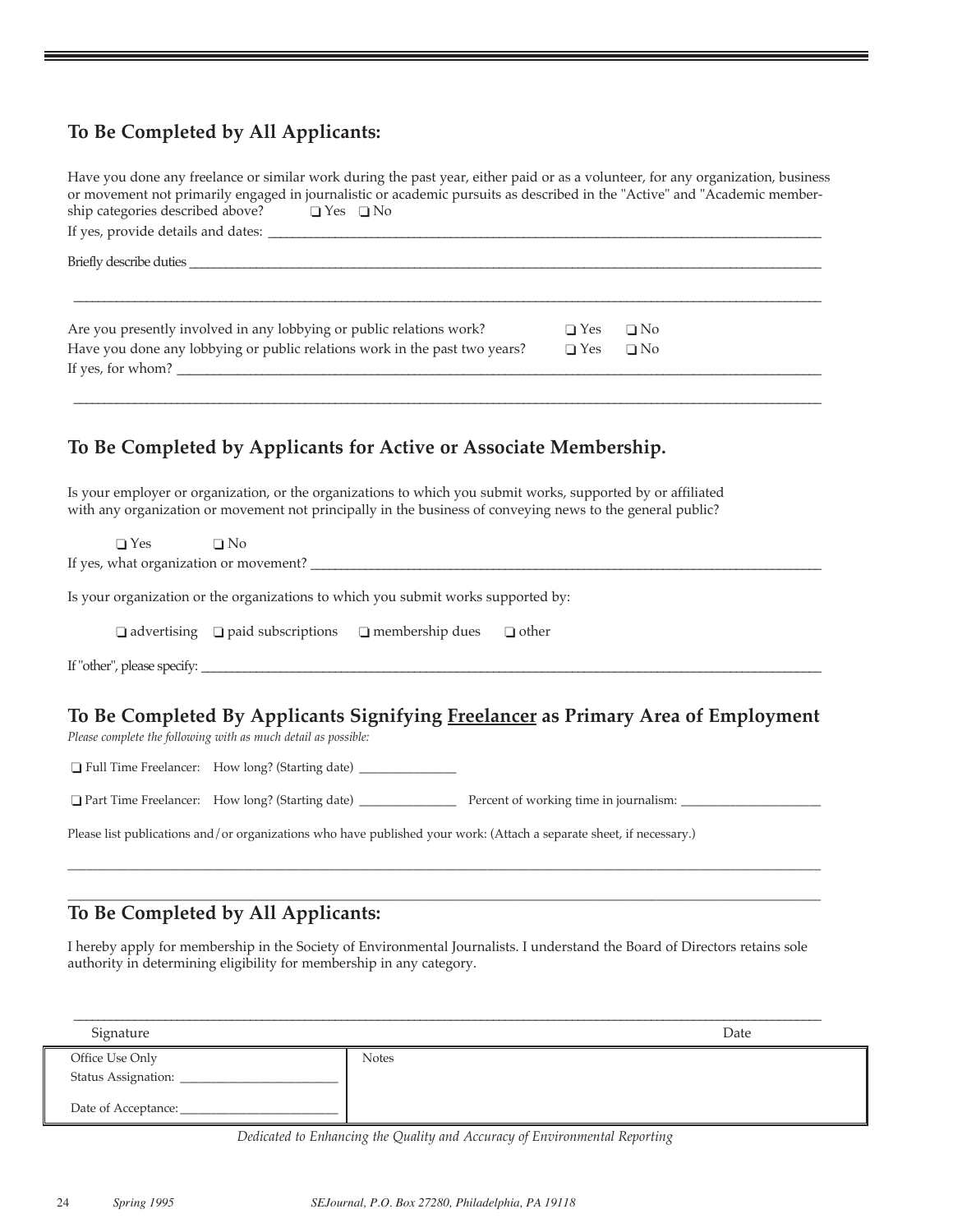## **Censored...(from page 22)**

tors is entitled "Poisoning Ourselves with Toxic Incinerators" (emphasis added).

Semantics aside, the Yearbook contains detailed discussions of each "censored" story, including the opinions of the Project Censored researchers and the author. These discussions invariably contain enough information for reporters to judge the merits of a story based on facts. It should also be noted that in some cases, stories on the censored list are based not on journalistic articles, but on government or advocacy group reports, as is the fourth-ranked story on incinerators. The full text of the top 10 censored stories is reprinted in the back of the book.

Each yearbook contains information on the year's "Junk Food News" stories sensationalistic stories which eat up inordinate amounts of air time and column inches. Although this year's junk food news picks are not on environmental topics, this section is a real eye-opener. If you're having trouble convincing your editor to run a breaking story on water contamination instead of yet another O.J. story, you might stick the chapter in front of your editor's face at an opportune moment. See if it helps.

In my opinion, these yearbooks should be essential reading for any journalist, but especially environmental or investigative journalists.

The book is published by Four Walls Eight Windows, 39 W. 14th St., #503, New York, NY 10011 and is available for \$14.95; ISSN: 1074-5998. For more information on Project Censored, contact: Project Censored, Sonoma State University, Rohnert Park, CA 94928,Phone: (704) 664-2500. Internet (WWW): URL address: http://censored.sonoma.edu:70/1/Project Censored

*Amy Gahran is an SEJ board member and editor for E Source, in Boulder, CO.* 

# **Top 25...(from page 22)**

*These Times,* March 21, 1994, by William K. Burke.

#21: **Illegal toxic burning at secret Air Force base in Nevada**– based on "Target of Suit Doesn't (Officially) Exist," *Legal Times,* September 5, 1994, by Benjamin Wittes; and on

#### **Desert Legends**

Gary Paul Nabhan Henry Holt \$45 **Reviewed by Nancy Riggs**

Reading Desert Legends is like taking a sojourn, an ecotourism package in 193 pages through the stark beauty of the Sonoran desert that forms the border between the United States and Mexico. We first view the desert through Gary Paul Nabhan's eyes when he writes:

*There is a window—or rather a mirror—in the middle of this desert. It is called the U.S.–Mexico border...The image that the border mirror reveals can seldom be gained in any other land.*

As Nabhan leads us along the barbed wire fence that divides the two countries, we hardly realize we're learning environmental history. Using no scientific jargon to impress us with his knowledge, he simplyi nvites us to accompany him in the land he now calls home. Through Mark Klett's accompanying photographs, exhibiting a Farm Services Administration "Government Hides Illegal Disposal of Toxic Waste," and "High Levels of Dioxins Found in Former Worker at Secret Air Force Base," both by Scott H. Amey in the bulletin of the *Project on Government Oversight,* August 2, 1994, and August 16,

influence, we meet the people and the plants inhabiting the borderlands.

Opening each chapter with epigrams, one English, one Spanish, Nabhan "talks" to us through a guided tour of the border country. Speaking for those who can't, like the wild gourd vine that twines over razor blades atop the barbed wire, Nabhan shows that concerns are significant on both sides of the border.

We can visualize the scarred legume trees, where woodcutters have worked. Nabhan first thought the wood went to fuel grills and hearths of low-income Mexican households along the border. We soon learn that it has gone to expensive restaurants frequented by American tourists looking for mesquite-grilledsteaks. And we learn that the ironwood trees for "Seri Indian" wood carvings isn't being hauled four or five hours south to villages, where Seri normally gather long-deadtrees to carve. Instead, it's gone to Mexican beach towns where non-Indians chainsaw and machine-carve the scarce wood to sell to tourists.

1994, respectively.

#23: **Buying and selling permits to pollute**–based on "Selling Dirty Air is Big Business: One firm's smog is another's gold," *San Francisco Chronicle,* March 21, 1994, by Jonathan Marshall.

In a chapter entitled "Hanging Out the Dirty Laundry," Nabhan introduces us to "reading trash." After a night of camping, he opened his eyes to what at first seemed like bright flowers or Christmas decorations. Closer inspection revealed the hackberry bushes and cholla cactus to be holding fire-engine red panties and pink fishnet stockings. While still enjoying this incongruency, we learn that trash in the desert is more visible than trash in other parts of the country. Because there is little cover; junk lies exposed: "...the dirt is so poor, that a good quick rot cannot be taken for granted."

In Desert Legends, Nabhan introduces us to ecological restoration, a concept new to many readers. Perhaps more significantly, he reminds us, "to restore any place,we must also begin to re-story it...The stories will outlast us."

*Nancy Riggs is editor for* The Helm, *an Illinois-Indiana Sea Grant publication in Mt. Zion, Il.*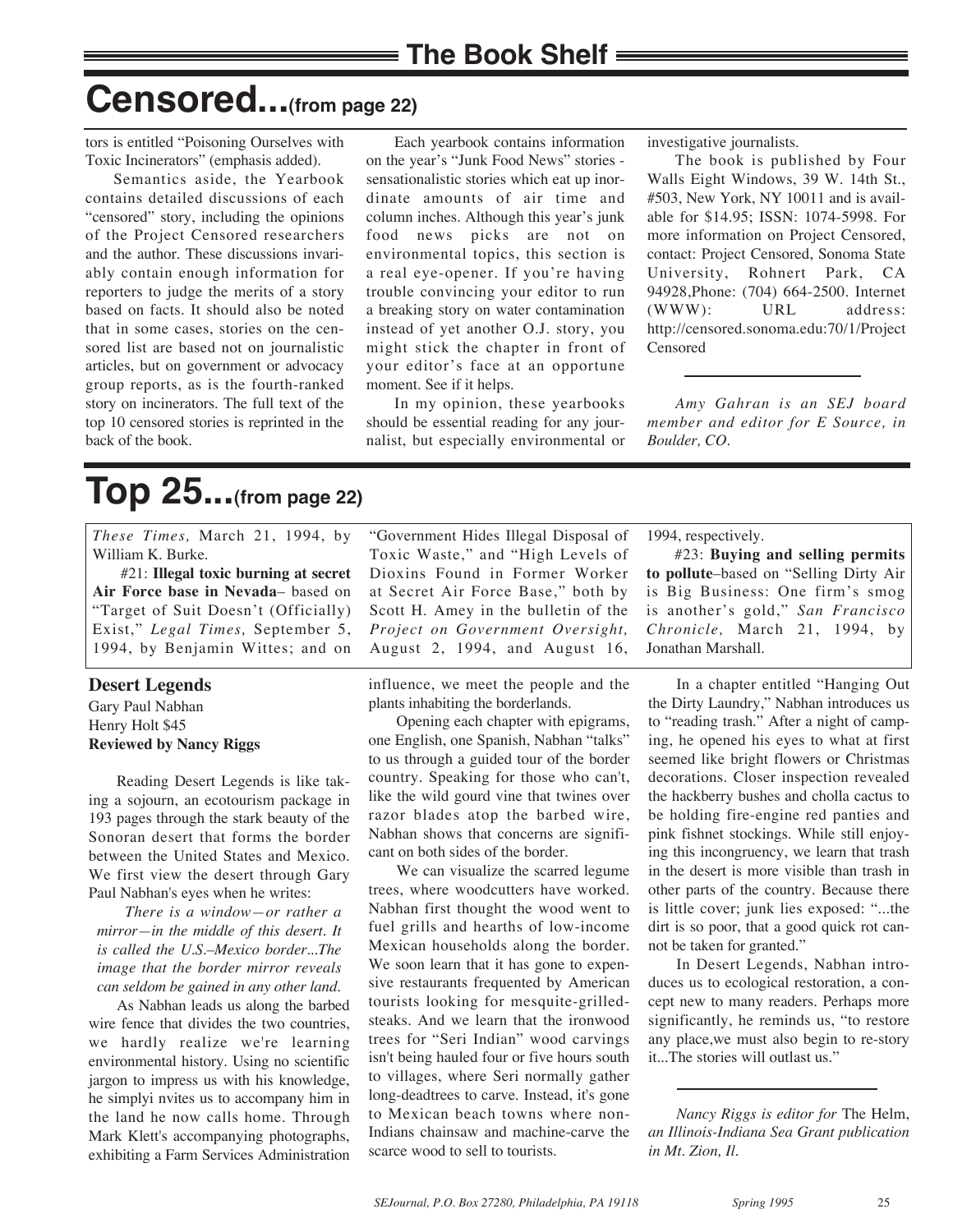## **Green Beat Correspondents**

### *Contribute to Green Beat*

The Green Beat is designed as an idea exchange for environmental journalists and educators. It relies on information submitted by reporters about important issues, outstanding coverage, and developments in environmental education and the communications profession on a state-by-state basis. To submit ideas or copies of series for possible mention in The Green Beat, contact the SEJ correspondent for the appropriate state(s). They are:

**Alabama** — Sean Reilly, *Anniston Star* Montgomery Bureau, 1621 Deatsville Hwy., Millbrook, AL 36054, (205) 264-8711

#### **Alaska** — **Vacant**.

**Arizona and New Mexico** — Tony Davis at the *Albuquerque Tribune*, P.O. Drawer T, Albuquerque, NM 87103, (505) 823-3625, fax (505) 823-3689.

**Arkansas** — David Kern at the *Arkansas Democrat-Gazette,* P.O. Box 2221, Little Rock, AK 72203, (501) 378-3862.

#### **California:**

Northern California — Laura Mahoney, BNA, 770 L St., Suite 910, Sacramento, CA 95814, (916) 552-6502.

Bay Area/San Jose — Jane Kay at the San Francisco Examiner, Box 7260, San Francisco, CA 94120, (415) 777-8704.

Southern California — Marni McEntee, *Los Angeles Daily News,* 20132 Observation Drive, Topanga, CA 90290, (805) 641-0542.

**Colorado** — Ronald Baird, *Colorado Daily,* 839 Pearl St., Boulder, CO, 80302, (303) 443-6272.

**Connecticut, Rhode Island, Massachusetts** — Bob Wyss at the *Providence Journal,* 75 Fountain St., Providence, RI 02902, (401) 737-3000.

**District of Columbia** — Cheryl Hogue, BNA, *Daily Environment Report,* 1231 25th St., N.W., Room 361-S, Wash., DC 20037, (202) 452-4625, fax (202) 452-4150.

#### **Florida:**

North Florida — Bruce Ritchie at the *Gainesville Sun,* P.O. Box 147147, Gainesville, FL 32614, (904) 374-5087.

South Florida — Kirk Brown at the *Palm Beach Post,* 2751 S. Dixie Highway., West Palm Beach FL, 33416, (407) 820-4400.

**Georgia and South Carolina** — Ron Chepsiuk, 782 Wofford St., Rock Hill, SC 29730, (803) 366-5440.

**Idaho** — Rocky Barker of the *Post-Register,* 1020 11th St., Idaho Falls, ID, 83404, (208) 529-8508 or Julie Titone of the Spokesman Review & Chronicle, (509) 459-5431

**Illinois** — John Wasik at *Consumers Digest,* P.O. Box 51, Wauconda, IL, 60684, (312) 275-3590.

**Iowa** — Perry Beeman at the *Des Moines Register,* P.O. Box 957, Des Moines, IA 50304, (515) 284-8538.

**Hawaii** — Peter Wagner at the *Honolulu Star-Bulletin,* P.O. Box 3080, Honolulu, HI 96802, (808) 525-8699.

**Kansas** — Mike Mansur at the *Kansas City Star,* 1729 Grand Ave., Kansas City, MO 64108. (816) 234-4433.

#### **Kentucky** — **Vacant.**

**Louisiana** — Bob Anderson at *The Morning Advocate*, Box 588, Baton Rouge, LA 70821, (504) 383-1111.

**Maine, New Hampshire and Vermont** — Robert Braile, *Boston Globe* correspondent, at P.O. Box 1907, Exeter, N.H., 03833, (603) 772-6380.

**Maryland and Delaware** — Tim Wheeler, at *The Sun.,* 501 N. Calvert St., Baltimore, MD 21278, (301) 332-6564.

**Michigan** — John A. Palen, at Central Michigan University, Journalism Dept, Anspach 36, Mt. Pleasant, MI 48859, (517) 774-7110.

**Minnesota, North Dakota and South Dakota** — Tom Meersman at the *Minneapolis Star Tribune,* 425 Portland Avenue., Minneapolis, MN 55488, (612) 673-4414.

**Missouri** — Bill Allen, *St. Louis Post-Dispatch,* 900 N. Tucker Blvd., St. Louis, MO 63101, (314) 340-8127 .

**Montana** — Mike Millstein of the *Billings Gazette,* P.O. Box 821, Cody WY 82414, (307) 527-7250.

**Nebraska** — Al J. Laukaitis at the *Lincoln Journal,* 926 P Street, Lincoln, NE 68501, (402) 473-7257.

**New Jersey** — Todd Bates at the *Asbury Park Press,* 3601 Hwy 66, Neptune, NJ 07754, (908) 922-6000, ext. 4361..

#### **New York** — **Vacant**.

**Nevada** — Mary Manning at the *Las Vegas Sun,* 800 S. Valley View Blvd., Las Vegas, NV 89107, (702) 259-4065 or Jon Christiansen of High Country News, 6185 Franktown Road, Carson City, NV 89704, (702) 885-2023.

**Ohio and Indiana** — Charlie Prince at *Ohio Environmental Reporter,* 516 Ludlow Ave., Cincinnati, OH 45220, (513) 221-0954.

**Oregon** — Terry Novak at the *Salem Statesman-Journal,* 280 Church St., NE, Salem, OR 97309, (503) 399-6737.

**Pennsylvania** — John Bartlett, *Erie Daily Times,* 513 13th St., Franklin, PA 16323, (814) 437-6397.

**Puerto Rico/Caribbean Islands** — Albi Ferre at *El Nuevo Dia,* Box 297, San Juan, PR 00902, (809) 793-7070, ext. 2165.

**Tennessee and Mississippi** — Debbie Gilbert at *The Memphis Flyer,* 460 Tennessee St., Memphis, TN38103, (901) 521-9000.

#### **Texas and Oklahoma:**

North Texas and Oklahoma — Randy Loftis at *The Dallas Morning News,*  508 Young St., Dallas, TX 75202, (800) 431-0010.

Central and West Texas — Robert Bryce at *The Austin Chronicle,* 3812 Brookview, Austin, TX 78722, (512) 454-5766.

East and Coastal Texas — Bill Dawson at The Houston Chronicle, Box 4260, Houston, TX 77210, (713) 220-7171.

**Utah and Wyoming** — Rod C. Jackson, KTVX-TV, 1760 S. Fremont Dr., Salt Lake City, UT 84103, (801) 975-4418.

**Virginia and North Carolina** — Mark Divincenzo at *The Daily Press,* 7505 Warwick Blvd., Newport News, VA 23607, (804) 247-4719.

**Washington State** — Rob Taylor of the *Seattle Post-Intelligencer* at 18719 S.E. 58th St., Issaquah, WA 98027, (206) 488-8337 and Julie Titone of the Spokesman Review & Chronicle, Box 2160, Spokane, WA 99210-1615, (509) 459-5431.

**West Virginia** — Ken Ward at the *Charleston Gazette*, 1001 Virginia St. East, Charleston, WV 25301, (304) 348-1702.

**Wisconsin** — Chuck Quirmbach of Wisconsin Public Radio, 111 E. Kilbourn Ave., #1060, Milwaukee, WI 53202, (414) 271-8686 or (608) 263-7985.

*Please note openings for correspondents for several states. If you are interested, please contact Kevin Carmody at (312) 229-2814*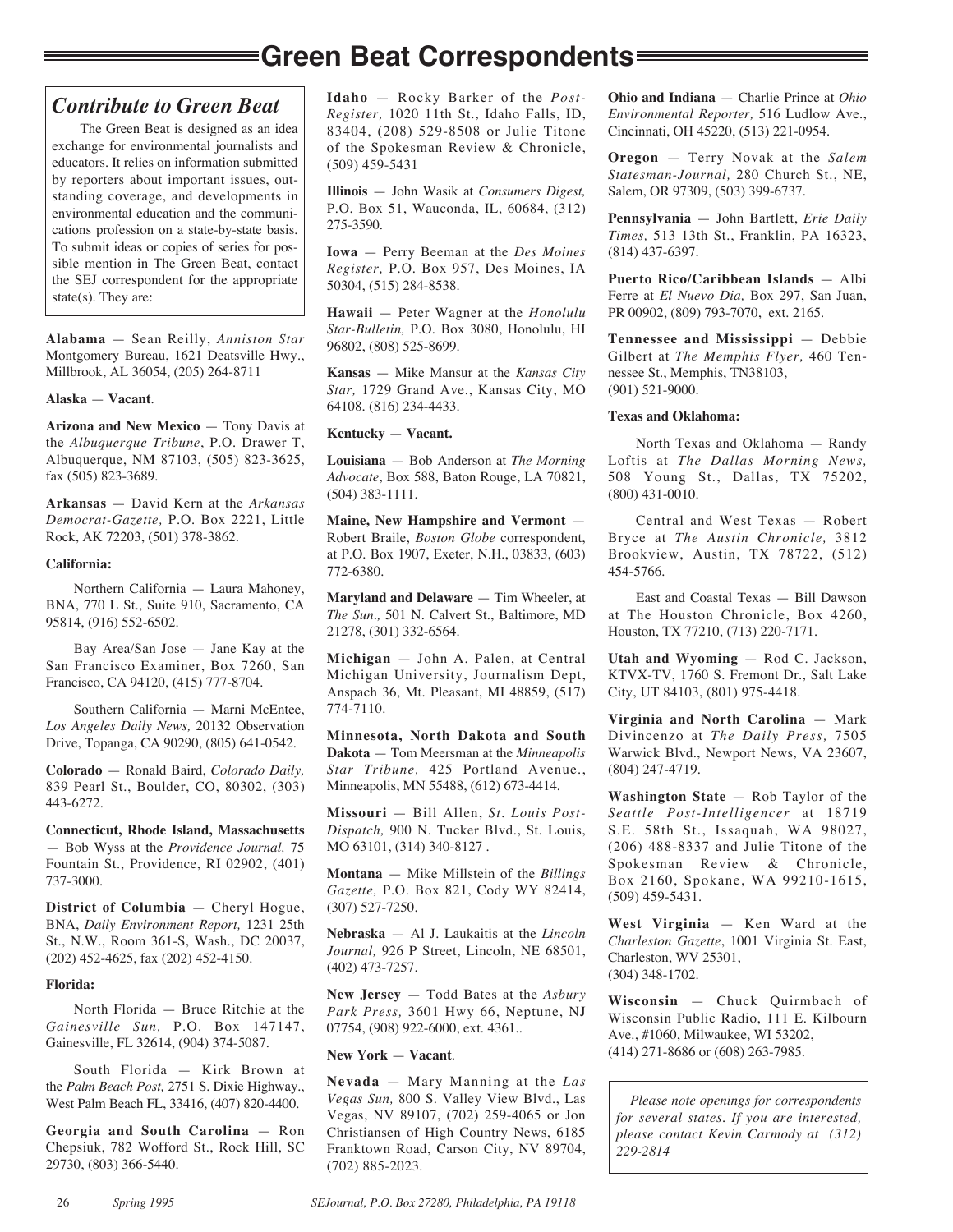#### **ALABAMA**

▶ Changes of political interference and a lawsuit by the Sierra Club followed the appointment of John Smith as director of the Alabama Department of Environmental Management, (ADEM) last November. Smith is a long-time friend of former Alabama Governor Jim Folsom, who, despite official denials, apparently helped engineer Smith's appointment before leaving office in January. In its lawsuit, The Sierra Club charged that Smith did not meet the statutory qualifications for the job. The matter was still unresolved at press time. Call Greg Jaffe at the *Montgomery Advertiser* at (334) 261-1520 or Sean Reilly with the *Anniston Star* at (334) 264-8711.

#### **CALIFORNIA**

▶ Scott Wilson, political reporter for the *Santa Barbara News-Press,* detailed how the California Coastal Commission, once known as a strict environmental watchdog, reversed its vote on Atlantic Richfield's plans for two beachfront public golf courses. Critics say the project was approved after intense lobbying by ARCO and campaign contributions by the oil company to Democratic Assembly Speaker Willie Brown and Republican Governor Pete Wilson, who each appoint four voting representatives to the 12-member commission. For copies, call Wilson at (805) 564-5212.

‰ In San Francisco, the threat of a third power plant in low-income Bayview Hunters Point "has galvanized the neighborhood into a multiracial union of people with little in common aside from the air they breathe," wrote Clarence Johnson in the *San Francisco Chronicle.* His story told of residents questioning disturbing health effects and wondering why they can't get nice, safe development instead of plants that discharge wastes. For more information, call (415) 777-7159.

#### **CONNECTICUT**

▶ Connecticut has hundreds of commercial and industrial sites polluted by hazardous waste that have not been cleaned up because the state Department of Environmental Protection lacks the staff to supervise the cleanup program. That is the major finding in a

### **The Green Beat**

three-part series the *Hartford Courant* published Dec. 26 – 28. The series is particularly critical of a state law, the Property Transfer Act, which intended to encourage disclosure of a properties' environmental condition prior to a sale. The series says the law is vague and confusing and can tie up potential sales transactions in court for years. It cities several examples. The series was written by W. Joseph Campbell, who can be reached at the *Courant,* (203) 241-6200.

▶ *The Hartford Courant* also published a three-part series beginning Jan. 8 on potential dangers from tap water in Connecticut and throughout the country. It notes that crytosporidium, which two years ago created problems in Milwaukee, has been found in three of Connecticut's largest water systems. It gives an extensive listing of the state's water suppliers who failed federal safety standards, and invites readers to check specific records through a computer online service the newspaper makes available. Day two is particularly alarming, it details numerous problems at several small water utilities in Connecticut and the failure of the state to force corrections. Some customers endured water systems for years that had high bacteria levels or contained mud; and one owner described a water tank where dead rodents floated at the top. For further details, contact the writers, Alan Levin and Daniel P. Jones, (203) 241-6200.

#### **COLORADO**

 $\blacktriangleright$  While cleaning up the Rocky Mountain Arsenal, one of the most polluted sites in the United States, Shell Oil Co. billed the U.S. taxpayers for tens of thousands of dollars in projects that cleaned up no pollution, according to a copyrighted Jan. 15 *Denver Post* article by environment reporter Mark Obmascik. Some of that money was spent on trips to Aspen, Colo., and Europe, a new fence at the company's corporate building in Houston and thousands of glossy wildlife calendars.

The company also billed taxpayers for a half-million dollars for public relations at the Superfund site northeast of Denver.

Obmascik wrote the story after scouring nearly 15,000 pages of documents obtained under the Freedom of Information Act. The documents were originally sought in early 1993 and finally supplied nearly two years later an official protest was filed.

Hundreds of pages of documents are still being withheld, the *Post* said.

Obmascik also learned that a public relations firm had charged \$8,214 to review his earlier articles dealing with the arsenal clean up, of which there were few. The same firm billed Shell Oil just \$574 to prepare for an interview with Obmascik's counterpart at the *Rocky Mountain News.*

In any case, Obmascik said in a column a few days later that if the company had called him and asked to see his articles, he would have supplied them for free. Call Obmascik at (303) 820-1415 for more information.

‰ A Jan. 27 story in the *Colorado Daily* about landowners of the Summitville Mine site suing the EPA, claiming that the cleanup of the mine is a "taking" of the owners' privateproperty rights was used in testimony in the U.S. House of Representatives in early March.

Rep. David Skaggs, D-CO., testified against legislation that would expand the definition of "takings" to include even partial diminution of the land's value by environmental laws and regulations and would establish even more bureaucracy to determine, in advance, whether those regulations would constitute a "takings."

Skaggs said in his testimony that new "takings" legislation would legitimize the "bizarre" scenario laid out in the Summitville suits.

Three owners of the land have sued the State of Colorado for issuing a permit for the mine, saying state agencies should have known the mine's pollution prevention plan was inadequate and sued the EPA, saying the clean up has prevented them from further mining activities.

Pollution from the mine killed aquatic life in about a 17-mile stretch of the Alamosa River and is expected to cost as much as \$100 million. For more information, call Ron Baird at (303) 443-6272.

#### **FLORIDA**

‰ In May 1993, the first skirmish in what would become a major legal battle broke out between Department of Environmental Protection scientists and managers of the *Orlando Sentinel.* The scientists were out to uncover the trichloroethane (TCE), a common indus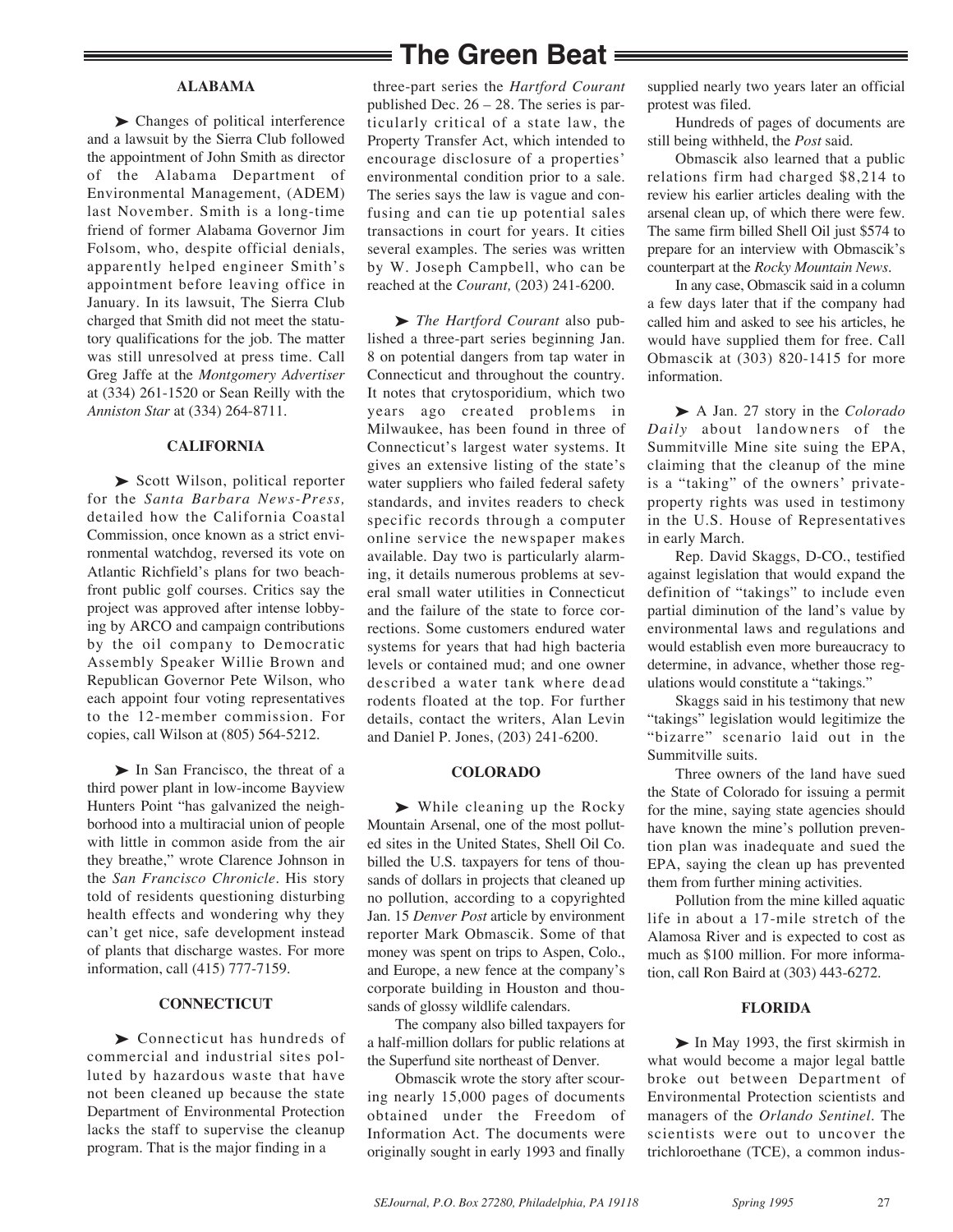trial solvent, in a 128-acre area adjacent to the newspaper. Following a year of difficult investigation, they fingered the paper as the major polluter. The *Sentinel* vigorously disagreed. But after a scientific panel concurred with the state's findings and public concern continued to grow, cleanup negotiations began. Today, the two parties are near agreement. The state, the paper and the city are each going to cover part of the tab. The pollution is still there, however, and continues to move toward a nearby lake, where it could threaten the city's drinking-water source, the Florida Aquifer. For more information, contact Kathleen Laufenberg at *Florida Environments,* (904) 421-2449.

‰ The *Tallahassee Democrat* published two separate packages last November and December on the effects of stormwater runoff on lakes and groundwater. The stories explained how recent flooding had degraded local lakes and how high concentrations of carcinogenic polunuclear aromatic hydrocarbons (PAHs) were found in some lakes around Tallahassee. Flooding last year also caused widespread well contamination. State environmental officials pointed to stormwater as the culprit but disagreed with a local scientist and residents as to whether the contamination came from undergound or the surface. For more information, telephone Savannah Blackwell at The *Tallahassee Democrat,* (904) 599-2100

▶ The Department of Environmental Protection announced in January it will seek permits to restore the Ocklawaha River in North Central Florida unless the Legislature intervenes. Nine thousand acres of floodplain forest were destroyed in the 1960s as the river was dammed for construction of Rodman Reservoir as part of the Cross Florida Barge Canal. Canal construction was halted in 1971 by a federal judge and by President Richard Nixon. Supporters, using data from recent DEP studies, estimate the cost of restoration at \$5.1 million. Opponents are led by local business leaders and bass fishermen who enjoy using the reservoir. For more information, telephone Bruce Ritchie at the *Gainesville Sun,* (904) 374-5087.

 $\triangleright$  With the signing of the Everglades Forever Act a year ago, the long legal fight between the state and federal government ended in bittersweet compromise. Since then, the South Florida Water Management

## **The Green Beat**

District has been forging ahead with plans to acquire land to help restore some of the most egregious of environmental problems created by the man-made system of canals that drain South Florida. Probably the greatest milestone since then came in February when farmers and the water district agreed to a deal in which the district will buy 5,200 acres known as Frog Pond near the entrance to Everglades National Park. The land, which has been used for tomato farming, will be flooded to help restore a more natural flow of water through Taylor Slough into northeast Florida Bay, which experts say is in desperate need of more fresh water. For more information, contact Willie Howard at The *Palm Beach Post,* (407) 820-4417.

#### **IDAHO**

► It's more than 500 miles between the potato farms of eastern Idaho and the barge docks and canyon country of North Idaho, areas linked by the Snake River. The staffs of the *Lewiston Morning Tribune* and the *Idaho Falls Post Register* have joined together in a year-long series to give their readers a comprehensive look at the river that runs between them. This unique partnership of two independent newspapers is aimed at showing the differences and similarities between the people and interests of the two areas and to aid the search for shared solutions. The first section ran Feb. 26-27 in both newspapers.

▶ Hundred of reporters followed the reintroduction of wolves into Yellowstone and central Idaho in January from around the world. Reporters had to contend with below zero temperatures in Hinton, Alberta, where the wolves were captured and logistical problems, due in part to changing schedules forced by a lawsuit. The story was perhaps the biggest in Yellowstone since the fires of 1988.

#### **ILLINOIS**

‰ Northeastern Illinois conservationists are attempting to reclaim and preserve valuable areas in unusual locations. A consortium of groups led by the Nature Conservancy want to preserve prairie in an old US Army arsenal and ammunition plant near Joliet; a pocket of undisturbed prairie near a landfill in Burnham; and a wetlands areas that harbors several species of endangered birds near Lake Calumet. Coverage of the conservation efforts has been noticeably stepped up by *The Chicago Tribune, The Chicago Sun-Times* and the *Chicago Reader* in recent months. What's unusual about the areas in question is that rare flora and fauna appear to be flourishing on land ringed by abandoned factories, railroads and toxic waste dumps.

Coverage of grassroots environmental groups in the Chicago area has been sparse in the past. But metro editors at both the *Tribune* and *Sun-Times* have been assigning more reporters to cover everything from wetlands developments to controversial highway extensions, in turn highlighting environmental aspects. A watershed piece in the *Tribune* was headlined "Green's new battlefield in back yard: Grassroots holding up environmentalism" (February 9). The summary piece highlighted victories by local groups on environmental issues.

#### **KANSAS**

 $\blacktriangleright$  The nation's dioxin wastes are flowing to the southeast Kansas community of Coffeyville, where Aptus Inc. operates the only commercial incinerator with federal approval to burn dioxin. While other communities such as Jacksonville, AR., and Midland, MI, fight against burning dioxin in their backyards, Coffeyville has embraced the incinerator. Upwind though, some residents are becoming concerned about rare cancer cases among teenagers. Contact Mike Mansur at the *Kansas City Star,* (816) 234-4433.

‰ Large pockets of the Tri-State mining area, a 500-square-mile area in Kansas, Oklahoma and Missouri topped the U.S. Environmental Protection Agency's original Superfund list. More than a decade later, EPA points to the once scarred land, much of it restored by the \$20 million cleanup, as a Superfund success story. It's also a story of how a community have used the cleanup as an opportunity to improve in other ways. Contact Jean Hays at the *Wichita Eagle* (316) 268-6557.

#### **LOUISIANA**

▶ The *Baton Rouge Advocate* has done extensive stories in recent weeks on the local impacts of proposed Congressional changes to wetlands and endangered species laws and budget cuts for environmental and science programs.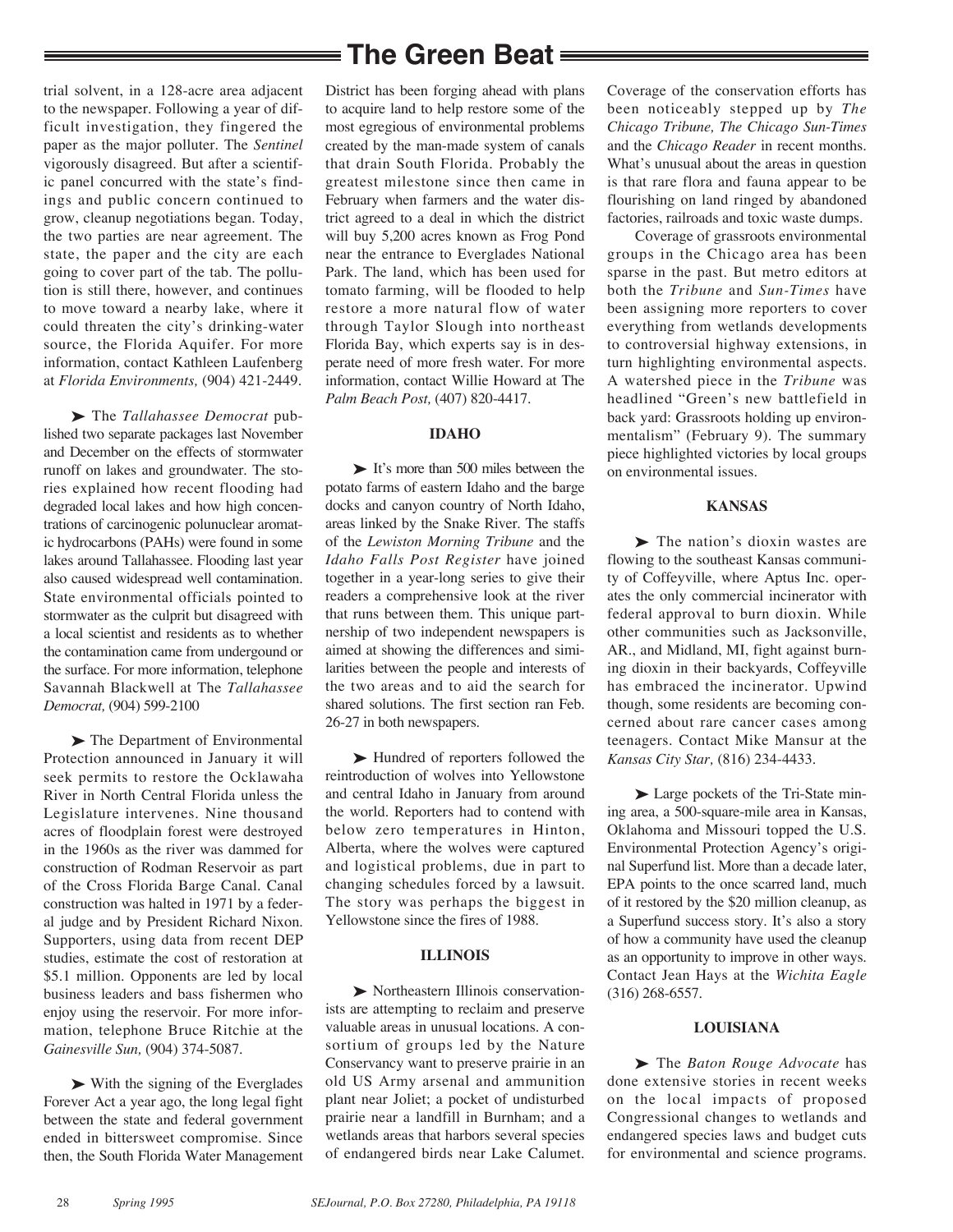## **The Green Beat**

Contact environment editor Bob Anderson, (504) 383-1111.

#### **MASSACHUSETTS**

▶ *Garbage*, the Massachusetts-based environmental journal that Bud Ward once called "always unpredictable and frequently irreverent," closed shop with its Fall, 1994 issue. The journal had distinguished itself from other eco-magazines by taking on environmentalists as well as industry and government, running pieces like "Ozone: Scam or Crisis?" among others. But it went through a fatal makeover last spring, shifting to a quarterly, raising its newsstand price to \$9.95, and dropping paid advertising, hoping to position itself as the magazine of choice for an emerging, enlightened readership. "I have some sense that *Garbage* and our writers are a step ahead, that open-minded debate on environmental issues is coming," wrote editor and Publisher Patricia Poore in the Summer, 1994 issue. It did not come soon enough, and the journal's fall is being felt. "We've lost a voice that made its case well, that added a view that was valuable, and so now the whole field is weaker," said *New York Times* environmental correspondent Keith Schneider. "One of our most important species has gone extinct, and that hurts rather than helps." Contact Bill Breen, former managing editor, (508) 283-3200.

► Debate over how clean automobiles should be in the future has recently centered in Massachusetts. The nation's auto makers want to build a low emission vehicle that they would sell in every state except California, which has its own special requirements. But negotiations between the auto industry and 13 Northeastern states and the District of Columbia on the 49-state car have stalled because of the stance taken by New York and Massachusetts. Both states have adopted the same schedule as California for requiring cleaner cars on the road, including a small number of electric vehicles by 1998. The auto industry has insisted that Massachusetts and New York must drop its requirements for electric vehicles. As of this writing-negotiations are underway Massachusetts has been the most insistent in keeping its electric vehicle mandate. For further information on what is happening in Massachusetts, contact Scott Allen, *Boston Globe,* (617) 929-3000.

#### **MINNESOTA**

► Environmental reporters might want to check out recently published, *Always Rachael,* a collection of about 500 letters between Rachael Carson and a longtime friend, Dorothy Freeman. Edited by Martha Freeman, Dorothy Freeman's granddaughter, the book chronicles a friendship that began in 1954 and continued through publication in 1962 of Carson's landmark environmental book, *Silent Spring*, until Carson's death from breast cancer in 1964. The personal tragedies that haunted Carson's life, and almost prevented the writing of *Silent Spring,* are discussed. *The Boston Globe's* Scott Allen, who wrote a story published March 6 about the book, says the writing is both informative and very readable.

#### **MICHIGAN**

► The Saginaw River and Saginaw Bay of Lake Huron, designated as the most contaminated bodies of water in the state, are cleaner than they used to be, but there is still much to do, concluded an eight-day series in the *Bay City Times,* "Cleaning Our Troubled Water." Editorially, the paper called for the formation of a foundation to lead continued efforts. Nearly half of the Times' editorial staff worked on the project over 10 months. The series is available in a 28 page reprint edition. Calling Dave Vizard at (517) 895-8551 for copies.

▶ A 20-year-old state program to relocate Canada geese from cities and suburbs to rural areas may be ending soon. Rural northern Michigan now has a suitable population of the birds, and other states aren't interested in getting them. Often a nuisance because of droppings and overpopulation, the birds could be rounded up in pens on designated days for relocation by the Department of Natural Resources. Federal funding that supported the relocation may be in jeopardy, reports Jeff Green at the *Oakland Press.* Green also reports that shooting ranges in Michigan are under scrutiny. Hunters have been required to switch to steel shot, but skeet shooters at ranges still load with lead, which may contaminate ground and surface water. The DNR is conducting a statewide review. Call Green for details at (810) 332-8181 ext. 325.

► Scientists are just beginning to understand the ecological damage and benefits from the 1993 flood along the upper Mississippi River and many of its tributaries. Although the results are preliminary, the National Biological Service estimates that damage to trees in the floodplain gets progressively worse between southern Minnesota and St. Louis, where 80 percent of the saplings and 40 percent of the mature trees have died. But the flood also created more spawning areas for fish and improved conditions for some native plants, such as wild celery, a favorite food of water fowl. Contact Dean Rebuffoni, *Star Tribune* newspaper, (612) 673-4432.

 $\blacktriangleright$  The Mescalero Apache nation has voted to let its tribal council move forward on a proposal to store spent nuclear fuel on its reservation in south-central New Mexico. Northern States Power Co. in Minnesota brought together 31 utilities and two other firms in a consortium to negotiate with the Mescaleros.

The tribe voted against the idea on Jan. 31, but reversed themselves in a second referendum on March 9. The tribal council will discuss terms of a contract with the nuclear utilities, who need more room to store their radioactive wastes. If a storage site is licensed, it would be available after 2002, but officials in New Mexico said they will challenge the project because transportation of the highly radioactive wastes is too risky. Contact: Tom Meersman, *Star Tribune*, (612) 673-7388.

#### **MISSISSIPPI**

‰ When an oil spill at Chevron's Pascagoula Refinery drenched about 150 brown pelicans—at least 32 of which died—volunteers flew to the Gulf Coast to help clean and rehabilitate the surviving birds. Local fishermen donated up to 1,000 pounds of fish to feed the recuperating pelicans. For more information, contact Patrick Peterson at the *Gulfport/Biloxi Sun Herald,* (601) 896-2343.

#### **MISSOURI**

► Monsanto Co. scientist unveiled in February another genetic weapon to protect crops from insects. The researchers told the *St. Louis Post-Dispatch* they have geneti-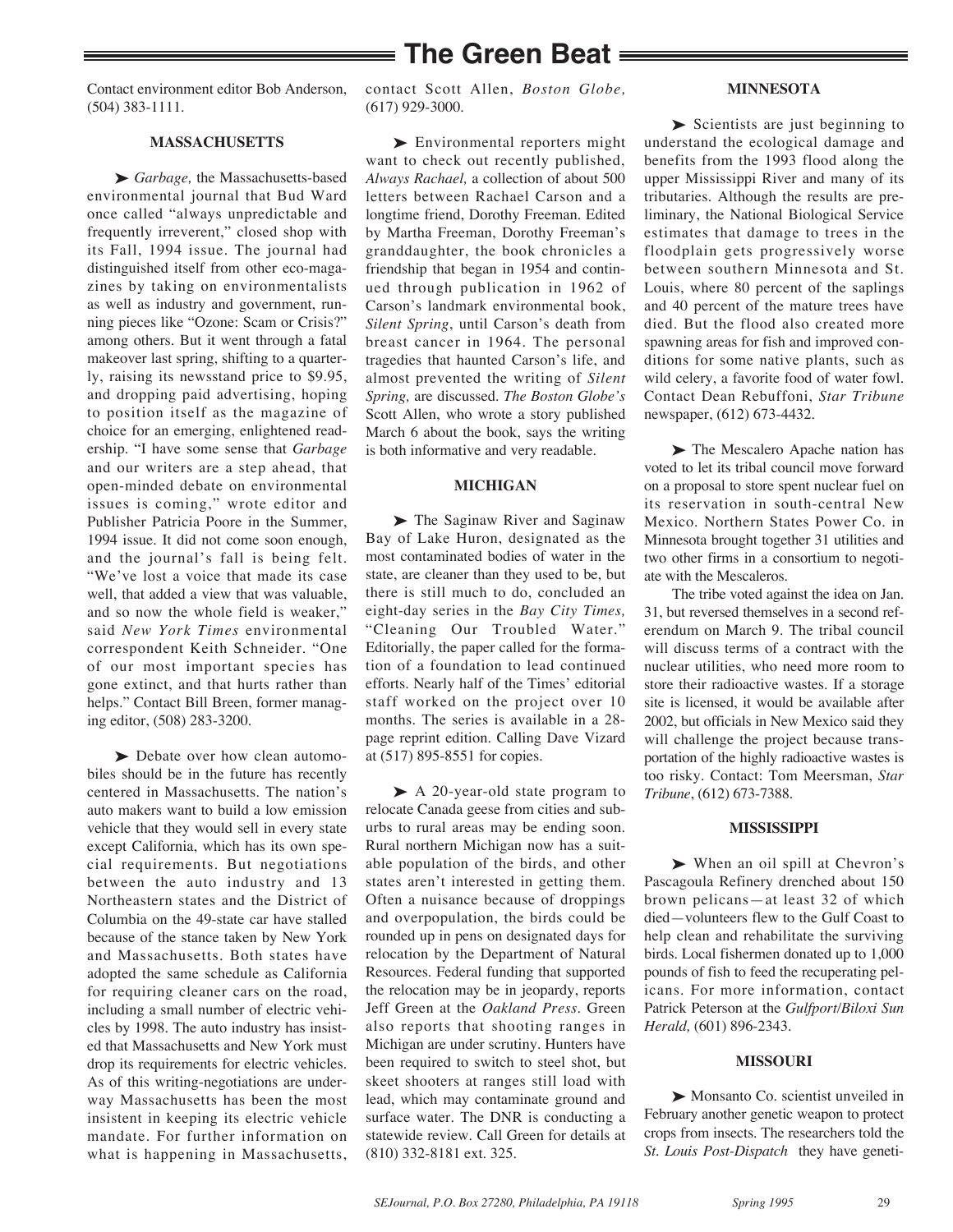## **The Green Beat**

cally engineered corn, cotton and potatoes to produce an insecticide called cholesterol oxidase. The discovery is Monsanto's second major anti-bug biotechnology. In the late 1980's, the company transferred into crops an insect-killing gene from the bacterium Bacillus thuringiensis. The company expects federal approval soon to begin selling crops with the B.t. gene in 1996. Robert Fraley, president of Monsanto's New Agricultural Products unit, said the second finding will give farmers a better chance to counter insect resistance and cut pesticide use. Contact reporter Bill Allen at (314) 340-8127 or Monsanto's Gary Barton at (314) 694-7233.

▶Scientists may have found another smoking gun in the case of the worldwide disappearance of frogs and other amphibians. For the first time, they have shown how a pesticide can disrupt reproduction in frogs. The finding, by Brent Palmer, a reproductive biologist with Ohio University, Athens, was reported in January in St. Louis at the annual meeting of the American Society of Zoology. "It looks like pesticides are one more nail in the coffin for amphibians," Palmer told the *St. Louis Post-Dispatch.* In his lab, Palmer injected red-eared turtles and African clawed frogs with DDT. To compare the effect, he injected other frogs and turtles with estrogen, the female sex hormone, and DES, well-studied drug used in humans until the 1970s to prevent miscarriages. The male turtles and frogs injected with DDT produced significant amounts of vitellogenin. This chemical is a key building block of egg yolks. Normally, it is produced by estrogen—not by male hormones. "Essentially, males are being feminized," Palmer said. "Their bodies are trying to produce egg yolk." Contact reporter Allen at (314) 340-8127 or Palmer at (614) 593-0425.

▶ The zebra mussel invasion of rivers may be choking off the oxygen supply for fish. That's one conclusion of a January report by scientists with the Illinois Natural History Survey. The researchers also discovered that a major boom-bust cycle in zebra mussel populations may be at work on the Illinois River. They found several areas alone the river north of Grafton where the oxygen content of the water was so low that it posed a serious threat to fisheries, said Scott Whitney, a biologist with the survey's field station in Havana, Ill. The threat is

just the latest documented in the steady push of the zebra mussel into the Midwest's lakes and rivers. Contact reporter Allen at (314) 340-8127 or Whitney at (309) 543-6000.

▶ Ten small Missouri towns violated the federal limit for atrazine in drinking water, a state study shows. Now, the towns face treating their water in new ways, costing them thousands of dollars. Atrazine is the most commonly used weed killer in the country. Contact Terry Timmons at the Missouri Department of Natural Resources, (314) 751-5331.

#### **NEW HAMPSHIRE**

‰ The *Northern Forest Forum,* an advocacy newspaper based in New Hampshire and Published by the Northern Appalachian Restoration Project of Earth Island Institute, reported in its Winter issue that "alarming ecological trends" were occurring in northern New England's forests. The piece, by Middlebury College professor Stephen C. Trombulak, said 33 percent of Maine's ferns and allies are rare, threatened or endangered, as are 25 percent of native flowering plants and mammals, and 23 percent of reptiles and amphibians. In New Hampshire, 28 percent of native flowering plants, 25 percent of ferns and allies, and 19 percent of native conifers are similarly at risk. In Vermont, 46 percent of reptiles and amphibians, 30 percent of flowering plants, 31 percent of ferns and allies, and 26 percent of native fish are also similarly at risk. The piece blamed exotic species and polluted water, and called for ecological reserves to save the forests. Contact Jamie Sayen, editor, the *Northern Forest Forum,* (603) 636-2952.

‰ The *Boston Globe* reported February 26 on a National Wildlife Federation report, said to be the first of its kind in the nation, that assessed how much communities and states would pay to compensate landowners whose property values were diminished by land use laws and regulations, or "takings." Three case study New Hampshire communities would be devastated, paying 21 percent, 34 percent and 118 percent of their yearly budgets. The state would spend \$2.7 million annually to assess whether new laws or regulations caused takings. Property rights activists blasted the report, arguing that whatever the cost, landowners must be compensated. It came as takings bills

have swept the nation—86 introduced in 33 states last year alone, passing in six. The U.S. House has also enacted a taking law as part of the Republicans' "Contract with America." Contact Robert Braile, *The Boston Globe,* (603) 772-6380.

#### **NEVADA**

▶ The U.S. Justice Department filed suit against Nye County March 8 to keep the public lands open and to teach those in the Sagebrush Rebellion II that federal sovereignty is intact. The *Las Vegas Sun* and the *Las Vegas Review Journal* were joined by the *New York Times,* the *Wall Street Journal,* the *Washington Post* and major television networks covering this story

 $\blacktriangleright$  During February and March, the Lincoln County Commission attracted major media attention by defying Gov. Bob Miller and the Nevada congressional delegation who are opposed to storing or disposing of nuclear waste in the state by inviting a temporary storage site at an old railroad siding once used for mining at the eastern edge of the state. The 2:1 vote saw petroleum geologist Alan Chamberlain voting against the proposal because of earthquake and flooding dangers, while Commissioner Eve Culverwell and Ed Wright were in favor of the storage for a \$100 million federal fund.

‰ "The Great Basin: America's Wasteland Seeks a New Identity" is the theme of a special issue of *High Country News* published April 3. Written by Jon Christensen, the collection of 17 stories explores environmental changes coming from surprising places in the region that was the setting for last year's SEJ conference. The stories look at the cities of the region— Las Vegas, Reno, Elko and Salt Lake City as well as ranchers, farmers, miners, and Indian tribes. More than 80 percent federal land, the Great Basin has long been dominated by the federal government, extractive industries, and Sagebrush Rebellion. Now environmental values are being internalized, from the mining industry to Las Vegas, and change is coming from within the region. For a copy of the special issue, contact Jon Christensen, *High Country News,* Great Basin regional editor, 6185 Franktown Road, Carson, NV 89704, (702) 885-2023. For a subscription, call (800) 905-1155.

#### **RHODE ISLAND**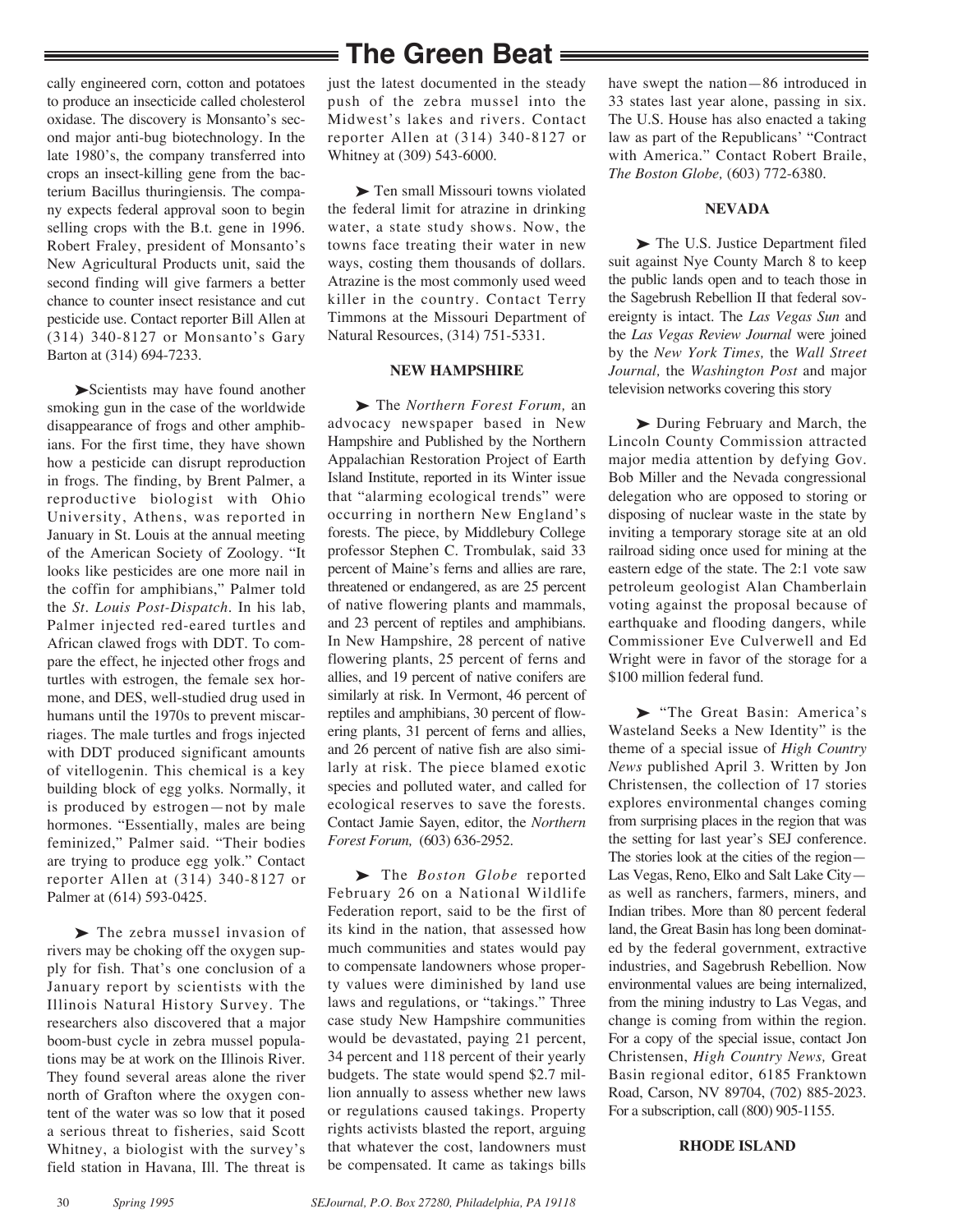► Rhode Island has hundreds of urban sites that have sat abandoned for years because hazardous waste has been dumped on the property and either the owners refuse to finance a cleanup or the cleanup plan is mired in regulatory red tape. Now, the state is taking a new approach. The Rhode Island Department of Environmental Management says it will work with prospective developers who want to take over a site, clean it up, and reuse it. In addition, new legislation has been introduced allowing the state to grant waivers on the degree of the cleanup that will be necessary. A site does not have to be cleaned up to the standard's of a child's playground, if it is going to be used for industrial purposes. The *Providence Journal-Bulletin* ran a story about the new approach Feb. 17. For further details, contact Bob Wyss, *Journal-Bulletin,* (401) 277-7364.

#### **TENNESSEE**

► Exotic Asian bighead carp, which apparently escaped from Arkansas aquaculture ponds during heavy flooding, are now rapidly proliferating in the Mississippi Delta, including West Tennessee. The carp feed on plankton, putting them in competition with many native fish species. For information, call Tom Charlier at the *Commercial Appeal,* (901) 529-2572.

▶ After a timber company bought 4,000 acres of pristine wetlands on the upper Wolf River in West Tennessee, intending to clearcut and subdivide the property, environmentalists, the Conservation Fund, and the Tennessee Wildlife Resources Agency tried desperately to raise \$4 million to keep the land as wilderness. The tract was saved from the auction block at the eleventh hour, when an eccentric millionaire bought the property and donated it to the state. The *Memphis Flyer* reported extensively on this story. Contact Paul Gerald or Debbie Gilbert at (901) 521-9000.

#### **UTAH**

▶ A interagency squabble has developed over who should have overseen waste emissions from a water pumping project in central Utah. The project was part of a cogenerating plant that was pumping water supplies out of an abandoned coal mine. The state and federal government are point-

## **The Green Beat**

ing fingers at each other over who allowed improper discharges into a nearby stream which now threaten several species of endangered fish. The whole incident came to light when a Bureau of Land Management employee got fed up with the finger pointing and called local television stations. Further information: John Hollenhorst, KSL-TV (801) 575-5500.

▶ The U.S. Army has unveiled a state of the art "Bang Box," designed to measure the chemical reactions by the destruction of obsolete munitions and propellants. The quarter-million dollar facility looks like an enclosed tennis court, and contains sophisticated computer monitoring equipment that can measure compounds like CO2, SO2, NO and NOX to parts per trillion. The military hopes to use data collected by the device to convince environmental critics that open-air detonation of obsolete munitions is safe. Further information: Rod Jackson, KTVX-TV, (801) 975-4418.

► The state of Utah is in the midst of trying to resolve a 15-year battle over wilderness designation of BLM administered lands within the state. Utah Governor Mike Leavitt wants a compromise package ready for presentation to Congress by June 15, 1995. Environmental groups say the process is designed to shut them out of the debate. At stake is the question of which figure for wilderness is more appropriate: the 5.3 million acres suggested by environmentalists or the 1.1 million suggested by rural Utah politicians. Further information: Jim Woolf, *Salt Lake Tribune* (801) 237- 2045.

#### **VIRGINIA**

▶ The *Roanoke Times & World-News* in January published a two-part series that is critical of the state Department of Environmental Quality (DEQ) for rushing to issue environmental permits to businesses and for lagging when it comes to enforcing environmental regulations. "The agency's emphasis on economic development has overshadowed its mission to protect Virginia's natural resources and people's health," wrote reporter Cathryn McCue, who quoted unnamed DEQ employees and environmentalists. For more information, call McCue at (703) 981-3256.

► Mark Di Vincenzo has vacated the

environment beat at the 120,000-circulation *Newport News Daily Press.* Di Vincenzo, who wrote about the environment since September 1990, now covers education. Richard Stradling, whose beat includes higher education, mental health, two rural localities and general community news, also will cover the environment.

#### **WASHINGTON**

▶ The Environmental Protection Agency was deciding whether to declare much of the water below eastern Washington a "sole-source aquifer." The proposed designation—which would let EPA oversee federally funded projects above the aquifer to make sure they wouldn't pollute it—was meeting a surprising amount of opposition.

Karen Dorn Steele, a reporter with *The Spokesman-Review* of Spokane, wondered what role garbage giant Waste Management had in the debate. The company has proposed an enormous landfill in the center of the aquifer region. An aquifer designation would give state ecology officials more say in the landfill's construction.

Dorn Steele and reporter Eric Sorensen approached the story as the study of a political/public relations blitz. Using EPA and county documents, press clippings and several key company memos, they produced a timeline that became the story's template. Their records search included Freedom of Information Act requests and a database search for Federal Election Commission reports.

The Palouse-Clearwater Environmental Institute, sponsor of the proposal, had also turned up some key information in a public records request of its own. A pattern emerged. Waste Management had produced slanted anti-aquifer propaganda, lobbied politicians and essentially pushed one of the region's hottest emotional buttons: fear that the federal government will tell farmers how to farm. Government officials above other sole source aquifers said the fear was groundless. EPA records showed the same.

The key to coverage was questioning the sources of the aquifer opponents—it turned out that most of their claims were based on Waste Management informationand looking at past experiences. Simply relying on he-said, she-said, pro-vs.-con reporting would have been inadequate, the reporters said.

Reporters interested in researching